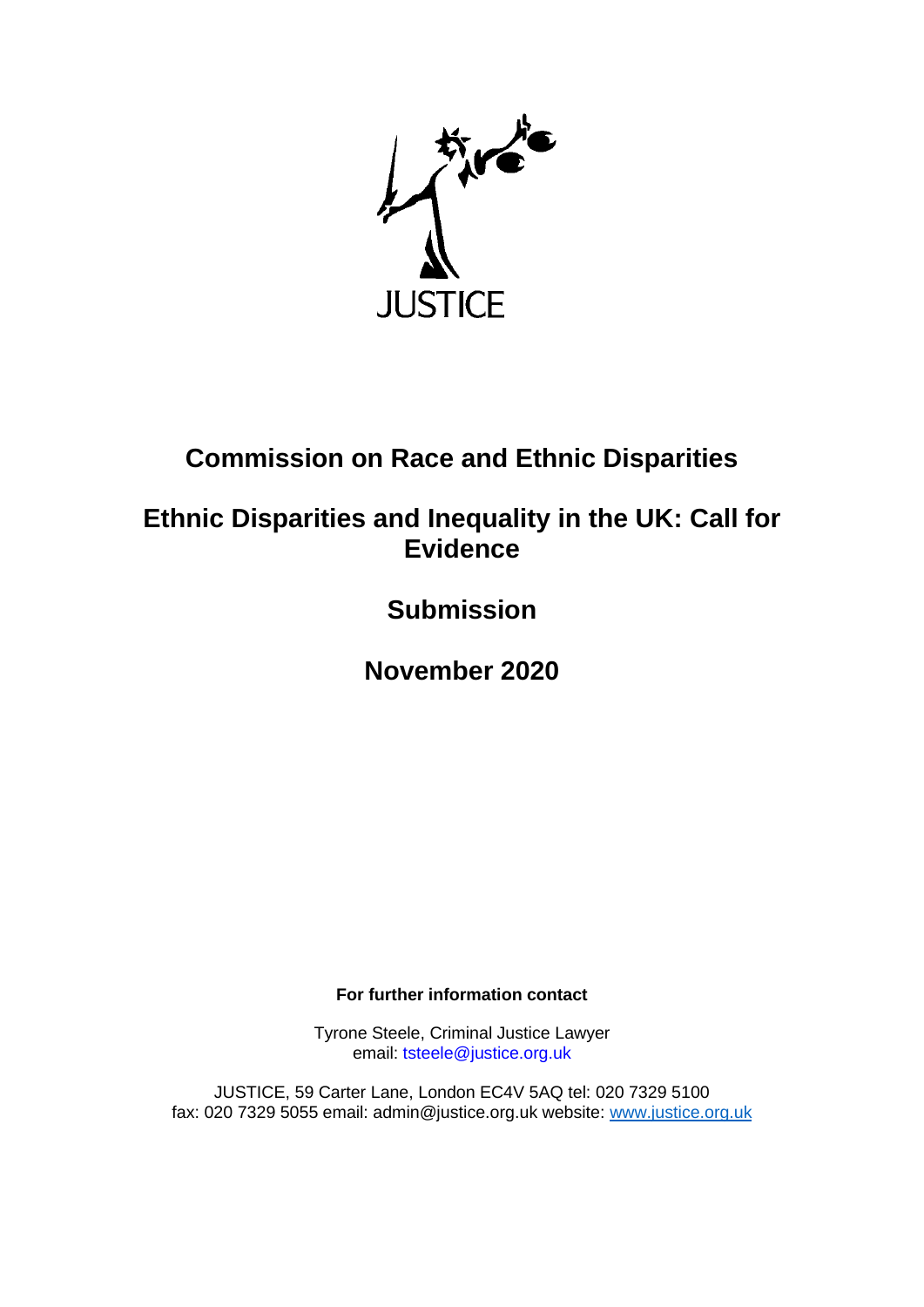# **Contents**

| Question 2 – What could be done to improve representation, retention and progression<br>opportunities for people of different ethnic backgrounds in public sector workforces (for                                                                                         |
|---------------------------------------------------------------------------------------------------------------------------------------------------------------------------------------------------------------------------------------------------------------------------|
| Question 3 - How could the educational performance of school children across different                                                                                                                                                                                    |
| Question 7 – How could inequalities in the health outcomes of people in different ethnic<br>groups be addressed by government, public bodies, the private sector, and communities?                                                                                        |
| Question 8 - What could be done to enhance community relations and perception of the                                                                                                                                                                                      |
| Question 9 - What do you consider to be the main causes of the disparities in crime                                                                                                                                                                                       |
| Question 10 - Can you suggest other ways in which racial and ethnic disparities in the UK<br>could be addressed? In particular, is there evidence of where specific initiatives or<br>interventions have resulted in positive outcomes? Are there any measures which have |
|                                                                                                                                                                                                                                                                           |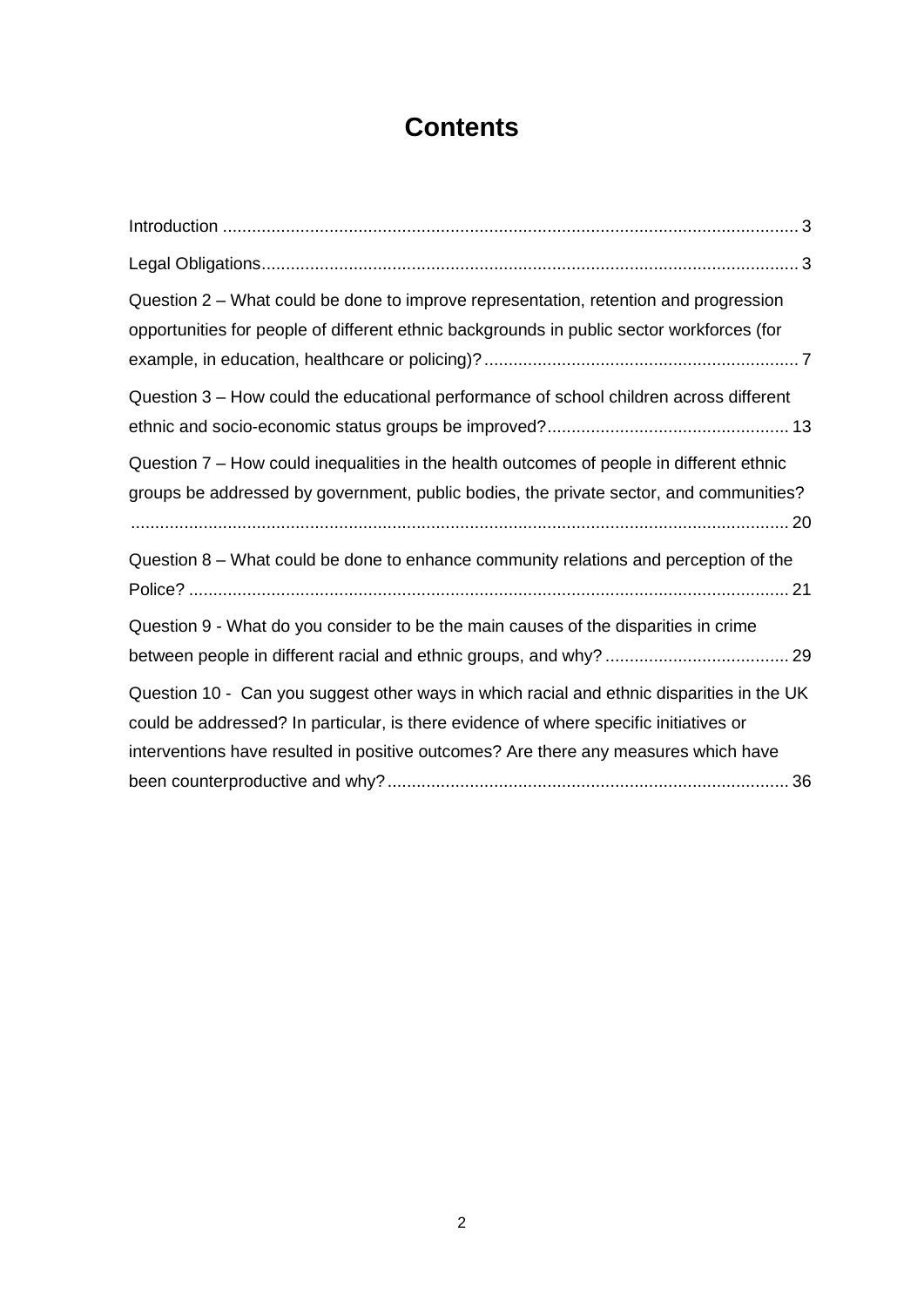# <span id="page-2-0"></span>**Introduction**

- 1. JUSTICE is an all-party law reform and human rights organisation working to strengthen the justice system. It is the UK section of the International Commission of Jurists. Our vision is of fair, accessible and efficient legal processes in which the individual's rights are protected and which reflect the country's international reputation for upholding and promoting the rule of law.
- 2. By way of background, JUSTICE convened a working party in November 2019 to examine the causes of disproportionality in the Youth Justice System ("YJS") of England and Wales for Black, Asian and minority ethnic ("BAME") children and young people (the "Racial Disparity Working Party").<sup>1</sup> It will make practical recommendations with a view to reducing that disproportionality. In addition, it will seek to ensure that children are not needlessly criminalised by improving the attitudes, processes and procedures in the YJS. This report is due to be published by the beginning of 2021.
- 3. Further working parties have looked at the issues of school exclusions and increasing judicial diversity. Where relevant, these are referenced below. The recommendations and observations set out in this submission are not an exhaustive list of requirements to address racial and ethnic disparities in the UK. Rather, JUSTICE considers it can offer the Commission on Race and Ethnic Disparities (the "Commission"), with the benefit of this experience, certain emerging findings. On other equally important areas, we defer to other experts who will respond to the call for evidence. As such, our responses, set out below, address Questions 2, 3, 7, 8, 9 and 10.

# <span id="page-2-1"></span>**Legal Obligations**

4. Criminal justice agencies are all subject to domestic and international obligations that bestow on them a legal duty to treat individuals equally and to ensure they are not discriminated against because of any characteristic they may possess. This includes a person's race, ethnicity and religion. In some cases, public bodies are required to proactively take steps to address racial inequalities.

<sup>1</sup> [https://justice.org.uk/our-work/criminal-justice-system/criminal-justice-system/current-work-criminal](https://justice.org.uk/our-work/criminal-justice-system/criminal-justice-system/current-work-criminal-justice/racial-disparity-in-youth-justice/)[justice/racial-disparity-in-youth-justice/](https://justice.org.uk/our-work/criminal-justice-system/criminal-justice-system/current-work-criminal-justice/racial-disparity-in-youth-justice/)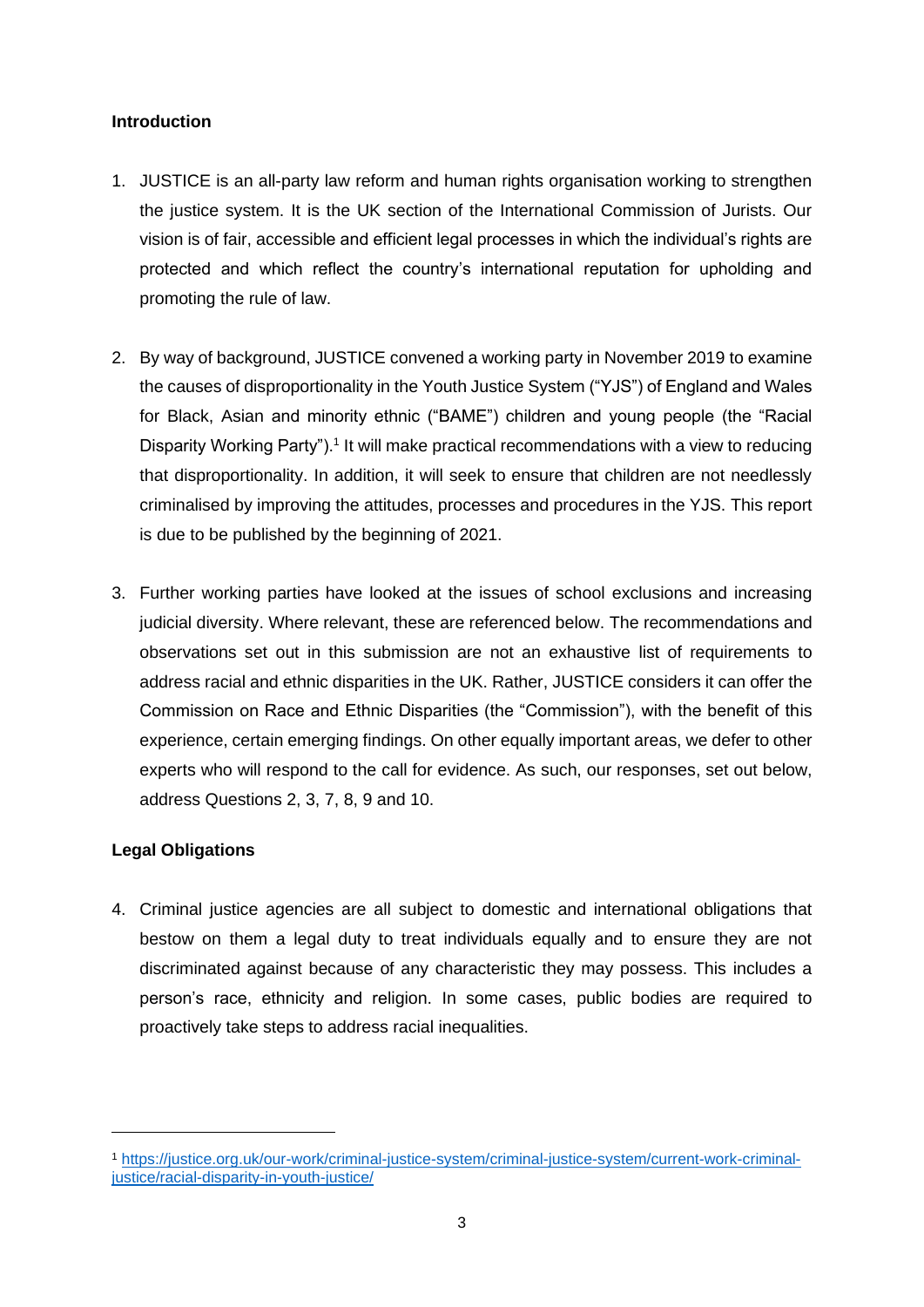- 5. One key piece of legislation is the Equality Act 2010 (the "Equality Act"). The main purpose of the Equality Act is to provide protections for the individual<sup>2</sup> from both direct<sup>3</sup> and indirect discrimination<sup>4</sup> on the grounds of race and ethnicity. Race within the Equality Act can include the colour of your skin, nationality (including citizenship); or ethnic or racial group (a group of people that share the same protected characteristic of ethnicity or race).<sup>5</sup>
- 6. A criminal justice agency is in breach of its legal duties under the Equality Act if it:
	- a. directly discriminates by treating someone worse than another person in a similar situation because of their race;
	- b. indirectly discriminates by having a particular policy or way of working that puts people of a racial group at a disadvantage; or
	- c. harasses someone by making them feel humiliated, offended or degraded.<sup>6</sup>
- 7. Therefore, under domestic law, if a criminal justice agency fails to protect individuals from discrimination, by, for example carrying out a stop and search in a way which unfairly targets and puts black people at a disadvantage, they could be in breach.<sup>7</sup>
- 8. Under section 149, public authorities must have due regard to the need to:
	- a. eliminate discrimination, harassment, victimisation and any other conduct prohibited by the Equality Act;
	- b. advance equality of opportunity between persons who share a relevant protected characteristic and persons who do not share it;

<sup>2</sup> Women and Equalities Committee, *Enforcing the Equality Act: the law and the role of the Equality and Human Rights Commission*, Tenth report of session 2017-2019, (17 July 2019), page 9, available at:<https://publications.parliament.uk/pa/cm201719/cmselect/cmwomeq/1470/1470.pdf>

<sup>3</sup> The Equality Act 2010, s.13.

<sup>4</sup> The Equality Act 2010, s.19.

<sup>5</sup> Equality and Human Rights Commission, 'Race Discrimination' (*Equality Human Rights,* 19 February 2020),<https://www.equalityhumanrights.com/en/advice-and-guidance/race-discrimination>

<sup>6</sup> Ibid.

<sup>7</sup> <https://www.app.college.police.uk/app-content/stop-and-search/fair/>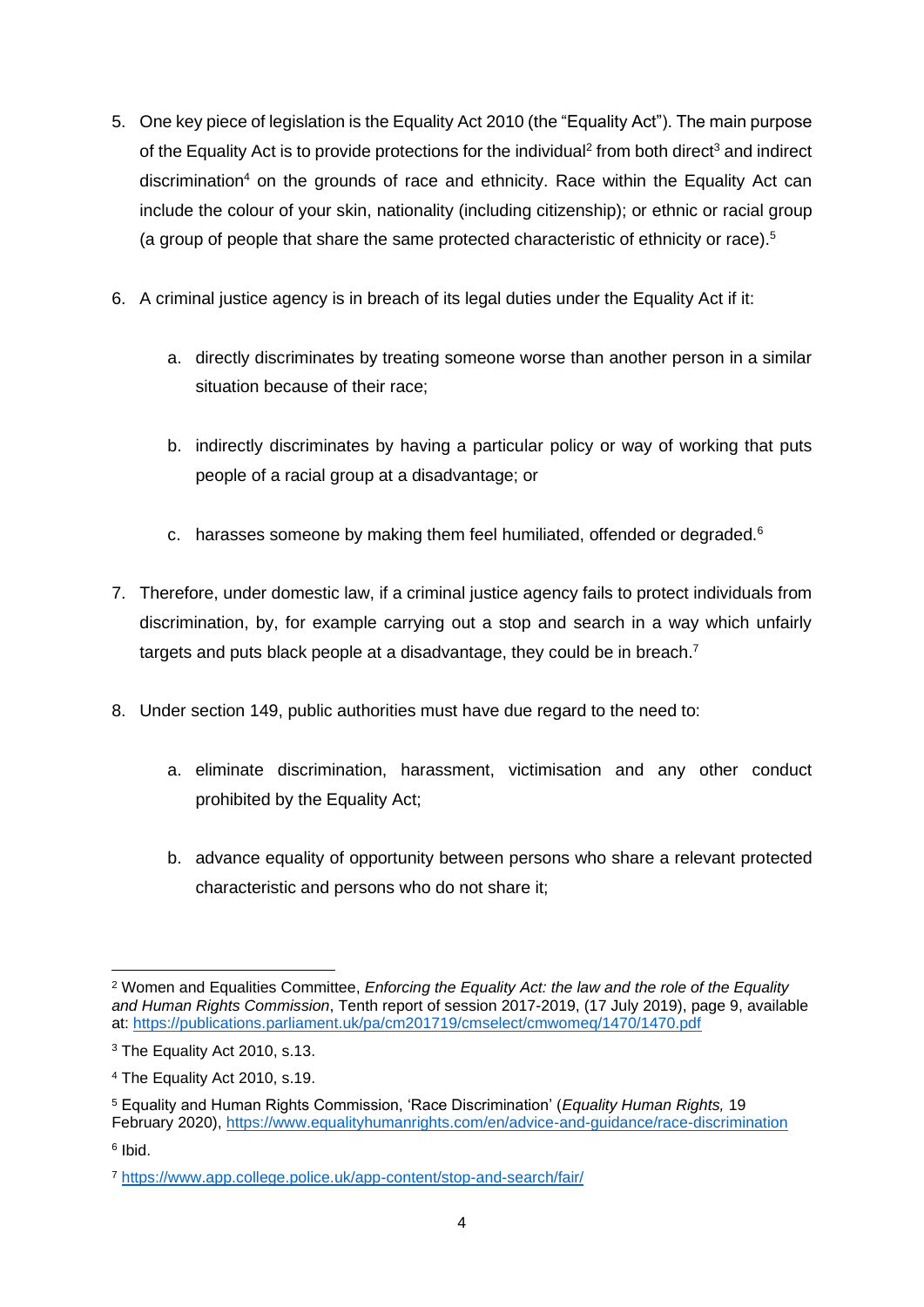- c. foster good relations between person who share a relevant protected characteristics and persons who do not share it. <sup>8</sup>
- 9. Public bodies are therefore required to take steps to remove or minimise disadvantages<sup>9</sup> as well as tackle prejudice and promote understanding.<sup>10</sup> Further, if any public body fails to address these issues, or indeed exacerbates them, the Equality and Human Rights Commission can sanction public bodies for any breach of the Equality Act.<sup>11</sup>
- 10. In addition, the issues addressed in this response also engage international obligations. The European Convention on Human Rights ("ECHR") provides individuals with the following fundamental rights:

# a. **Article 2 ECHR - The right to life**

BAME deaths are twice as likely to occur following police restraint.<sup>12</sup> In such situations, authorities are under a duty to protect persons in custody, who are already in a vulnerable position. It is incumbent on the state to provide a plausible explanation of how a person has been injured while in their care;

# b. **Article 5 ECHR - The right to liberty and security**

Article 5 provides that no one should be deprived of their liberty in an arbitrary fashion. However, the proportion of Black first time entrants ("FTE") to the YJS has doubled over the last ten years, yet the figures have decreased by 88% for White individuals. <sup>13</sup> This does not suggest fair application of powers to deprive liberty, and could suggest UK authorities act in contravention with this duty;

<sup>12</sup> INQUEST, *BAME deaths in police custody*, (11 June 2020), available at <https://www.inquest.org.uk/bame-deaths-in-police-custody>

<sup>13</sup> Youth Justice Board, 'Youth Justice Statistics 2018/19' (2020), page 11, [https://assets.publishing.service.gov.uk/government/uploads/system/uploads/attachment\\_data/file/86](https://assets.publishing.service.gov.uk/government/uploads/system/uploads/attachment_data/file/862078/youth-justice-statistics-bulletin-march-2019.pdf) [2078/youth-justice-statistics-bulletin-march-2019.pdf](https://assets.publishing.service.gov.uk/government/uploads/system/uploads/attachment_data/file/862078/youth-justice-statistics-bulletin-march-2019.pdf)

<sup>8</sup> The Equality Act 2010, s.149 (1).

<sup>9</sup> The Equality Act 2010, s.149 (3).

<sup>10</sup> The Equality Act 2010, s.149 (5).

<sup>11</sup> These sanctions can include: conducting investigations into compliance; conducts assessments of compliance with the public sector equality duty and issue a compliance notice; enter into binding agreements with organisations who commit to take, or refrain from taking, specified action; apply to the court for an injunction restraining a person from committing an unlawful act; breach of a notice or court order can lead to an unlimited fine; bring judicial review proceedings. See: Women and Equalities Committee, *Enforcing the Equality Act: the law and the role of the Equality and Human Rights Commission*, Tenth report of session 2017-2019, (17 July 2019), page 10, available at: <https://publications.parliament.uk/pa/cm201719/cmselect/cmwomeq/1470/1470.pdf>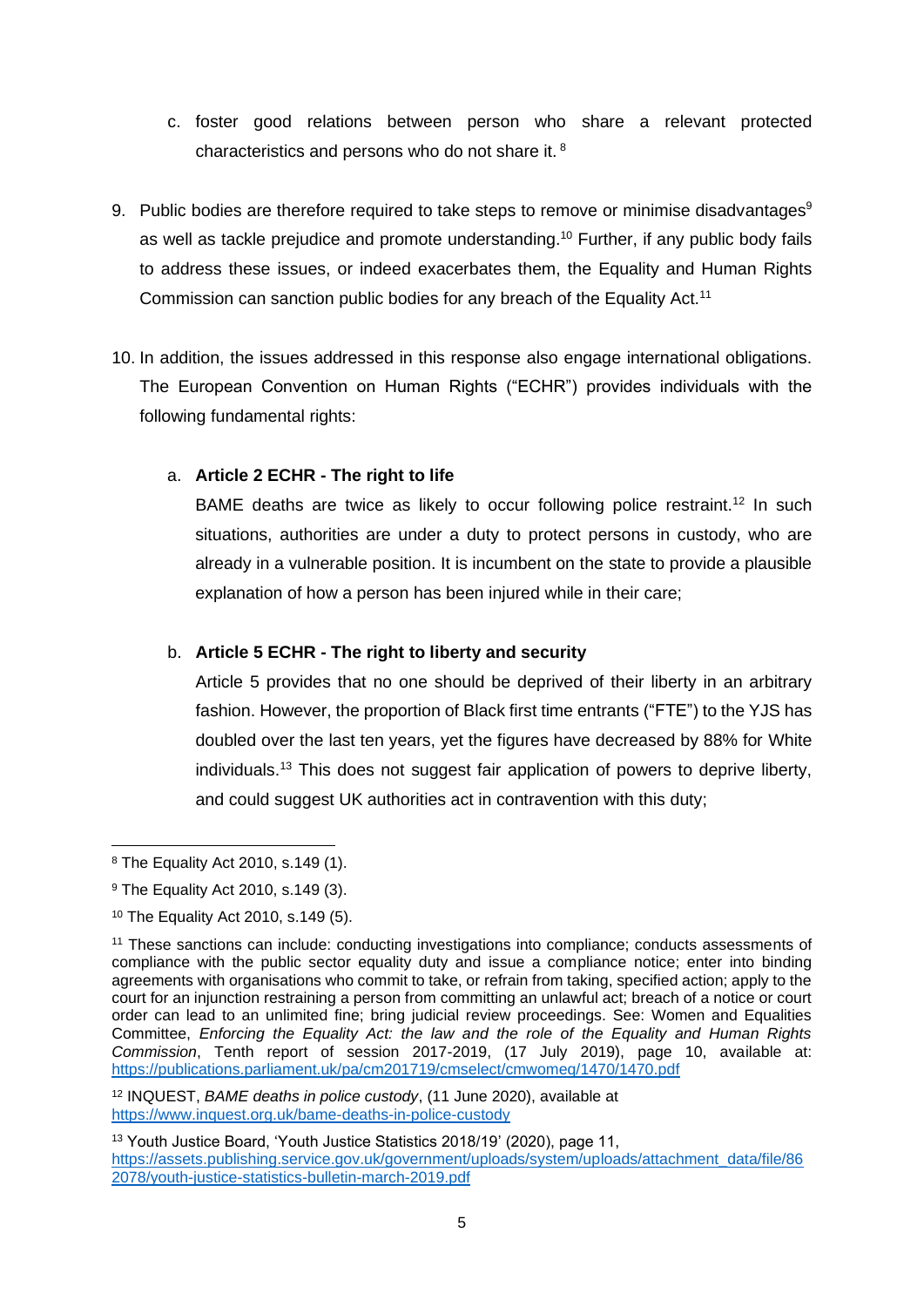# c. **Article 6 ECHR - The right to a fair trial**

This requires that a court or tribunal operate without prejudice or bias. Prejudicial comments made in court have raised issues under Article 6. The Racial Disparity Working Party found one example of a young child who was referred to as a "*strapping black lad*," for example. Therefore, the existence of prejudice and unfair treatment in court could engage these rights;

# d. **Article 8 ECHR - The right to respect for private and family life**

In *Gillian and Quinton v the United Kingdom,<sup>14</sup>* it was found that stopping and searching someone in a public place without reasonable suspicion of wrongdoing was a violation of Article 8. The Racial Disparity Working Party will discuss the disproportionate outcomes resulting from stop and search in its upcoming report. However, it is worth highlighting at the outset that stopping someone because of their race or ethnicity would not constitute reasonable suspicion and would violate a person's Article 8 rights;<sup>15</sup>

e. **Article 14 ECHR - The right to enjoy rights and freedoms without discrimination on any grounds such as race, colour, language, religion, national or social origin** 

Discrimination on account of a person's actual or perceived race is a form of racial discrimination.<sup>16</sup> To that end, it has been accepted that discrimination based on race could, in certain circumstances, amount to 'degrading treatment' within the meaning of Article 3 ECHR. In a 2005 case involving the destruction of Roma villagers homes, the European Court of Human Rights ("ECtHR") found a violation of Article 14, where repeated discriminatory remarks were made by the authorities.<sup>17</sup> This behaviour is equally present in the UK, and JUSTICE has noted

<sup>14</sup> *Gillan and Quinton v The United Kingdom, (App No 4158/05) [2010] ECHR.*

<sup>15</sup> For more information on JUSTICE's response to SVROs, please see: JUSTICE, 'Serious Violence Reduction Orders Consultation, Home Office Response' (November 2020), available at [https://justice.org.uk/wp-content/uploads/2020/11/JUSTICE-Response-Home-Office-Serious-](https://justice.org.uk/wp-content/uploads/2020/11/JUSTICE-Response-Home-Office-Serious-Violence-Reduction-Orders.pdf)[Violence-Reduction-Orders.pdf](https://justice.org.uk/wp-content/uploads/2020/11/JUSTICE-Response-Home-Office-Serious-Violence-Reduction-Orders.pdf) 

<sup>16</sup> *Sejdic and Finci v Bosnia and Herzegovina*, (Apps Nos. 27996/06 and 34836/06) [2009] ECHR and European Court of Human Rights, 'Guide on Article 14 of the European Convention on Human Rights and on Article 1 of Protocol No. 12 to the Convention' (*Council of Europe,* 31 August 2020), page 26, [https://www.echr.coe.int/Documents/Guide\\_Art\\_14\\_Art\\_1\\_Protocol\\_12\\_ENG.pdf](https://www.echr.coe.int/Documents/Guide_Art_14_Art_1_Protocol_12_ENG.pdf)

<sup>17</sup> *Moldovan and Others v Romania (no. 2),* (Applications Nos. 41138/98 and 64320/01) [2005] ECHR and European Court of Human Rights, 'Guide on Article 14 of the European Convention on Human Rights and on Article 1 of Protocol No. 12 to the Convention' (*Council of Europe,* 31 August 2020), page 52, https://www.echr.coe.int/Documents/Guide\_Art\_14\_Art\_1\_Protocol\_12\_ENG.pdf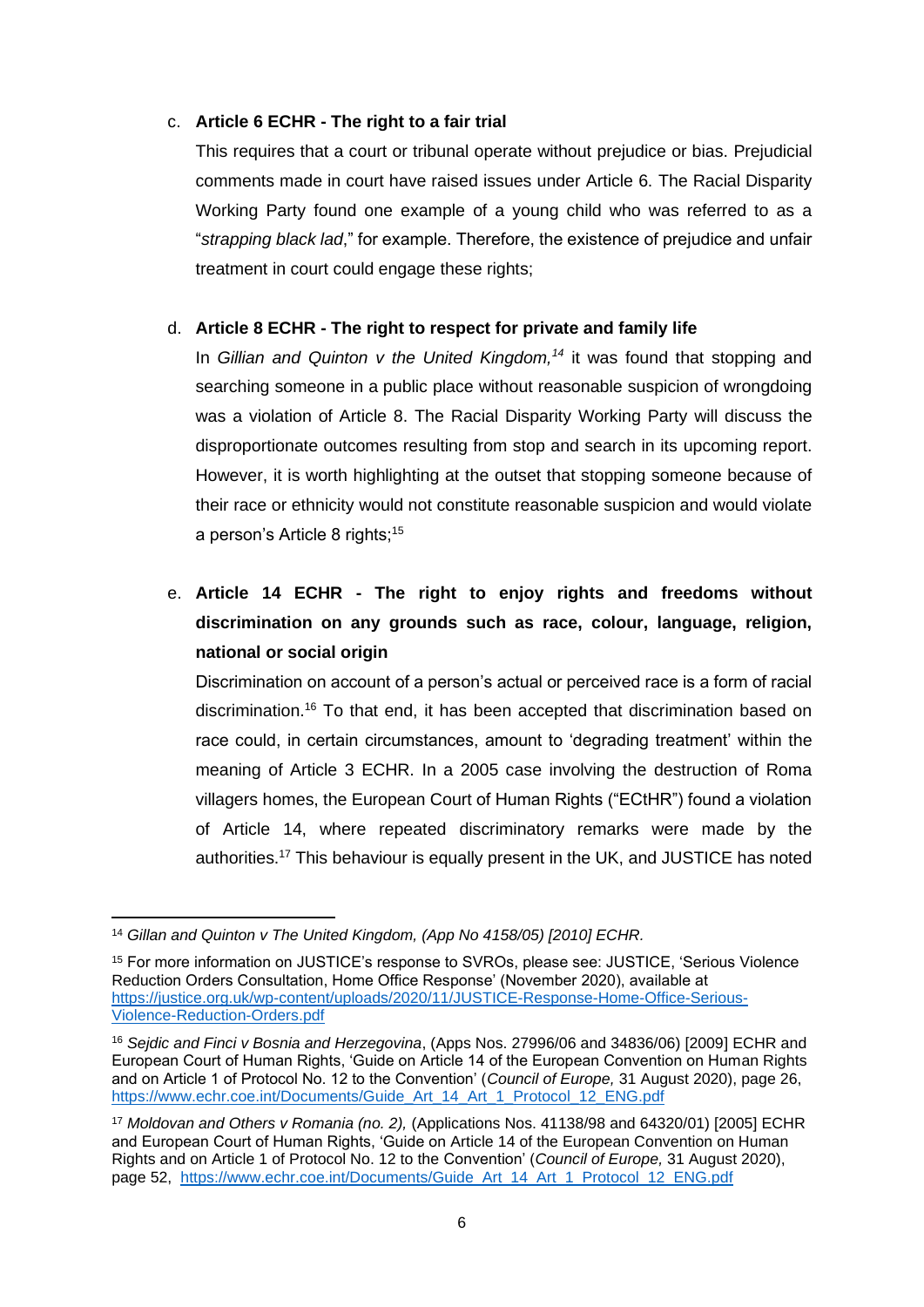reports of such instances among the police and other public bodies, as noted in paragraph [86](#page-35-1) below.

- 11. Further, the UK is also a signatory to the UN Convention on the Elimination of all forms of Racial Discrimination ("CERD")<sup>18</sup>. The CERD requires State signatories to take positive actions to eliminate racial discrimination throughout their institutions. The Joint Committee on Human Rights has highlighted in a recent report that this is particularly relevant to ongoing accusations of institutional racism in the UK.<sup>19</sup>
- 12. As it stands, there is ample evidence to suggest that the CJS, judiciary and education system face significant issues with respect to racial disparity. This is not only unsustainable with respect to such communities' trust in institutions that their rights will be respected, but also a source of potential violations of multiple international and domestic legal obligations. In this submission, JUSTICE wishes to highlight choice examples, based on the experience of its working parties, of where improvements can be made, as well as shine a light on examples of best practice.

# <span id="page-6-0"></span>**Question 2 – What could be done to improve representation, retention and progression opportunities for people of different ethnic backgrounds in public sector workforces (for example, in education, healthcare or policing)?**

13. JUSTICE has published four Working Party reports on judicial diversity, the first in 1972,<sup>20</sup> followed by 1992,<sup>21</sup> 2017<sup>22</sup> and 2020.<sup>23</sup> Unfortunately, over this time, there has been little real change in the ethnic diversity of our judiciary, in particular in the senior courts. We are yet to see a non-white Supreme Court Justice (or Law Lord prior to the Supreme Court's establishment), Lord Justice Singh is the first and only BAME Court of Appeal

<sup>18</sup> International Convention on the Elimination of all forms of Racial Discrimination, 1969.

<sup>19</sup> Joint Committee on Human Rights, *Black People, Racism and Human Rights*, Eleventh report of session 2019-2021, (4 November 2020), page 7, available at: <https://committees.parliament.uk/publications/3376/documents/32359/default/>

<sup>20</sup> JUSTICE, *The Judiciary in England and Wales* (1972), available at [https://justice.org.uk/wp](https://justice.org.uk/wp-content/uploads/2015/01/TheJudiciary.pdf)[content/uploads/2015/01/TheJudiciary.pdf](https://justice.org.uk/wp-content/uploads/2015/01/TheJudiciary.pdf)

<sup>21</sup> JUSTICE, *The Judiciary in England and Wales* (1992), available at [https://justice.org.uk/wp](https://justice.org.uk/wp-content/uploads/2015/01/JudiciaryInEnglandWales.pdf)[content/uploads/2015/01/JudiciaryInEnglandWales.pdf](https://justice.org.uk/wp-content/uploads/2015/01/JudiciaryInEnglandWales.pdf)

<sup>22</sup> JUSTICE, *Increasing Judicial Diversity* (2017), available at [https://justice.org.uk/wp](https://justice.org.uk/wp-content/uploads/2017/04/JUSTICE-Increasing-judicial-diversity-report-2017-web.pdf)[content/uploads/2017/04/JUSTICE-Increasing-judicial-diversity-report-2017-web.pdf](https://justice.org.uk/wp-content/uploads/2017/04/JUSTICE-Increasing-judicial-diversity-report-2017-web.pdf)

<sup>23</sup> JUSTICE, *Increasing Judicial Diversity: An Update* (2020), available at [https://justice.org.uk/wp](https://justice.org.uk/wp-content/uploads/2020/01/Judicial-Diversity-Update-Report.pdf)[content/uploads/2020/01/Judicial-Diversity-Update-Report.pdf](https://justice.org.uk/wp-content/uploads/2020/01/Judicial-Diversity-Update-Report.pdf)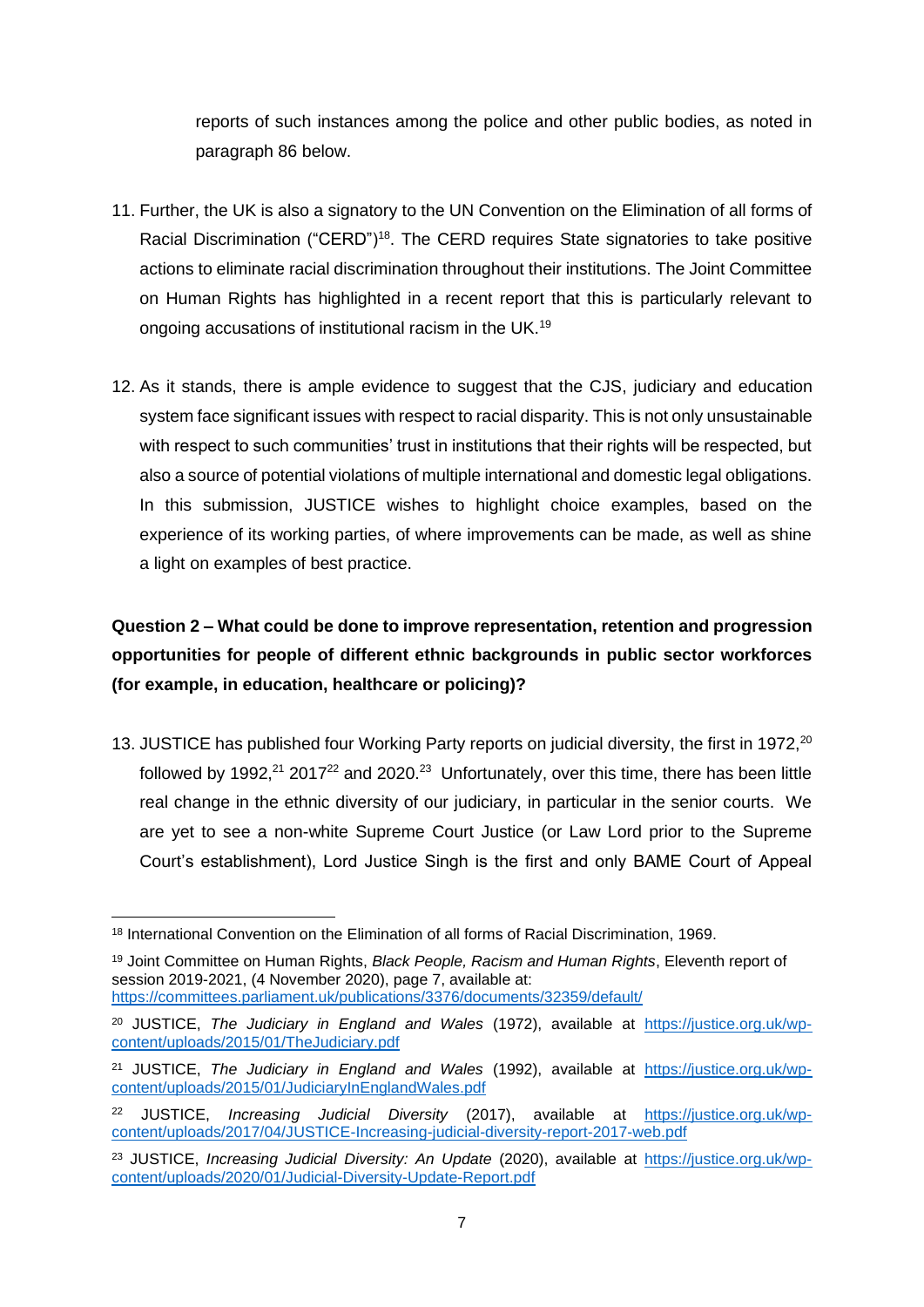judge and Dame Linda Dobbs, who retired seven years ago, remains the only judge of Afro-Caribbean origin ever to have served in a salaried role on the High Court or above.

- 14. The very low number of BAME judges in the senior judiciary poses an acute challenge to the credibility and legitimacy of the judiciary, representing a challenge for trust and confidence with minority communities. This is critical in the criminal courts – the focus of David Lammy's report<sup>24</sup> – but is equally important in the 'constitutional' courts of the High Court and above. Further, the quality of judgments is vastly improved as a result of different perspectives brought to decision-making by those with different characteristics and life experiences; the narrow demographic of the existing judiciary leads to a narrowing of experience and knowledge. Lastly, the consequence of not recruiting from a wide enough pool is necessarily that the institution is not benefiting from the best available talent.
- 15. The latest judicial diversity statistics show that in respect of applications to senior judicial roles, whilst there were a higher proportion of BAME applicants than there are BAME lawyers in the eligible pool, BAME candidates are less likely to be successful in their applications than their white counterparts (with the exception of appointment to the Circuit bench).<sup>25</sup> We are particularly concerned with the differential success rates for the roles of Deputy High Court Judge (success rates for BAME candidates were 75% lower than white candidates) and Recorder (success rates for BAME candidates 59% lower), as these are feeder roles to the senior judiciary.<sup>26</sup> The reasons for these differentials remain unclear.
- 16. The current approach to judicial diversity is clearly not working. We have seen a number of programmes and initiatives over the past few years, which have produced only marginal improvements in diversity. The concerted and laudable outreach efforts from the Judicial Appointments Commission ("JAC") and the judiciary to lawyers from ethnic minorities appear to have been successful in so far as they are have resulted in high application rates

 $24$  D. Lammy, The Lammy Review: An independent review into the treatment of, and outcomes for, Black, Asian and Minority Ethnic individuals in the Criminal Justice System, (2017), p.37, available at [https://justice.org.uk/wp-content/uploads/2017/04/JUSTICE-Increasing-judicial-diversity-report-2017](https://justice.org.uk/wp-content/uploads/2017/04/JUSTICE-Increasing-judicial-diversity-report-2017-web.pdf) [web.pdf](https://justice.org.uk/wp-content/uploads/2017/04/JUSTICE-Increasing-judicial-diversity-report-2017-web.pdf) 

[https://assets.publishing.service.gov.uk/government/uploads/system/uploads/attachment\\_data/file](https://assets.publishing.service.gov.uk/government/uploads/system/uploads/attachment_data/file/643001/lammy-review-final-report.pdf) [/643001/lammy-review-final-report.pdf](https://assets.publishing.service.gov.uk/government/uploads/system/uploads/attachment_data/file/643001/lammy-review-final-report.pdf)

<sup>&</sup>lt;sup>25</sup> Ministry of Justice, 'Diversity of the judiciary: Legal professions, new appointments and current postholders. 2020 statistics', (17 September 2020), pages 21 and 22, available at [https://assets.publishing.service.gov.uk/government/uploads/system/uploads/attachment\\_data/file/91](https://assets.publishing.service.gov.uk/government/uploads/system/uploads/attachment_data/file/918529/diversity-of-the-judiciary-2020-statistics-web.pdf) [8529/diversity-of-the-judiciary-2020-statistics-web.pdf](https://assets.publishing.service.gov.uk/government/uploads/system/uploads/attachment_data/file/918529/diversity-of-the-judiciary-2020-statistics-web.pdf)

<sup>26</sup> Ibid, figure 12, page 22.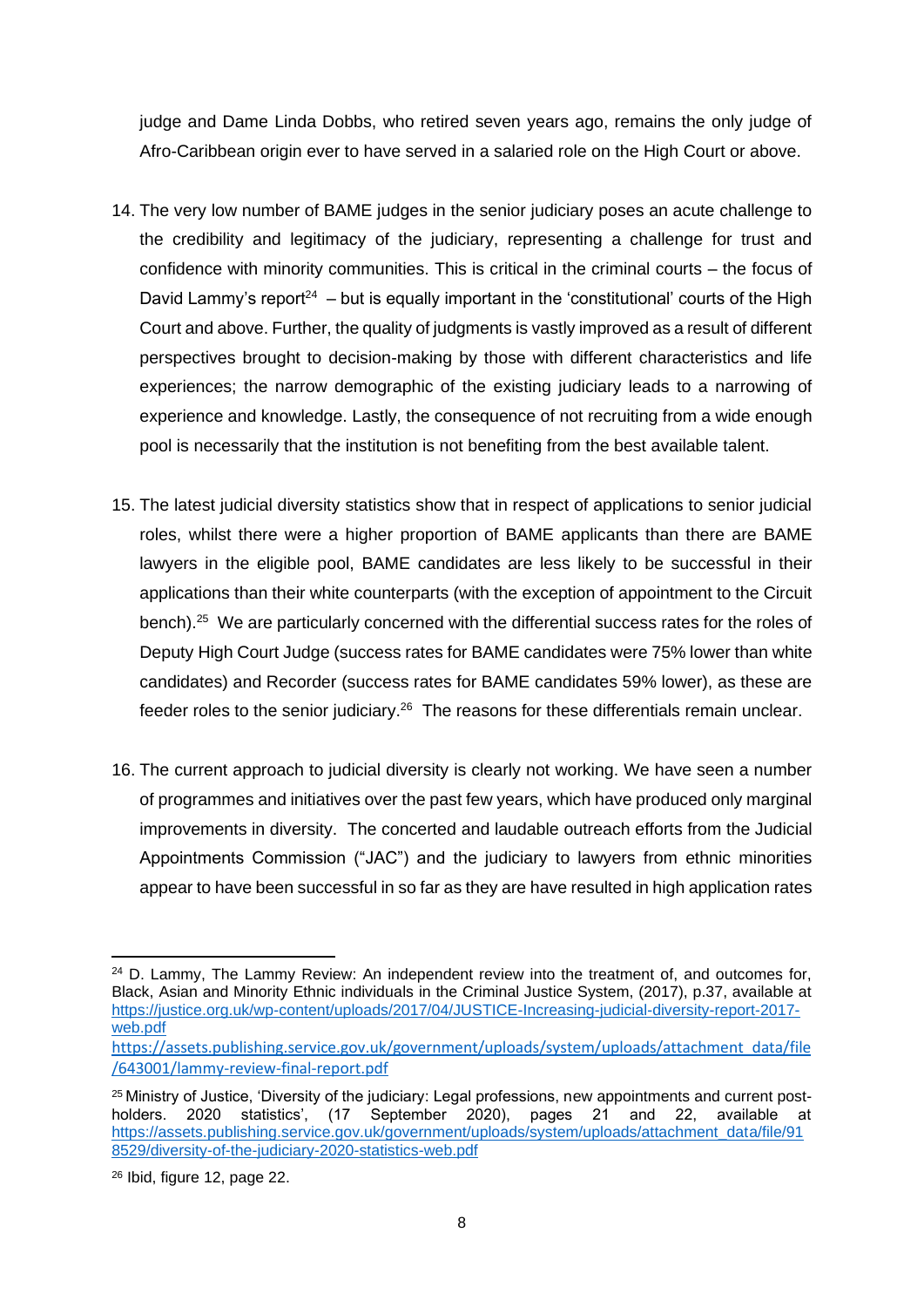from BAME lawyers relative to their representation in the eligible pool. However, they have not resulted in the appointment of BAME judges.

- 17. It was suggested to us during the evidence gathering for our most recent report that outreach activities have attracted candidates who are, for some reason, unsuitable or unready for judicial appointment. Others intimated that the appointments processes themselves contain biases against BAME candidates. It is crucial that both of these possibilities are explored and addressed. To that end we are pleased to see that the judiciary will be conducting research to better understand the reasons why highly qualified, senior lawyers from minority ethnic backgrounds do not apply for senior judicial appointment and what practical steps can be taken to increase interest in and the attraction of a judicial career at this level.<sup>27</sup> However, it is also important to evaluate the appointment processes themselves. An in-depth, independent, expert review of the judicial appointment processes, focusing on where and why ethnic minorities and other underrepresented groups drop out during selection process is required. This should include identifying and addressing any inherent biases in selection materials and processes.
- 18. Our 2017 and 2020 reports made a number of further recommendations aimed at improving the success rates of the BAME candidates including, further improvements to feedback and "passporting" of candidates who had previously be successful in an early stage of the process, as well as greater diversity of selection panel members, in particular judicial members, and those conducting sifts. However, what is clear to us is that further programmes and initiatives within the current structures and framework are only likely to produce marginal improvements in diversity; large scale structural and cultural changes are therefore required to affect any meaningful improvement in judicial diversity.

#### *Culture*

19. All cross-sectoral research shows that leadership at both the most senior levels and the 'upper middle' levels (i.e. those making the individual decisions about who gets ahead and how), is foundational in framing and changing the organisational culture needed to drive diversity. And this cultural change needs to be embedded. It is critical that those in leadership positions prioritise and commit to the cultural change necessary to transform

<sup>27</sup> Judicial Diversity Forum Action Plan (September 2020), p.5, available at [https://judicialappointments.gov.uk/equality-and-diversity/diversity-and-equality-measures/judicial](https://judicialappointments.gov.uk/equality-and-diversity/diversity-and-equality-measures/judicial-diversity-forum/)[diversity-forum/](https://judicialappointments.gov.uk/equality-and-diversity/diversity-and-equality-measures/judicial-diversity-forum/)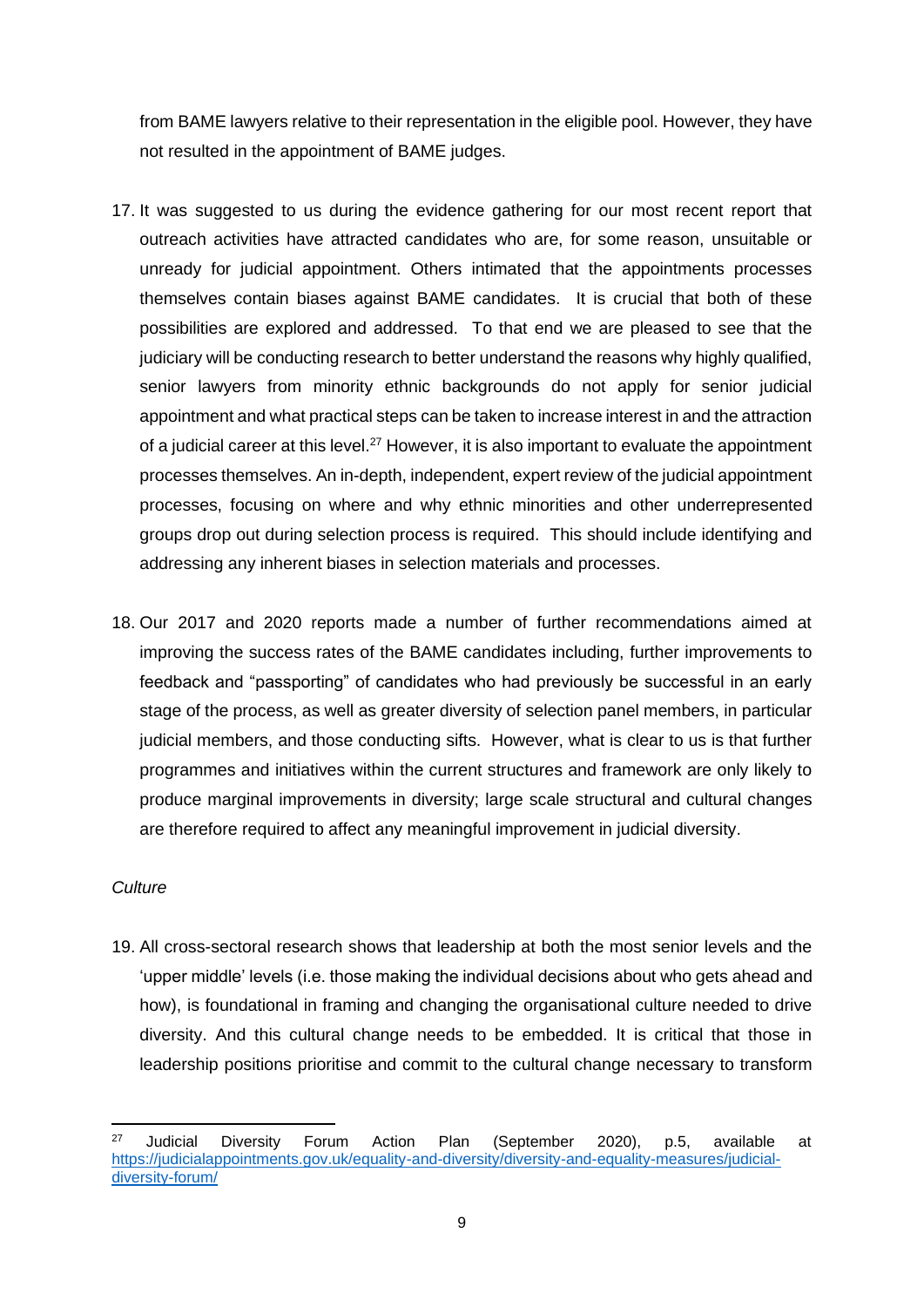the demographics of our judiciary in a meaningful and sustainable way. At present, judicial diversity is still seen as tangential to quality in judging rather than fundamental to it. This must change if there is to be substantial and sustained improvement in the diversity of our judiciary.

- 20. At the senior levels of the judiciary there needs, first, to be genuine recognition and understanding of why a lack of diversity is problematic, the scale of the problem and of its severity. There therefore needs to be a public acknowledgement of the scale of the problem and its impact on the quality of justice. There needs to be a real commitment to change, backed up by action and practical steps rather than words. And the steps taken need to be monitored continuously in order to ensure and maintain progress. Unwritten rules and hidden barriers, such as the lack of access to fractional or flexible working, or a lack of clarity as regards the location of advertised vacant appointments, must be removed. A meaningful judicial career path needs to be established, allowing judges in the (more diverse) lower courts and tribunals to prove themselves worthy of senior appointment. To the extent that the senior judiciary is regarded as a 'second career', greater attention must be paid to the pipeline and to ensuring that recruitment to the key feeder roles – especially Recorder and Deputy High Court Judge – facilitates diversity rather than maintains the status quo.
- 21. This commitment to change also needs to include a much greater willingness to make diverse appointments from non-traditional pools, including appointing Court of Appeal and Supreme Court judges from outside the serving judiciary. In this context, we were pleased by the recent appointment of an academic barrister directly into the Supreme Court, though we also note that the making of appointments from non-traditional pools was said to be likely to increase diversity at the senior levels of the judiciary. We regret that so far that has not occurred.<sup>28</sup> We are pleased to see that applicants from a wide range of backgrounds are being encouraged to apply for the vacancy which will be left by Lady Black's retirement in 2021.<sup>29</sup> and welcome Lord Reed's stated desire to appoint a BAME Supreme Court justice before he retires.<sup>30</sup> However, words must be translated into actions.

<sup>&</sup>lt;sup>28</sup> 'Professor Andrew Burrows appointed to the Supreme Court', (24 July 2019), available at <https://www.ox.ac.uk/news/2019-07-24-professor-andrew-burrows-appointed-supreme-court>

<sup>29</sup> <https://www.supremecourt.uk/news/judicial-vacancies.html>

<sup>30</sup> 'UK supreme court should have a BAME justice 'within six years'' (*The Guardian,* 5 October 2020), available at [https://www.theguardian.com/law/2020/oct/05/bame-justice-should-be-appointed-to-uk](https://www.theguardian.com/law/2020/oct/05/bame-justice-should-be-appointed-to-uk-supreme-court-within-six-years)[supreme-court-within-six-years](https://www.theguardian.com/law/2020/oct/05/bame-justice-should-be-appointed-to-uk-supreme-court-within-six-years)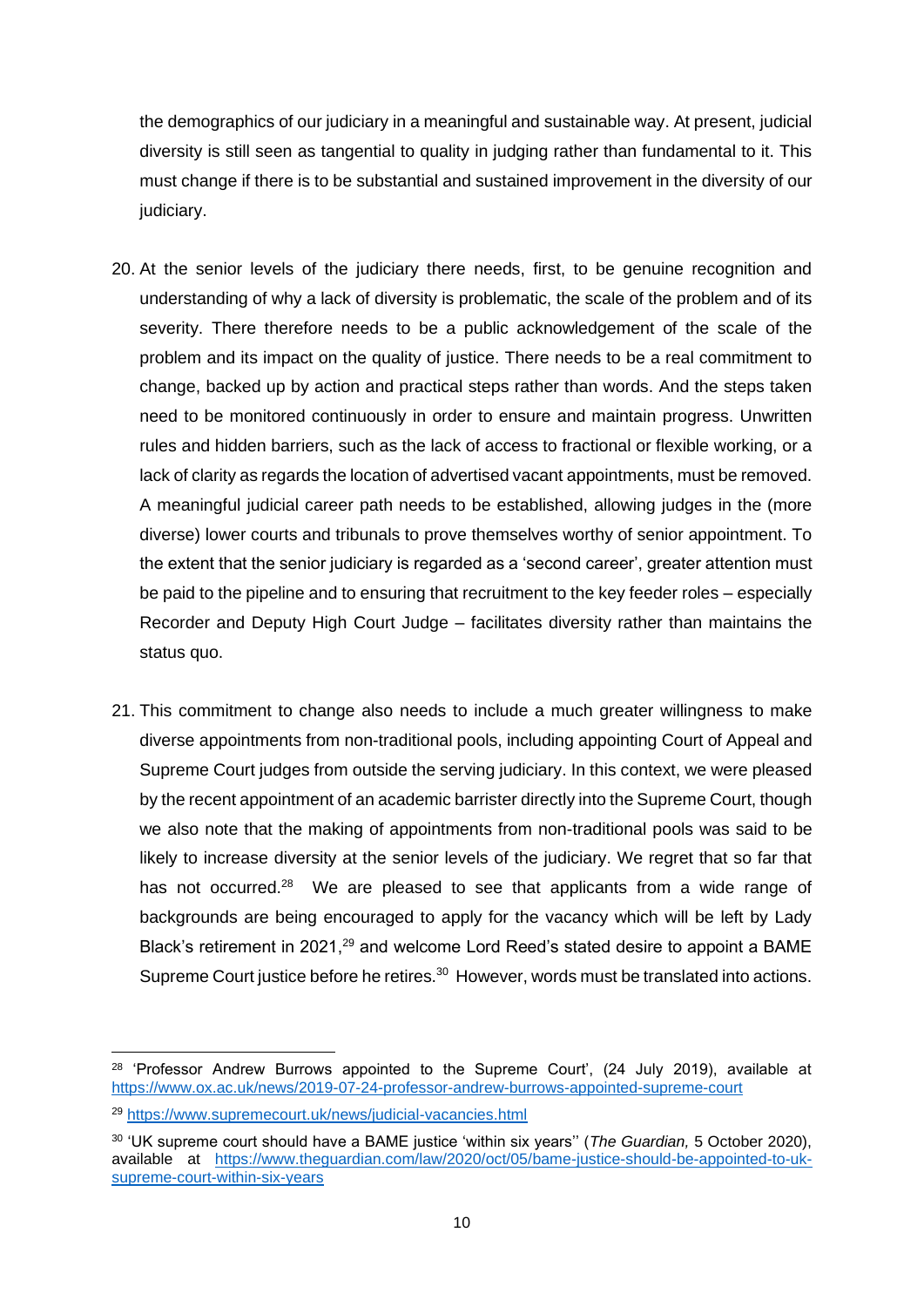22. This all requires the judiciary urgently to adopt diversity as a pillar of its culture, with every judge understanding and acknowledging its importance, and making efforts to increase inclusion. Embedding diversity into the culture means championing a vision which recognises that in order to fairly administer and deliver justice, the bench must better reflect the population it serves. Judges need greater support to understand and challenge their own biases, not only in appointments processes but also in the execution of their judicial roles. Our judicial leaders have a critical role in setting the cultural tone and in accepting their organisational and personal responsibility for driving diversity.

#### *Structure*

- 23. In order to overcome systemic barriers to diverse recruitment and ensure that recruitment is focused on the benefits that diversity will bring to the bench, we recommended in our 2017 report, the introduction of "appointable pools" i.e. talent pools for each court. Pools would allow for proactive, efficient recruitment, and would put the institutional need for greater diversity at the forefront of selectors' minds. The first step is the creation of an appointable pool for a particular court, for which there would be regular and predictable recruitment exercises. Candidates would have to meet a very high threshold of appointability, measured objectively against a fixed benchmark rather than comparatively.<sup>31</sup> Once a pool was created candidates would be selected from the pool by the JAC or a new Senior Selections Committee (see paragraph [28](#page-12-1) below), as vacancies arose. At this stage institutional needs, including the need for greater diversity would take precedence. In light of the diversity crisis, at least in the short to medium term, we would expect that BAME candidates (along with those from other underrepresented groups) would be given priority appointments, as well as people with specific expertise. However, everyone in the appointable pool would also be guaranteed an appointment within a reasonable period of time, although candidates from 'overrepresented' groups may spend longer in the pool.
- 24. We appreciate that the creation of appointable pools would mark a significant structural change to processes of judicial appointment but believe that it is necessary to increase diversity. It is important that the appointable pool would be recognised as strengthening the appointment process as a whole and would not act as a disincentive to excellent white candidates, who would continue to be appointed to the bench.

<sup>&</sup>lt;sup>31</sup> This means that the standard remains consistent year on year, rather than getting the "top-ranked" people of a bad bunch or missing out on excellent people in an exceptional year.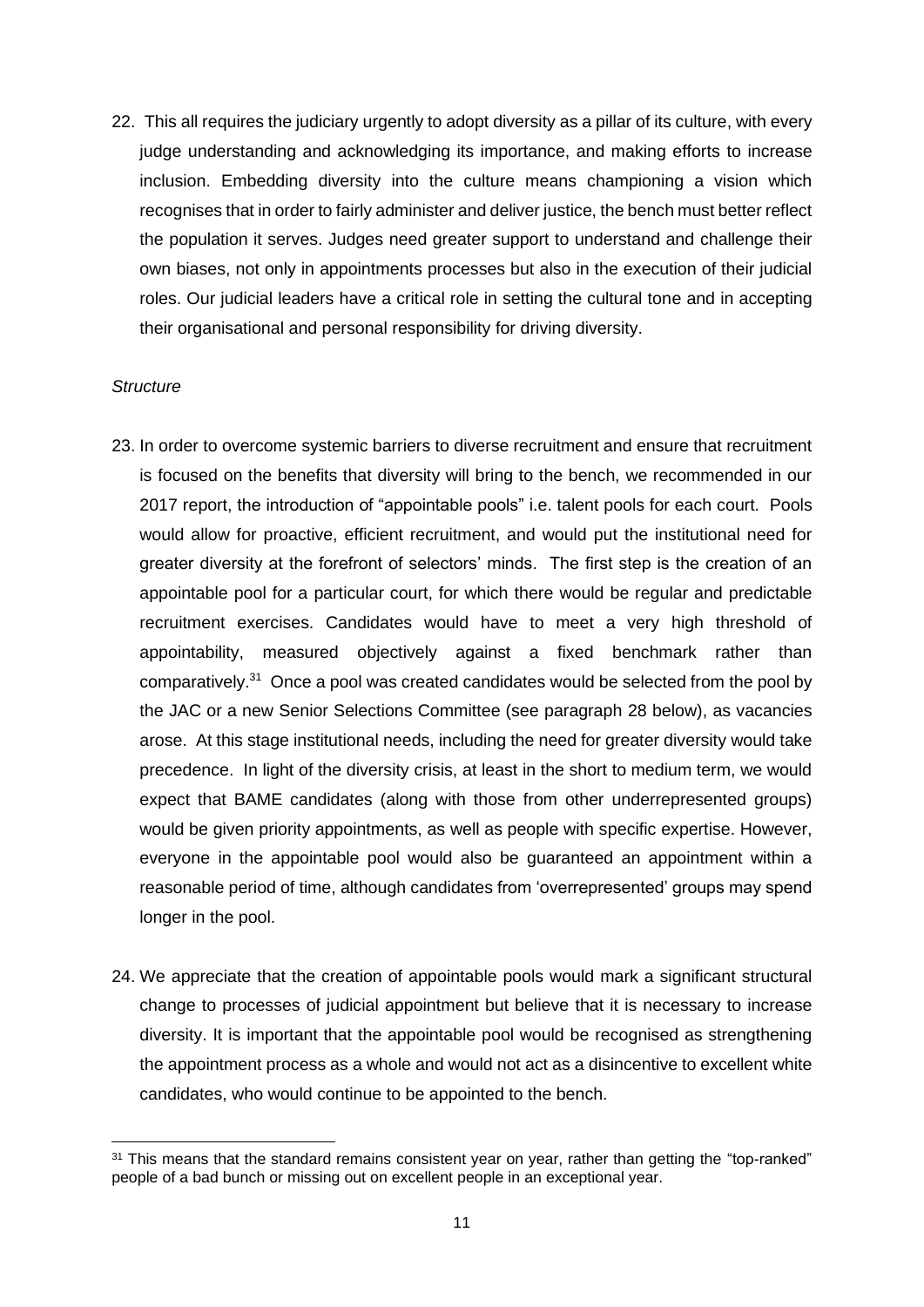#### *Accountability*

- 25. Alongside these cultural and structural changes, a system of proper accountability is required to ensure that the commitment to change is backed up by practical steps and, importantly, results. We therefore continue to call for the introduction of targets "with teeth" and the creation of a permanent "Senior Selections Committee" ("SSC") dedicated to appointments to the Court of Appeal, Heads of Division and UK Supreme Court, as set out in our 2017 report.
- 26. Policy-makers and selectors should set ambitious "*targets with teeth*" for every court lacking diversity. These targets could be laid out in statute, but in the short term could be non-statutory. The "teeth" for composition targets are transparency, monitoring and reporting to Parliament (we suggest the Justice Select Committee). Accountability for targets will be ensured through the "comply or explain" model: if the JAC or SSC has not achieved a particular target, it must set out in detail the reasons why not and what is being done to meet it as soon as possible. Targets are voluntary goals, but they can change behaviour in the right circumstances. Though they are aspirational, targets will focus the minds of everyone involved on the importance of diversity. They will also set a transparent benchmark against which annual progress can be easily (and externally) measured. Targets will force the selectors to look beyond the obvious candidates, prompt judges to encourage applications from a much wider group, and support the careers of future candidates from currently underrepresented groups. However, if there is persistent failure to meet targets over the next decade, strong consideration should be given to the introduction of quotas.
- 27. Efforts to increase judicial diversity are hampered by the range of actors involved in judicial appointments and promotions – none of whom are directly responsible for increasing diversity of the judiciary. In terms of the senior judiciary, the JAC is responsible for Recorder, Circuit bench, Deputy High Court and High Court appointments. Senior selections (Court of Appeal, Heads of Division and UK Supreme Court) are not within the JAC's remit, and are instead made by ad hoc panels, albeit convened by the JAC.<sup>32</sup> HMCTS, the Judicial Office, the JAC, the Lord Chief Justice and the Lord Chancellor all have different roles to play, in work allocation, attracting talent, and appointments.

<sup>32</sup> Constitutional Reform Act 2005, Section 79; 70; Schedule 8.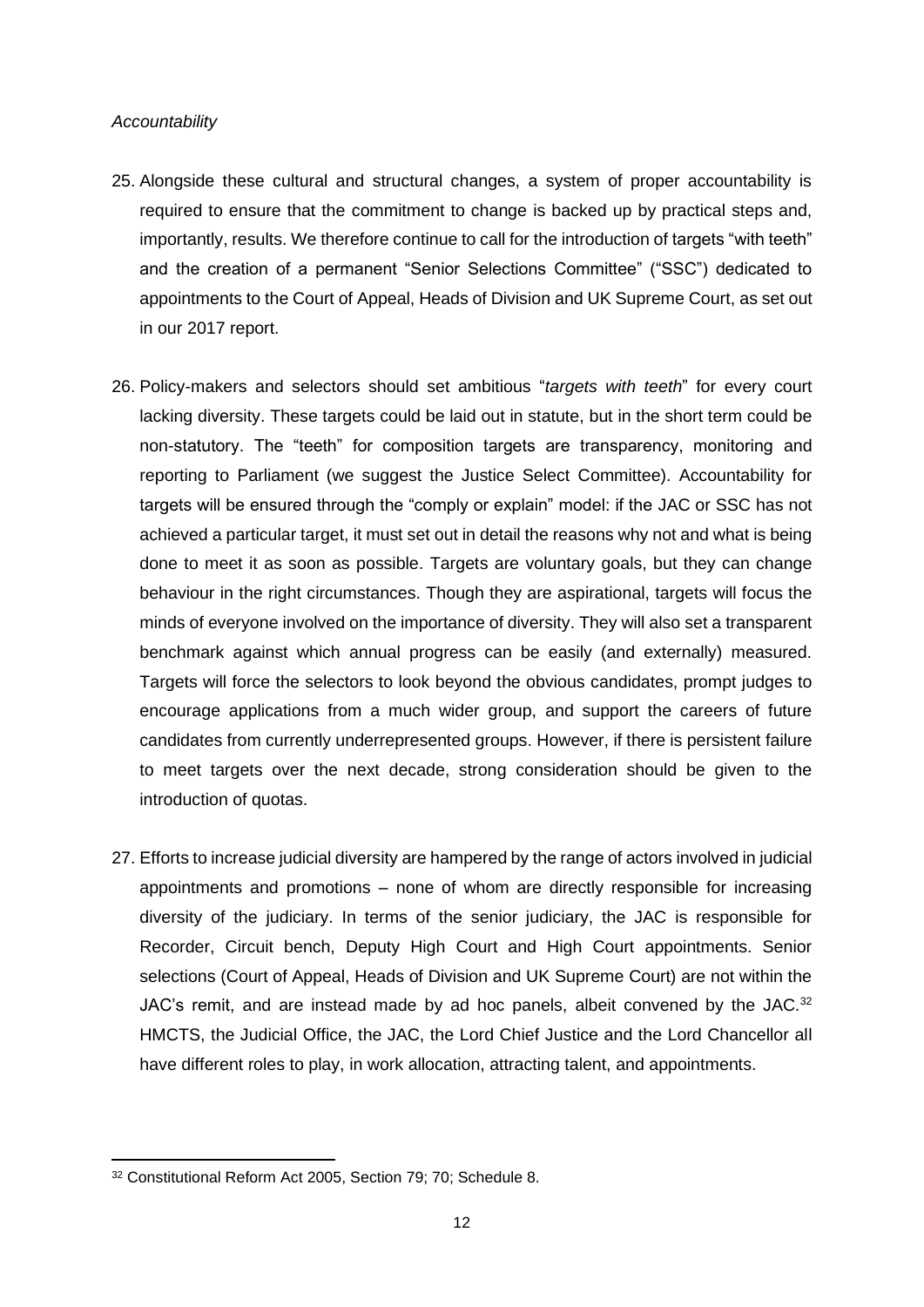<span id="page-12-1"></span>28. Without a JAC equivalent for senior appointments a new panel is assembled whenever a vacancy arises which results in a lack of constancy of a membership or approach and an inability to take into account longer term institutional needs. There is little institutional memory, so each appointment is made largely in isolation from the last and the next. The lack of a specific standing body responsible for senior selections makes scrutiny of, and accountability for, diversity of appointments almost impossible. We therefore propose a permanent, high-profile committee specifically charged with selection of Court of Appeal, Heads of Division and UK Supreme Court Justices – a Senior Selections Committee. This would bring visibility and accountability to the recruitment of the most senior and constitutionally important judges, whilst a mixed membership of judicial, lay and nonjudicial expert members would bring a wider range of perspectives.<sup>33</sup> The most significant selection decisions in our country surely merit a proper, permanent committee of this stature.

# <span id="page-12-0"></span>**Question 3 – How could the educational performance of school children across different ethnic and socio-economic status groups be improved?**

29. Close to half a million fixed term exclusions were issued by English schools in the academic year 2018/19,<sup>34</sup> whilst there were nearly 8,000 permanent exclusions.<sup>35</sup> Over the past six years there has been a continuous rise in the rate of fixed term exclusions in England, whilst the rate of permanent exclusions has remained constant at 0.10 since 2016/17, having risen from 0.06 in 2012/13. By comparison in Wales in 2018/19 246 pupils were permanently excluded<sup>36</sup> and in Scotland, only 3 pupils were permanently excluded.<sup>37</sup>

<sup>&</sup>lt;sup>33</sup> We propose that SSC be constituted of (i) three judicial members (the President of the Supreme Court, the Lord Chief Justice (for England Wales appointments and equivalents in Northern Ireland and Scotland for relevant Supreme Court appointments) and a third judge not sitting in the Court of Appeal or above, for example, a Circuit judge, High Court judge, senior Tribunal judge; (ii) three lay members; and (iii) three non-judicial expert members – one / two chosen by CILex, the Bar Council and the Law Society and one/two independent of the judiciary with expertise in furthering equality and inclusion, for example the chair of the Equality and Human Rights Commission, senior academics or retired civil servants.

<sup>34</sup> 438,265 fixed period exclusions were issued in 2018/19.

<sup>35 7,894</sup> permanent exclusions were issued in 2018/19. This is a small decrease in numbers from 2017/18 when 7,905 were issued.

<sup>36</sup> Welsh Government, 'Permanent and fixed term exclusions from Schools: September 2018 to August 2019', table 1, available at<https://gov.wales/permanent-and-fixed-term-exclusions-schools>

<sup>37</sup> Scottish Government, Exclusions from Schools 2018/19 – Supplementary Data, table 1, available at <https://www.gov.scot/publications/school-exclusion-statistics/>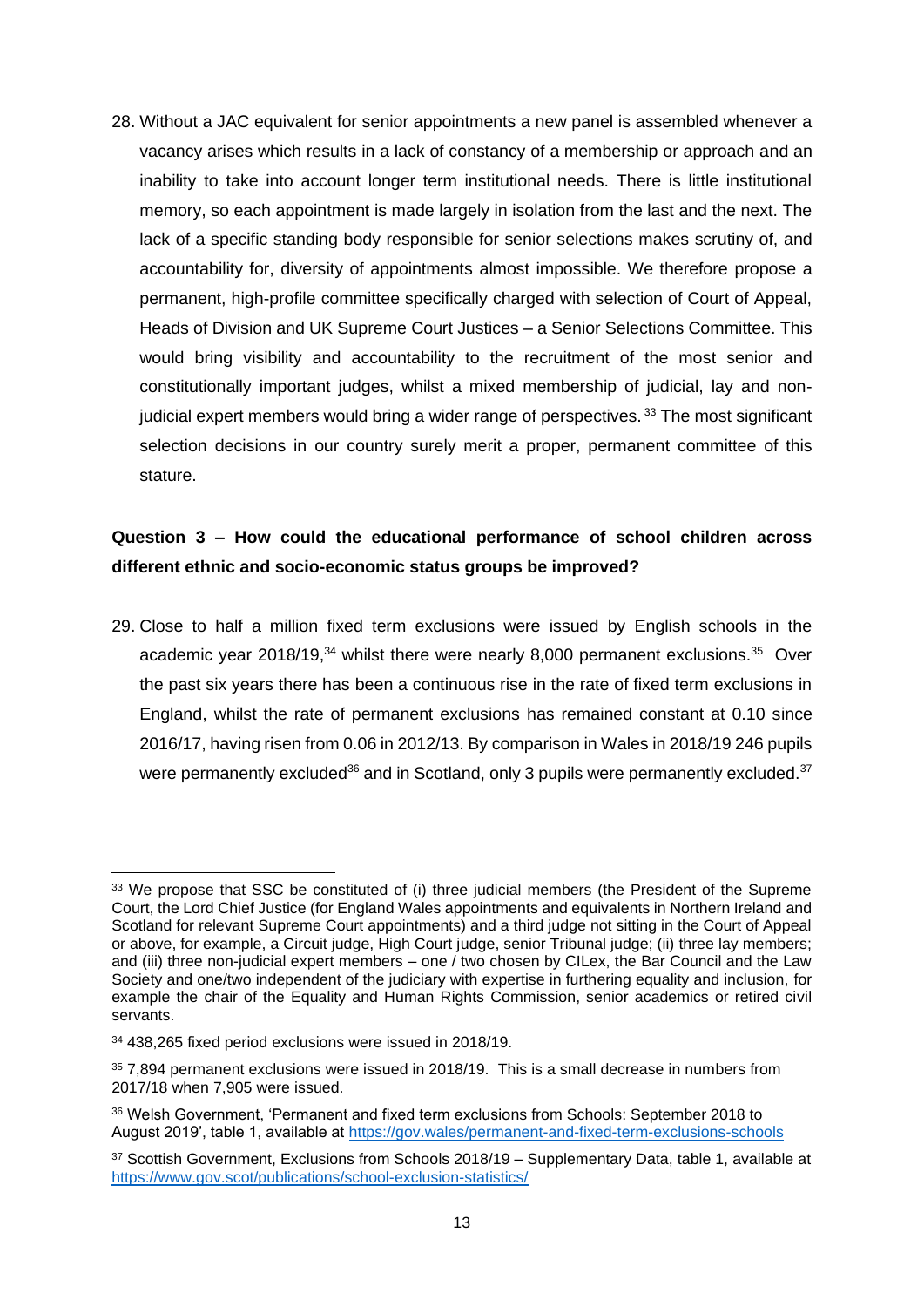<span id="page-13-0"></span>30. Being excluded from school can be a life changing event for a pupil with profoundly negative consequences for their educational outcomes; in 2018/19 the average Attainment 8 score for pupils in state-funded schools in England was 46.7, for those in alternative provision (where many excluded pupils end up) it was 6.8.<sup>38</sup> The statistics show that pupils with gypsy Roma, traveller of Irish heritage and Caribbean heritage, as well as those from lower socio-economic backgrounds are far more likely to be excluded. The comparative rates of exclusion are as follows:

| <b>of</b><br><b>Type</b><br>exclusion | Rate of exclusion 2018/19            |                                               |                                  |                      |                                          |                                                              |
|---------------------------------------|--------------------------------------|-----------------------------------------------|----------------------------------|----------------------|------------------------------------------|--------------------------------------------------------------|
|                                       | <b>Whole</b><br>school<br>population | <b>White and</b><br>black<br><b>Caribbean</b> | <b>Black</b><br><b>Caribbean</b> | <b>Gypsy</b><br>Roma | <b>Traveller</b><br>of Irish<br>heritage | <b>Eligible</b><br>for Free<br><b>School</b><br><b>Meals</b> |
| <b>Fixed-term</b>                     | 5.36                                 | 10.69                                         | 10.37                            | 21.26                | 14.63                                    | 13.76                                                        |
| <b>Permanent</b>                      | 0.10                                 | 0.24                                          | 0.25                             | 0.39                 | 0.27                                     | 0.27                                                         |

31. As well as being from certain ethnic groups and being eligible for free school meals, being supported by social care, having special educational needs ("SEN") and being a boy also increase the likelihood a child will be excluded. Many pupils will have multiple layers of vulnerability further increasing their risk of exclusion. For example, children on free school meals are twice as likely to have SEN<sup>39</sup> and Black children are more likely to be living in poverty.<sup>40</sup>

<sup>38</sup> DfE, Key stage 4 performance 2019 (revised), National Tables, Table 2, available at [https://www.gov.uk/government/statistics/key-stage-4-performance-2019-revised;](https://www.gov.uk/government/statistics/key-stage-4-performance-2019-revised) DfE '

<sup>39</sup> Gill, Quilter-Pinner and Swift, 'Making the Difference: Breaking the Link between School Exclusion and Social Exclusion' Institute for Public Policy Research (2017) page 17, available at [https://www.ippr.org/files/2017-10/making-the-difference-report-october-2017.pdf.](https://www.ippr.org/files/2017-10/making-the-difference-report-october-2017.pdf)

<sup>40</sup> Office for National Statistics, *Child poverty and education outcomes by ethnicity* (25 February 2020), available at

[https://www.ons.gov.uk/economy/nationalaccounts/uksectoraccounts/compendium/economicreview/fe](https://www.ons.gov.uk/economy/nationalaccounts/uksectoraccounts/compendium/economicreview/february2020/childpovertyandeducationoutcomesbyethnicity) [bruary2020/childpovertyandeducationoutcomesbyethnicity](https://www.ons.gov.uk/economy/nationalaccounts/uksectoraccounts/compendium/economicreview/february2020/childpovertyandeducationoutcomesbyethnicity)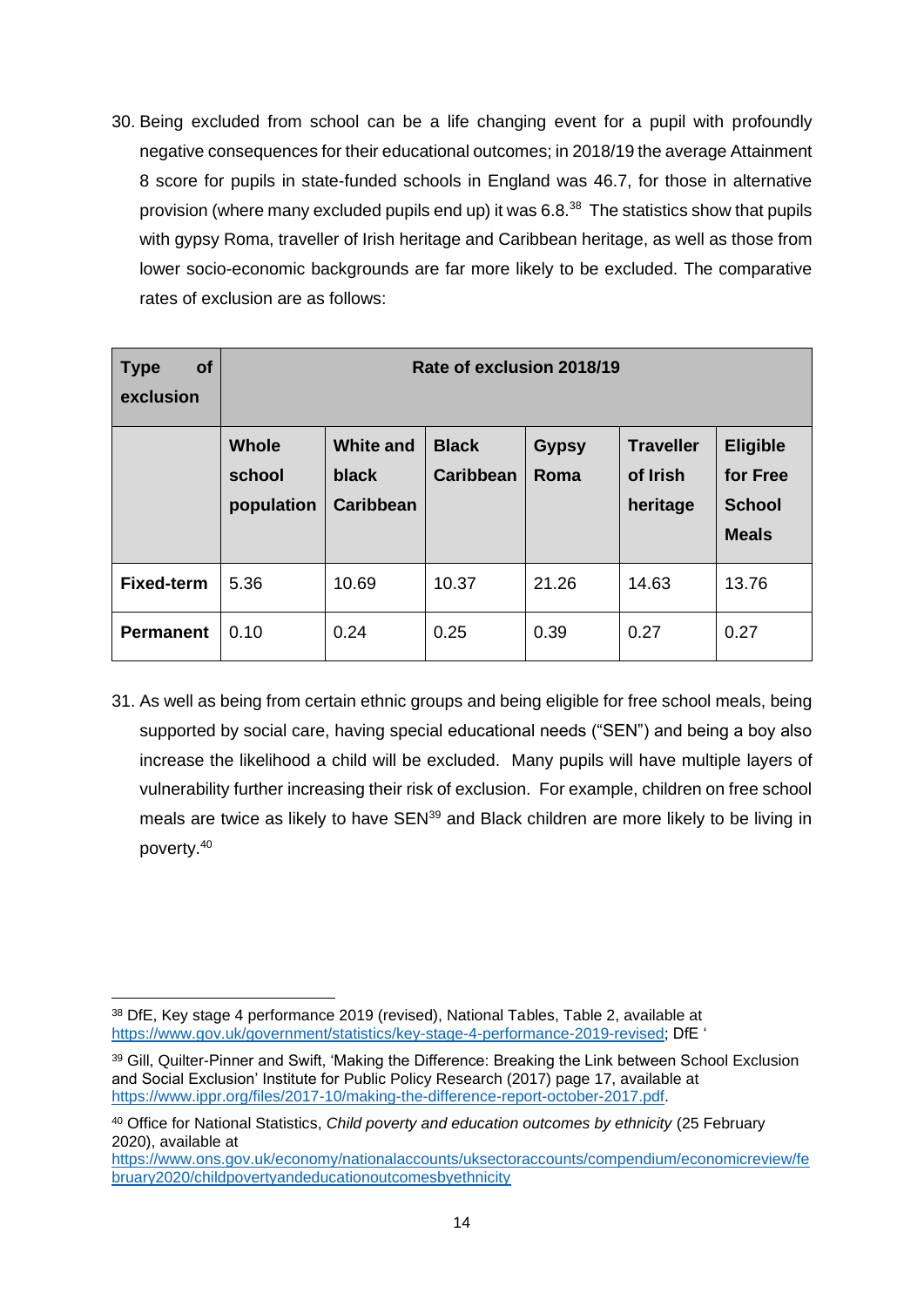- <span id="page-14-0"></span>32. In 2019, JUSTICE published a report which looked at the process for challenging school exclusion decisions as well as the procedural aspects of the initial decision to exclude.<sup>41</sup> The report recognised that there is a place for exclusion as part of a head teachers' powers to respond to behavioural incidents in school. However, it must only be used lawfully, reasonably and fairly and, in the case of permanent exclusions, only as a last report, where absolutely necessary. We believe that robust procedures for issuing an exclusion and a robust review process is crucial to ensuring that this is the case and that every child, irrespective of their background or individual circumstances receives the same opportunity to be educated.
- 33. The report made a number of recommendations for ways to help reduce unnecessary, unlawful and unfair exclusions. Given the disproportionate exclusion of pupils of certain ethnicities and lower socio-economic backgrounds, these recommendations would have a particular impact on those children and, by keeping them in school wherever possible, improve their educational outcomes.
- <span id="page-14-1"></span>34. First, it was clear from our evidence gathering that teachers do not always fully understand their duties relevant to exclusions, including exclusions legislation and Statutory Guidance itself and the Equality Act 2010. Black and minority ethnic children can be subject to different treatment as a result of racist stereotyping and labelling by teachers. They are sanctioned for behaviour which would not be treated in the same way if it was a white child acting similarly.<sup>42</sup> Institutional racism can also shape schools' views on what is acceptable behaviour or appearance which is then translated into behaviour policies. For example, policies which ban 'kissing teeth', wearing afros or fist bumping.<sup>43</sup> A number of consultees we spoke to for the report thought that schools were not fully aware of, or had simply failed properly to apply, the second limb of the criteria for permanent exclusion which requires not only that that there was a serious breach or persistent breaches of the school's behaviour policy but also that to allow the pupil to remain in the school would seriously

<sup>41</sup> JUSTICE, *Challenging School Exclusions* (2019), available at [https://justice.org.uk/our](https://justice.org.uk/our-work/administrative-justice-system/challenging-school-exclusions/)[work/administrative-justice-system/challenging-school-exclusions/](https://justice.org.uk/our-work/administrative-justice-system/challenging-school-exclusions/)

<sup>&</sup>lt;sup>42</sup> For example, when black children speak loudly in the classroom they are sanctioned, whereas white children are not (4in10, Just for Kids Law and Children's Rights Alliance, *Race, poverty and school exclusions in London* (October 2020), p. 13 available at [https://londonchallengepovertyweek.org.uk/wp](https://londonchallengepovertyweek.org.uk/wp-content/uploads/2020/10/RacePovertyandSchoolExclusions_FV-1.pdf)[content/uploads/2020/10/RacePovertyandSchoolExclusions\\_FV-1.pdf](https://londonchallengepovertyweek.org.uk/wp-content/uploads/2020/10/RacePovertyandSchoolExclusions_FV-1.pdf) 

<sup>43</sup> H. Richardson, 'Black pupils face trebled exclusion rate in some areas of England', *BBC News* (30 July 2020), available at<https://www.bbc.co.uk/news/education-53516009>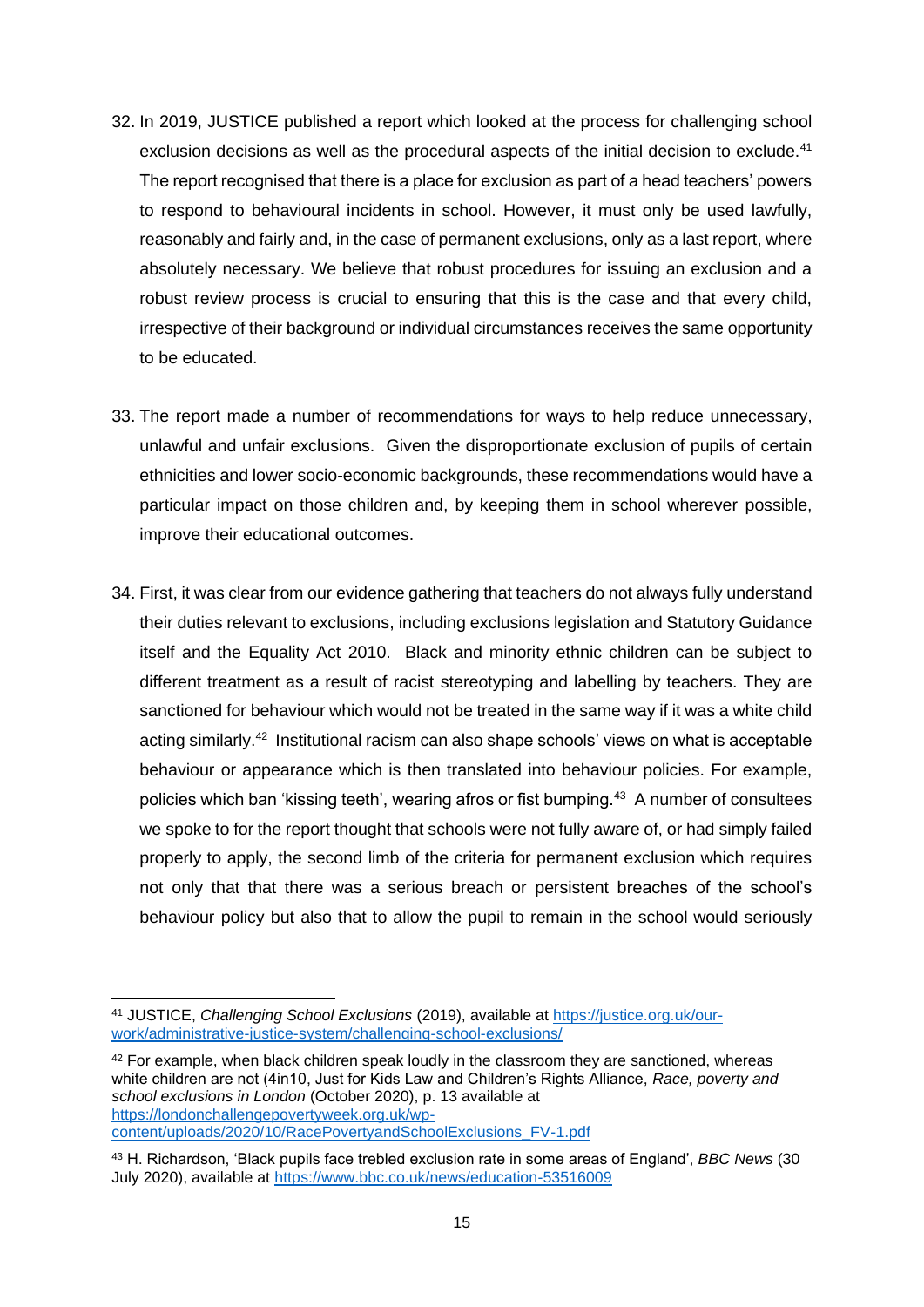harm their education or welfare, or those of others in the school.<sup>44</sup> Consultees raised this in the context of pupils with SEN, however the concern is also applicable where pupils are excluded for ways of communicating or wearing hairstyles from specific communities as these do not impact on the education or welfare of pupils. These issues are further exacerbated by zero-tolerance behaviour policies, from which head teachers feel unable to depart to avoid exclusion in appropriate circumstances.

- 35. Proper consideration and application of the existing equality and exclusion law would help prevent discriminatory exclusions. We therefore recommend:
	- a. that specific training on the exclusions Statutory Guidance and the application of the Equality Act 2010 in the context of exclusions should be mandatory for all teachers in leadership positions within schools. This knowledge should be refreshed through continuing professional development at least biennially; and
	- b. access to advice should be made available to head teachers before they reach a decision to exclude. Head teachers should seek this advice, unless there is a good reason not to. The advice should be provided by someone external to the school who has knowledge of the relevant legal obligations.
- 36. Second, there needs to be processes in place to ensure that there is proper communication between schools on the one hand and pupils and parents on the other, so that any behavioural issues can be properly understood and their root causes addressed without unnecessarily excluding. There are a multitude of factors linked to poverty and racism that might impact a pupil's behaviour, but without proper communication children may be excluded without these being picked up. For example, families' inability to pay for essentials such as food and clothing can impact children's ability to concentrate and engage at school, not being able to afford the right uniform may result in breaches of the uniform policy, bullying and embarrassment from not being able to afford additional school costs and/or being singled out as receiving free school meals may impact children's

<sup>44</sup> JUSTICE, *Challenging Exclusions* (n [41\)](#page-14-0), paragraph 3.6.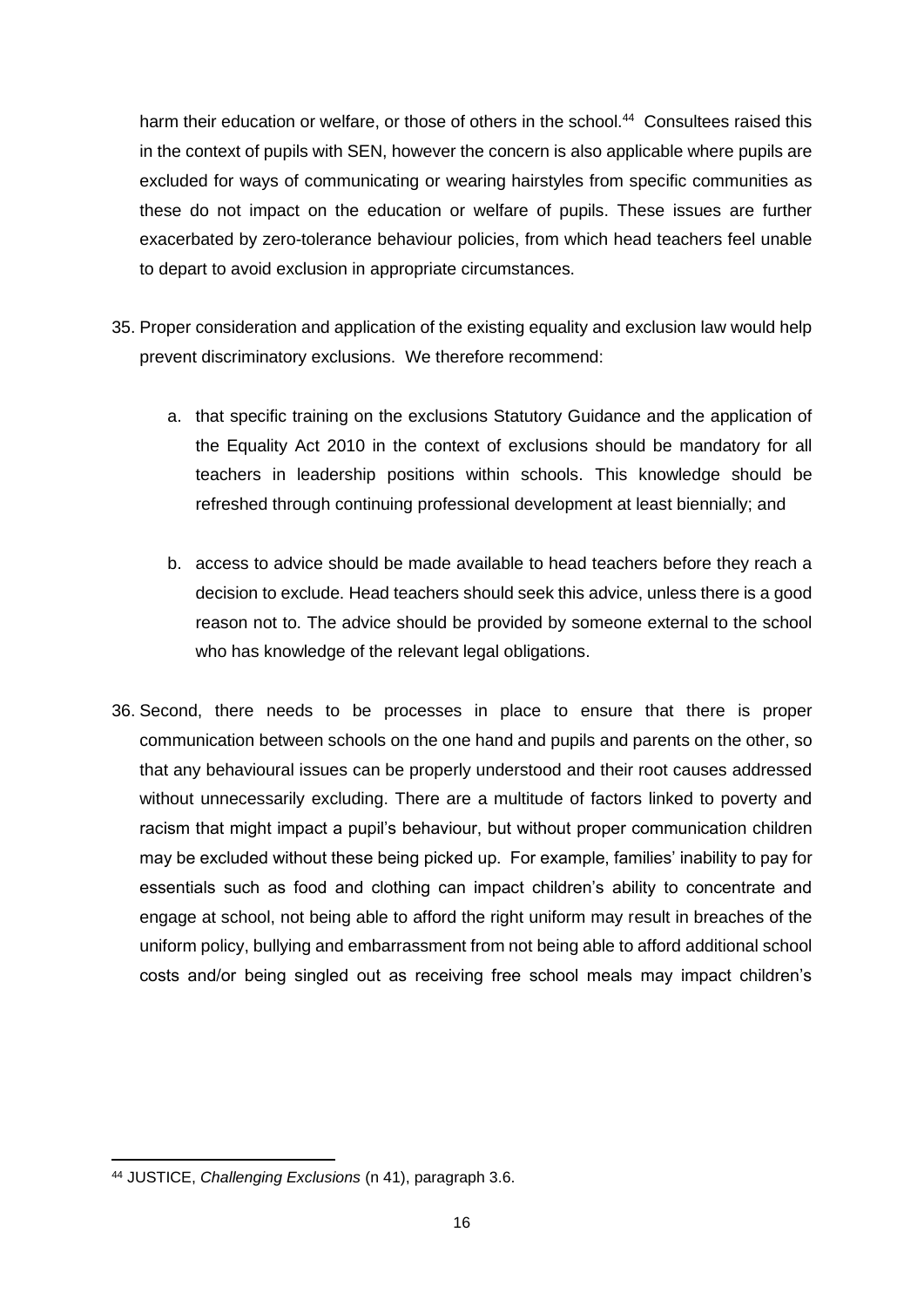behaviour<sup>45</sup> and experiences of racism may impact on children's behaviour as a result of feeling under-valued and disrespected.<sup>46</sup>

- 37. The Report therefore recommended that:
	- a. Prior to any decision to permanently exclude, a head teacher (or another appropriately senior member of staff) should make every reasonable effort to meet the pupil and their parents, in order to notify them that the school is considering permanent exclusion and should take fully into account any representations they may make.
	- b. It should be a requirement to hold a reintegration meeting with the parents and pupil following a fixed term exclusion, and this should be used as an opportunity for intervention to discuss how best to avoid further exclusions.<sup>47</sup> The DfE should also provide tighter guidelines and training for head teachers on how to conduct reintegration interviews in order to ensure that they are used effectively.
- 38. In addition, schools should have robust systems and processes in place in respect of exclusions to help ensure that head teachers have complied with their legal duties, followed a fair process that has included engaging with the pupil and parent and properly documented and evidenced their decision. Step-by-step guides, template documents and checklists can all assist in this regard. For example, some academies and councils provide pre-exclusions checklists for head teachers.<sup>48</sup>This will also help head teachers to reassure

<sup>45</sup> E. Holloway et al, 'At What Cost? Exposing the impact of poverty on school life' *The Children's Society* (2014), available at [https://www.basw.co.uk/system/files/resources/basw\\_21941-5\\_2.pdf](https://www.basw.co.uk/system/files/resources/basw_21941-5_2.pdf)

<sup>46</sup> 4in10, Just for Kids Law and Children's Rights Alliance, *Race, poverty and school exclusions in London* (n [42\)](#page-14-1), page 14.

<sup>47</sup> It was previously a requirement under the Education (Reintegration Interview) (England) Regulations 2007 for a head teacher to request a "reintegration interview" with parents following the expiry of any fixed-term exclusion for a primary-aged pupil, or of a fixed-term exclusion of six or more school days for a secondary-aged pupil. The 2008 Exclusions Statutory Guidance stated that the interview was an opportunity, amongst other things, to "discuss how behaviour problems can be addressed"; "explore wider issues and circumstances that may be affecting the child's behaviour"; and "reach agreement reach agreement on how the child's education should continue, how best they can be reintegrated and what measures could be put in place to prevent further misbehaviour" (Department for children, schools and families, 'Improving Behaviour and Attendance: Guidance on Exclusion from Schools and Pupil Referral Units' (2008) para 41, available at [https://dera.ioe.ac.uk/8486/1/Exclusion%20guidance%202008.pdf\)](https://dera.ioe.ac.uk/8486/1/Exclusion%20guidance%202008.pdf). In Wales this duty still exists under the Education (Reintegration Interview) (Wales) Regulations 2010.

<sup>&</sup>lt;sup>48</sup> For example, Ark Academies have a "Principals pre-exclusion checklist" and Islington Council provides head teachers with an "exclusions checklist".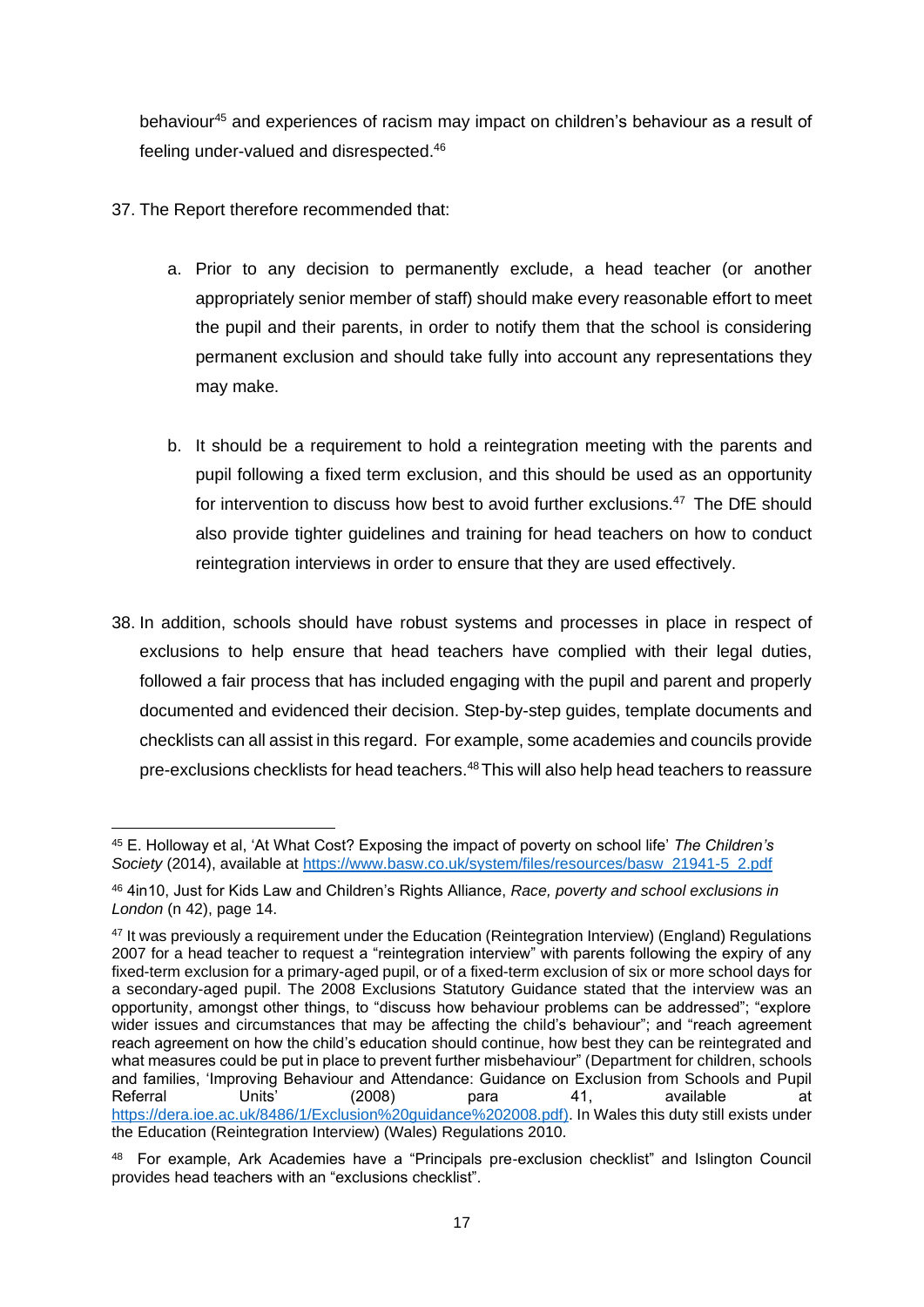themselves that they have used exclusion properly and lawfully as well as assist those who have to conduct or to participate in the review process.

- 39. Third, there is a lack of an effective redress mechanism to challenge exclusions that may be discriminatory or otherwise unlawful. The current review processes for exclusions comprises three stages:
	- a. Review by the governing board (governors or trustees) of the school who can decide to reinstate the pupil.
	- b. In the case of permanent exclusion, review by an Independent Review Panel ("IRP"). The IRP cannot consider the merits of the governing board's decision i.e. would it have come to the same decisions, but must evaluate that decision according to the principles of judicial review i.e. did the governing board act in accordance with its legal obligations. It cannot order reinstatement of a pupil, it can only recommend or direct that the governing board reconsiders reinstatement.
	- c. If the IRP directs or recommends that the governing board reconsiders reinstatement the governing board must convene to do so. If the governing board declines to reinstate the pupil following a direction to reconsider, an adjustment downwards of £4,000 is to be made to the school's budget.
- 40. This process is ineffective for the following reasons:
	- a. The governing board lacks independence and often 'rubber-stamps' the head teacher's decision to exclude, governors do not have sufficient knowledge and understanding of exclusions duties, including equality law and they also lack the knowledge, training and guidance to be able to conduct a procedurally fair review meeting, in which all parties are able to effectively participate.<sup>49</sup>
	- b. The IRP's lack of power to reinstate pupils, leaves pupils who have been unlawfully excluded without an effective remedy.<sup>50</sup> This deters pupils and parents from

<sup>49</sup> JUSTICE, *Challenging School Exclusions* (n [41\)](#page-14-0), paras 4.1 – 4.17.

<sup>&</sup>lt;sup>50</sup> In 2018/19 the school offered reinstatement in only 13% of cases where the IRP recommended reconsideration and 39% of cases where the IRP directed reconsideration (DfE, Permanent and fixedperiod exclusion in England, November 2020, Exclusion Reviews table, available at [https://explore](https://explore-education-statistics.service.gov.uk/find-statistics/permanent-and-fixed-period-exclusions-in-england)[education-statistics.service.gov.uk/find-statistics/permanent-and-fixed-period-exclusions-in-england\)](https://explore-education-statistics.service.gov.uk/find-statistics/permanent-and-fixed-period-exclusions-in-england)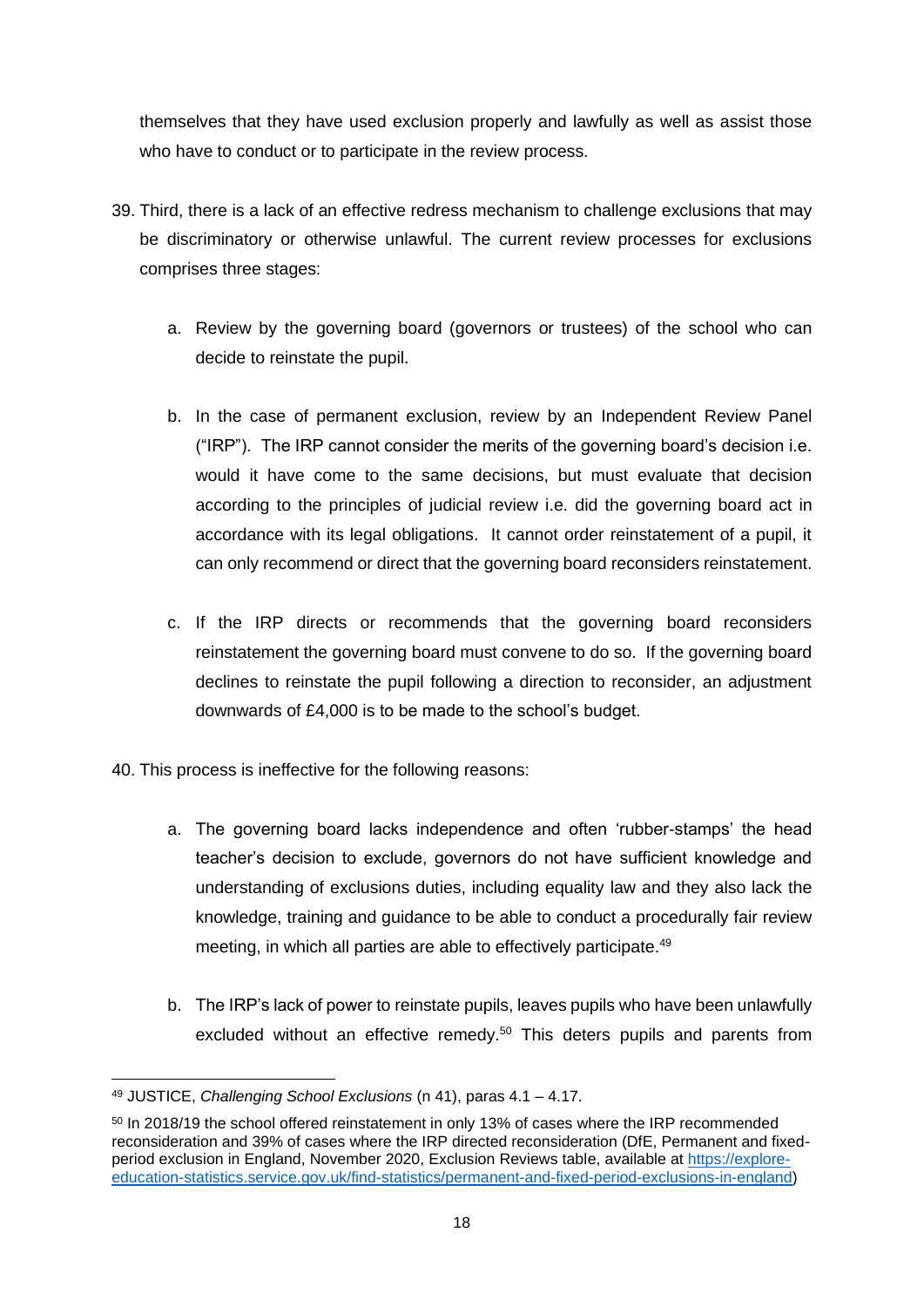applying for a review and may make some head teachers more likely to exclude.<sup>51</sup> There is also wide variation between IRPs in relation to their application of judicial review principles (which are complex legal principles being applied by nonlawyers), the standard of knowledge and training of panel members, the way in which hearings are conducted and the role of SEN experts.<sup>52</sup>

- 41. For these reasons, the report recommended comprehensive structural reform to the exclusions review process:
	- a. The introduction of a new role of a specialist 'Independent Reviewer' ("IR") to conduct an investigative review into individual exclusion decisions, replacing the review currently conducted by the governing board. The IR would be independent of the school concerned and have relevant knowledge, training and experience. The IR would adopt an investigatory approach, consulting with the pupils and parents, teachers and school staff as well as the local authority. They would produce a report setting out their recommendation as to the best way forward. This could, for example, include withdrawal of the decision to exclude, provision of additional support or a managed move (if genuinely in the best interests of the child and the parents and pupil agree). The head teacher would choose whether to accept the report's recommendations. If they do not, an appeal would be available to the pupil and parents at which they would be able to rely on the IR's report, providing them with a strong, well evidenced case.
	- b. The replacement of IRPs with an appeals body with specialist expertise, able to remake the decision afresh, to direct reinstatement of excluded pupils and order other remedies such as wiping a child's record of the exclusions or requiring a pupil be allowed to sit an exam. The report identified that the First-tier Tribunal (Special Educational Needs and Disability) could act as this body, as it already hears exclusion appeals involving disability discrimination. It would become the First-tier Tribunal (Education).

This is particularly important in relation to exclusions involving race discrimination. Currently these can only be heard in the County Court, rather than the First-tier Tribunal. At the County Court there is a court fee to start a case and the Court,

<sup>51</sup> JUSTICE, *Challenging Exclusions* (n [41\)](#page-14-0), paras 5.4-5.8.

<sup>52</sup> Ibid, paras 5.12-5.13, 5.17-5.24.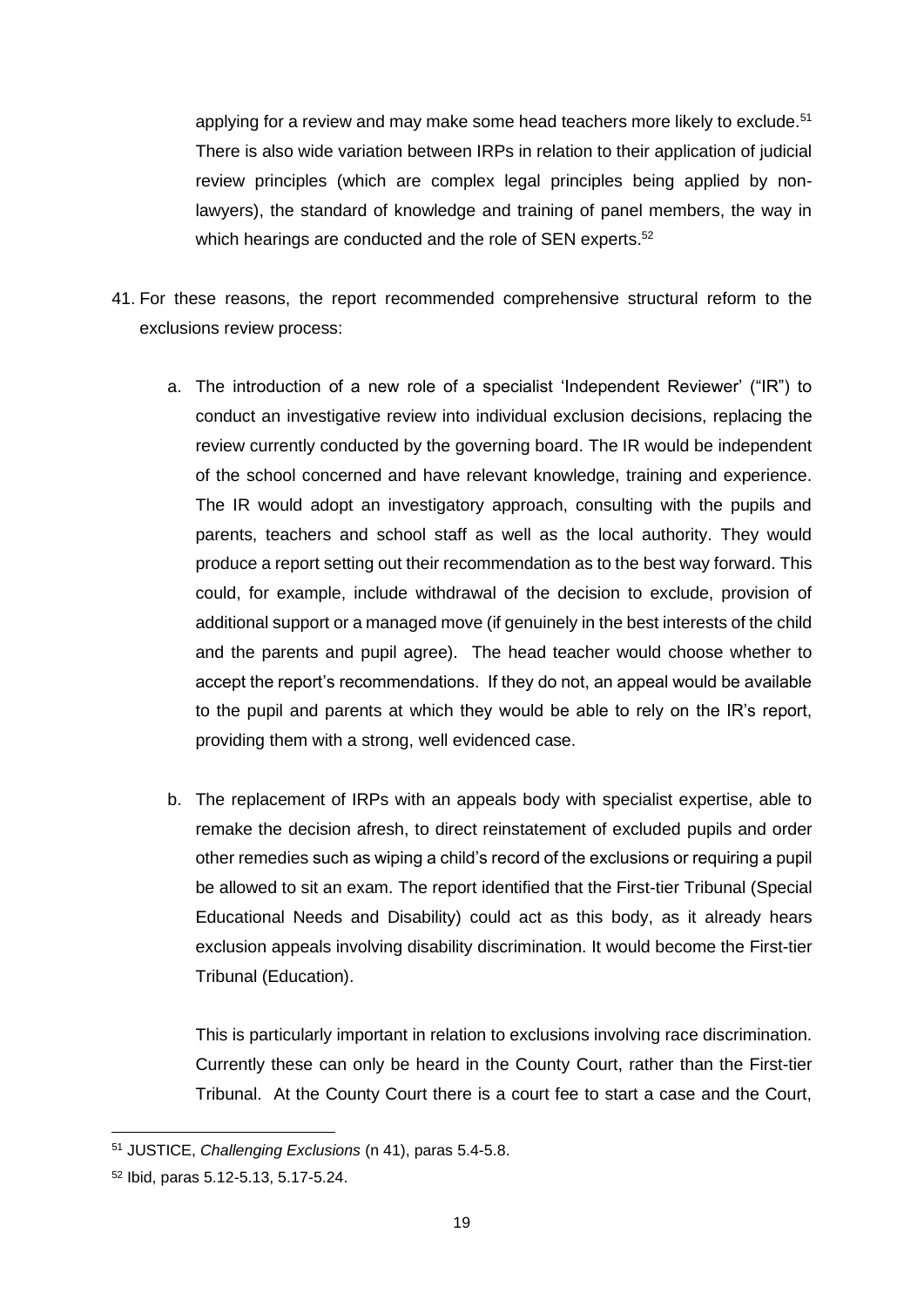unlike tribunals, is not set up to accommodate litigants in person. Further, litigants in the County Court are at risk of having to pay for the other side's costs. Bringing all exclusion appeals, including those involving race discrimination, into the Firsttier Tribunal would provide an effective remedy for pupils unlawfully excluded, including on the basis of race discrimination.

- 42. In addition, in order for a review process to be robust and effective it is crucial that pupils and parents are enabled to participate fully in it in whatever form it takes. This requires:
	- a. Improvements to the design, content and availability of guidance on exclusion decision making and the review process to make it coherent and accessible to parents/carers and pupils; signposting to, and improving the availability of, independent service advisors and support services.
	- b. Greater awareness by professionals within the review process of how to effectively communicate with parents/carers and pupils and include them within the process, including making reasonable adjustments for those with additional needs or vulnerabilities.
	- c. Including the pupil by seeking their views at all stages of the review process.

# <span id="page-19-0"></span>**Question 7 – How could inequalities in the health outcomes of people in different ethnic groups be addressed by government, public bodies, the private sector, and communities?**

43. Being excluded from school negatively impacts on children's mental health,<sup>53</sup> reinforcing their sense of rejection and negative self-image.<sup>54</sup> As seen above, pupils of particular ethnicities are much more likely to be excluded than their peers. Implementing the recommendations outlined in answer to Question 3 above, will ensure that the processes to make, confirm and review a decision to exclude pupils are fair and robust, helping to

<sup>53</sup> Ford at al., 'The Relationship between Exclusion from School and Mental Health: A Secondary Analysis of the British Child and Adolescent Mental Health Surveys 2004 and 2007' *Psychological Medicine* (25 August 2017) available at [https://ore.exeter.ac.uk/repository/handle/10871/28337.](https://ore.exeter.ac.uk/repository/handle/10871/28337)

<sup>54</sup> Gill, Quilter-Pinner and Swift, 'Making the Difference: Breaking the Link between School Exclusion and Social Exclusion' Institute for Public Policy Research (2017) page 21, available at [https://www.ippr.org/files/2017-10/making-the-difference-report-october-2017.pdf.](https://www.ippr.org/files/2017-10/making-the-difference-report-october-2017.pdf)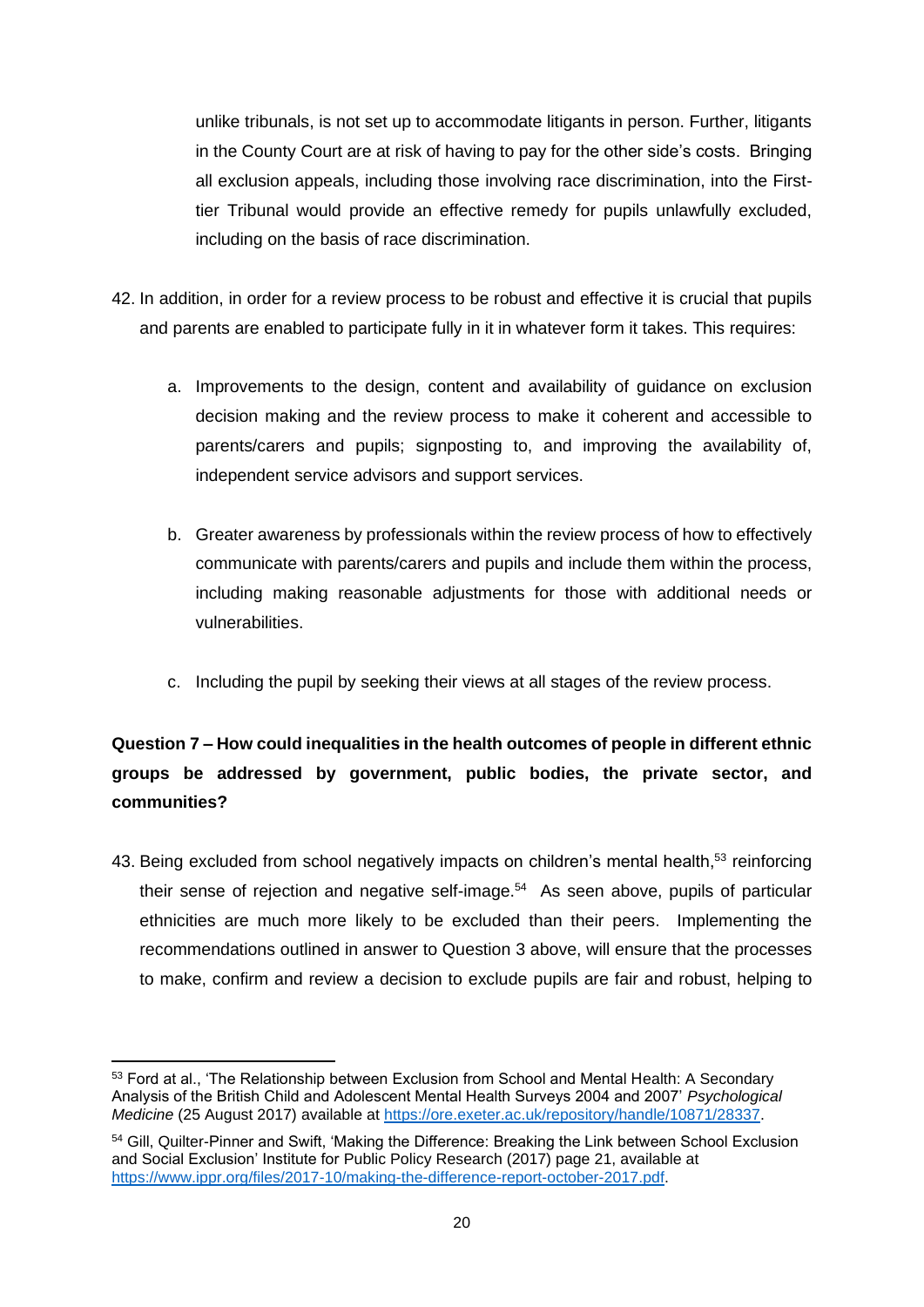eradicate unnecessary, unfair and unlawful exclusions and therefore mitigate against the negative health consequences resulting from exclusion.

# <span id="page-20-0"></span>**Question 8 – What could be done to enhance community relations and perception of the Police?**

- 44. Whilst JUSTICE appreciates a further opportunity to discuss our findings around racial and ethnic disparity in the YJS, it is important to reflect on the significant number of reports and inquiries that have already sought to understand the problem and make recommendations for its improvement. Key of these are:
	- a. **The Scarman Report**: following the 1981 Brixton riots, an inquiry chaired by Lord Scarman was held, resulting in the Scarman Report. The Report warned that urgent action was required to prevent racial disadvantage becoming an "*endemic, ineradicable disease threatening the very survival of our society*."<sup>55</sup>
	- b. **The MacPherson Report**: A key moment was the racially motivated murder of Stephen Lawrence in 1993, which ultimately led an inquiry into his murder and its investigation, in an attempt to learn lessons as to what went wrong. This culminated in the MacPherson Report<sup>56</sup> in 1999. It concluded that the investigation into the murder had been "*marred by a combination of professional incompetence, institutional racism and a failure of leadership*";<sup>57</sup>
	- c. **The Young Review**: Chaired by Baroness Lola Young in 2013, its primary goal was to identify how to improve the negative outcomes experienced by black and Muslim male offenders between the age of 18-24. The report was published in 2014 and raise concerns about the drivers that result in the young people entering the CJS, the disproportionate use of stop and search and the risk driven nature of policing;<sup>58</sup> and

<sup>55</sup> *BBC*, 'Q&A: The Scarman report, (27 April 2004), available at [http://news.bbc.co.uk/2/hi/programmes/bbc\\_parliament/3631579.stm](http://news.bbc.co.uk/2/hi/programmes/bbc_parliament/3631579.stm)

<sup>56</sup> Sir William MacPherson of Cluny, *The Stephen Lawrence Inquiry*, (1999), available at [https://assets.publishing.service.gov.uk/government/uploads/system/uploads/attachment\\_data/file/27](https://assets.publishing.service.gov.uk/government/uploads/system/uploads/attachment_data/file/277111/4262.pdf) [7111/4262.pdf](https://assets.publishing.service.gov.uk/government/uploads/system/uploads/attachment_data/file/277111/4262.pdf)

<sup>57</sup> Ibid, para 46.1.

<sup>58</sup> Baroness Lola Young, *The Young Review*, (2013), page 11, [https://www.equalcjs.org.uk/sites/default/files/articles/clinks\\_young-review\\_report\\_dec2014.pdf](https://www.equalcjs.org.uk/sites/default/files/articles/clinks_young-review_report_dec2014.pdf)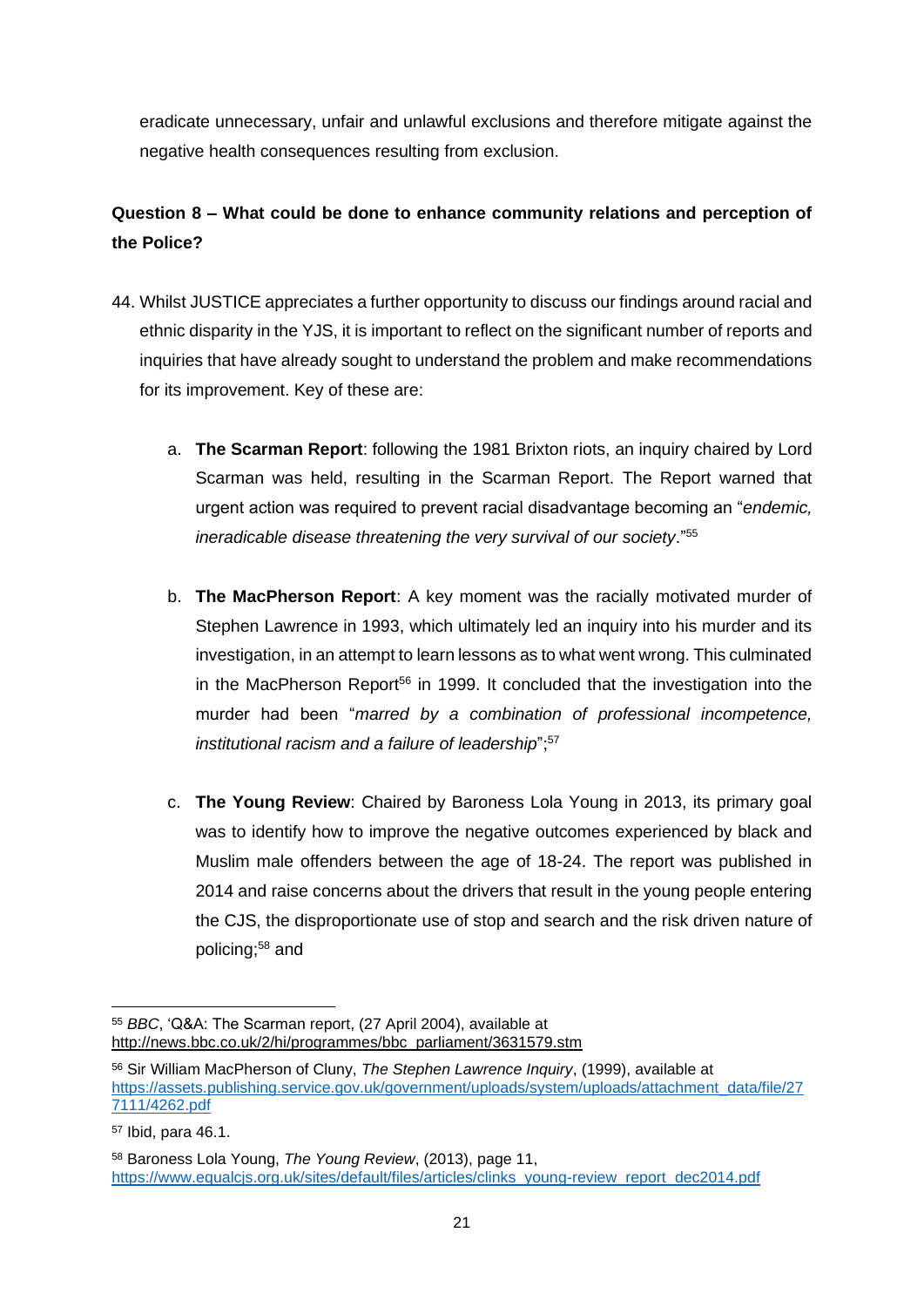- d. **The Lammy Review**: This Review, published in 2017, had access to data that had not previously been made available to scrutiny and analysis and concluded that "*BAME individuals still face bias, including overt discrimination, in parts of the justice system*".<sup>59</sup>
- 45. The Commission follows in the footsteps of these other initiatives, and adds to the urgency for the need to find solutions to these pressing problems. It is vital that recommendations are accompanied by concrete action, and we echo the concerns of the Joint Committee on Human Rights when they state that *"commissioning reports and failing to implement them intensifies disaffection and lack of confidence in the Government on race issues."<sup>60</sup>*
- 46. Despite these reports' sensible recommendations, and the public attention they received, racial disparity in the CJS continues to persist today, and the challenges faced by BAME individuals become ever more pressing. For instance, during the first COVID-19 lockdown (March – May 2020), figures show that BAME people were more likely to be fined,  $61$  and the number of stops and searches rose considerably. $62$  This shows the scale and nature of the problem, highlighting that what is needed is a complete cultural shift in how BAME people are treated by our justice system. Acknowledging that racial disparity is an issue, is only the first step in a long journey to justice.
- 47. The Racial Disparity Working Party has identified an attitude among criminal justice agencies that quickly criminalises BAME children. However, JUSTICE believes that the welfare of the child should be paramount. The Children Act 2004 provides that:

<sup>59</sup> D. Lammy, *The Lammy Review, An independent review into the treatment of, and outcomes for, Black, Asian and Minority Ethnic individuals in the Criminal Justice System*, (2017), p. 69, available at [https://assets.publishing.service.gov.uk/government/uploads/system/uploads/attachment\\_data/file/64](https://assets.publishing.service.gov.uk/government/uploads/system/uploads/attachment_data/file/643001/lammy-review-final-report.pdf) [3001/lammy-review-final-report.pdf](https://assets.publishing.service.gov.uk/government/uploads/system/uploads/attachment_data/file/643001/lammy-review-final-report.pdf)

<sup>60</sup> Joint Committee on Human Rights, *Black People, Racism and Human Rights,* Eleventh Report of the Session 2019-2021, (11 November 2020), paragraph 35, <https://committees.parliament.uk/publications/3376/documents/32359/default/>

<sup>61</sup>R. Currenti and J. Flatley, *Policing the Pandemic: detailed analysis on police enforcement of the Public Health Regulations and an assessment on disproportionality across ethnic groups*, (National Police Chiefs' Council), (27 July 2020), page 3, available at <https://news.npcc.police.uk/resources/policing-the-pandemic-4>

<sup>&</sup>lt;sup>62</sup> 'Stop-and-search use in London rose 40% in lockdown, figures show' (The Guardian, 25 August 2020), [https://www.theguardian.com/uk-news/2020/aug/25/stop-and-search-use-in-london-rose-40-in](https://www.theguardian.com/uk-news/2020/aug/25/stop-and-search-use-in-london-rose-40-in-lockdown-figures-show)[lockdown-figures-show](https://www.theguardian.com/uk-news/2020/aug/25/stop-and-search-use-in-london-rose-40-in-lockdown-figures-show)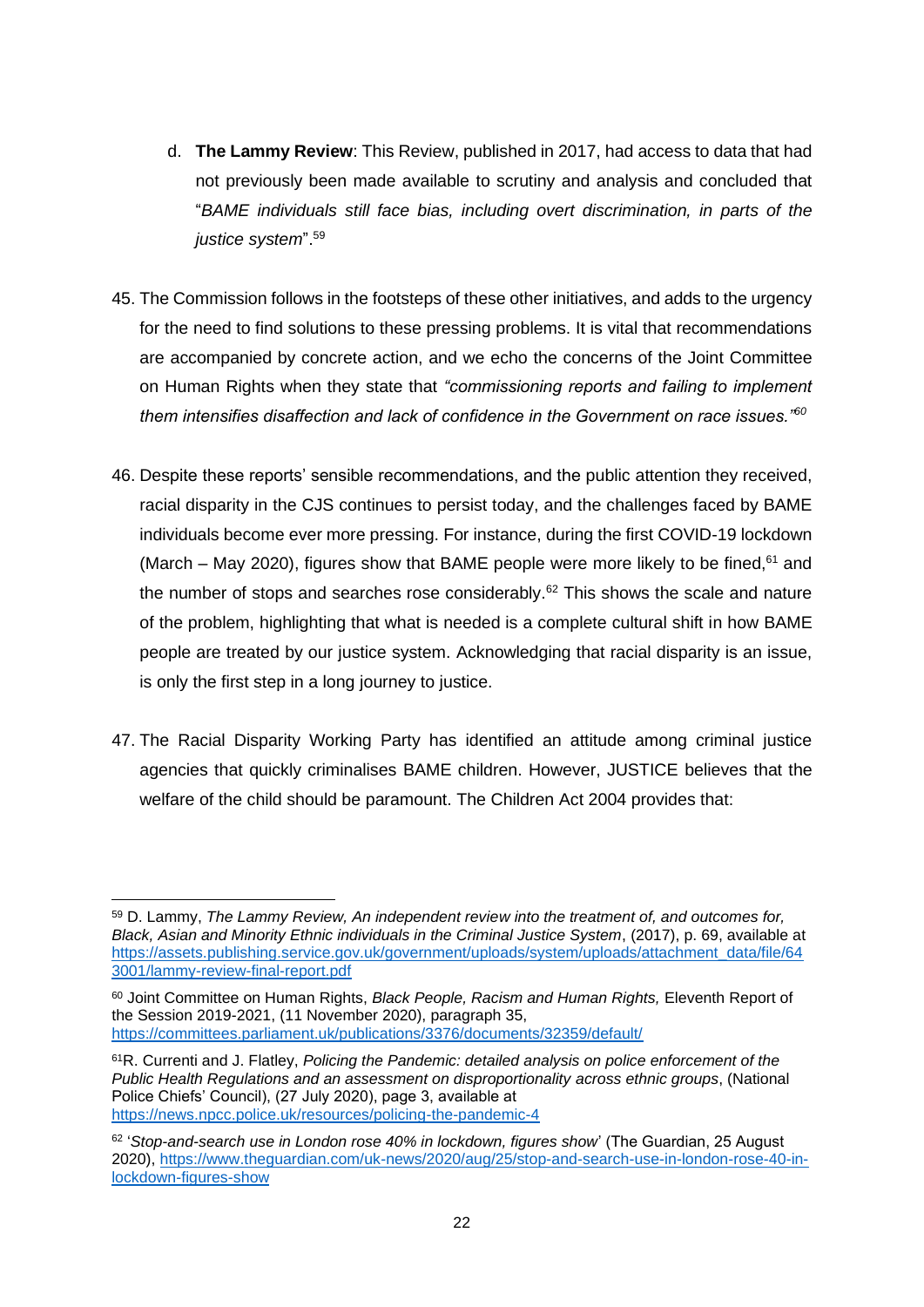*"Each person and body... must make arrangements for ensuring that their functions are discharged having regard to the need to safeguard and promote the welfare of children."<sup>63</sup>*

- 48. Despite this being enshrined in legislation, the sentiment is often lost in translation, particularly when it comes to BAME young people. BAME children experience the YJS very differently to, and often more negatively than, White children. This submission focuses primarily on the experiences of Black boys, Muslim children, Gypsy, Roma and Traveller ("GRT") children and BAME girls. While not exhaustive, we consider this range of examples as sufficient to demonstrate the reality of how such groups experience the YJS and believe our findings can have wider resonance.
- 49. It is well known that the relationship between BAME communities and the police is challenging. While the underlying reasons are complex, JUSTICE considers that the disproportionate outcomes of the CJS, combined with apparent over policing, have engendered tangible feelings of resentment.
- 50. This most clearly manifests itself in the use of 'stop and search' powers, 64 which are disproportionately used against BAME individuals, have limited efficacy in preventing crime, and consequently contribute to significant negative perceptions of the police. In this section, JUSTICE analyses such powers. Thereafter, we consider how this impacts on the police's relationship with BAME communities, informed by the interim findings of the Racial Disparity Working Party.

<sup>63</sup> Children Act 2004, s 11 (2)(b).

 $64$  Stop and search is the term given for the power of police officers to stop an individual and search them in a public place. The power is provided for in the Police and Criminal Evidence Act 1984 ("PACE"); the Criminal Justice and Public Order Act 1994 ("CJPO"); and in the Terrorism Act 2000. Section 1 of PACE gives a police officer the power to stop a person or vehicle if they have reasonable grounds to suspect the person has stolen or prohibited articles in their possession. There is no need for the authorisation of a senior officer. Section 2 of PACE requires officers to inform those they are searching of their name, police station, the object they are trying to find and the grounds for the search. Failure to comply with such requirements will render a stop and search unlawful (see R v Bristol [2007] EWCA Crim 3214). Section 60 of CJPO allows any senior officer to authorise the use of stop and search powers within a designated area for up to 48 hours where they reasonably believe that incidents involving serious violence may take place, or that weapons are being carried. Once authorisation is given, the implementing officer does not require any grounds to stop a person or vehicle within the area. Section 47A of the TA allows police officers to stop and search someone when there is a reasonable suspicion of an act of terrorism taking place, and only where those powers are considered necessary to prevent a terrorist act taking place.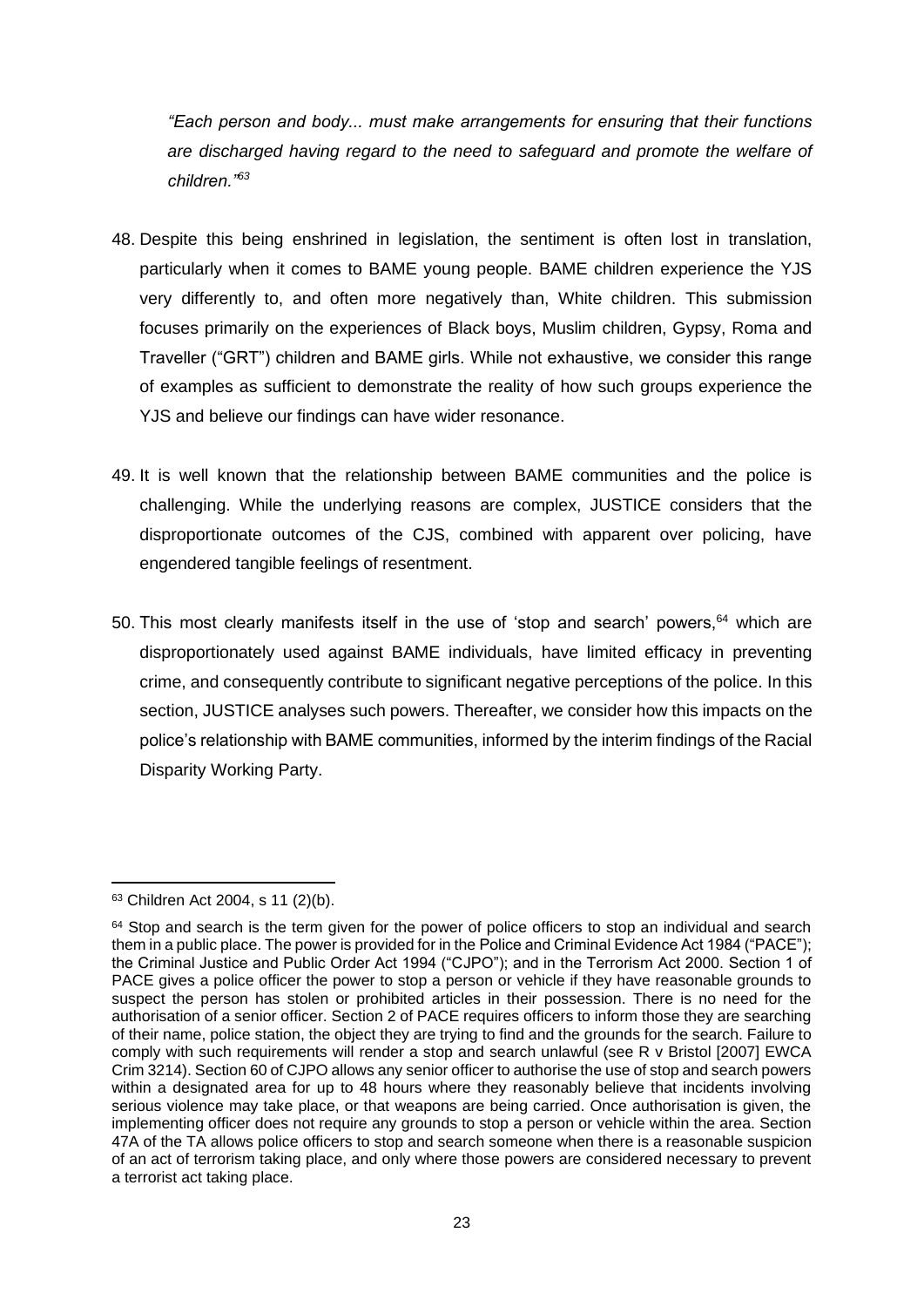#### *Negative Impact of Stop and Search Powers*

- 51. Stop and search is one of the principal contributors to the fractious relationship between police and BAME communities. The evidence in this regard is clear, with three quarters of BAME young people thinking their communities are unfairly targeted.<sup>65</sup> Although all BAME groups experience stop and search at a higher rate than White people, Black boys experience the highest proportion of stop and search. Despite rates of stop and search decreasing overall over the last 15 years, no corresponding drop exists for BAME children, who make up over 54% of all stop and searches. This rises to 37% with respect to Black children. Moreover, rates of stop and search are now on the rise, with a 32% increase in use between March 2018 and March 2019<sup>66</sup>
- 52. Powers under PACE<sup>67</sup> and CJPO<sup>68</sup> are the most frequently used,<sup>69</sup> and there is a lack of evidence to suggest that either have any tangible effectiveness, especially with respect to violent crime. <sup>70</sup> This is shown in a recent publication of the Home Office, which highlighted that of all the stops and searches undertaken in the year ending March 2020, 76% resulted in no further action.<sup>71</sup>

<sup>65</sup> P. Keeling, *'No Respect: Young BAME me, the police and stop and search'* (*Criminal Justice Alliance,* June 2017), page 20, [http://criminaljusticealliance.org/wp-content/uploads/2017/06/No-](http://criminaljusticealliance.org/wp-content/uploads/2017/06/No-Respect-290617.pdf)[Respect-290617.pdf](http://criminaljusticealliance.org/wp-content/uploads/2017/06/No-Respect-290617.pdf)

<sup>66</sup> Home Office, *Police powers and procedures, England and Wales, year ending 31 March 2019*, page 1, available at

[https://assets.publishing.service.gov.uk/government/uploads/system/uploads/attachment\\_data/file/84](https://assets.publishing.service.gov.uk/government/uploads/system/uploads/attachment_data/file/841408/police-powers-procedures-mar19-hosb2519.pdf) [1408/police-powers-procedures-mar19-hosb2519.pdf](https://assets.publishing.service.gov.uk/government/uploads/system/uploads/attachment_data/file/841408/police-powers-procedures-mar19-hosb2519.pdf)

<sup>&</sup>lt;sup>67</sup> Police and Criminal Evidence Act 1984.

<sup>68</sup> Criminal Justice and Public Order Act 1994.

<sup>69</sup> P. Keeling, *'No Respect: Young BAME me, the police and stop and search'* (*Criminal Justice Alliance*, June 2017), page 20, [http://criminaljusticealliance.org/wp-content/uploads/2017/06/No-](http://criminaljusticealliance.org/wp-content/uploads/2017/06/No-Respect-290617.pdf)[Respect-290617.pdf](http://criminaljusticealliance.org/wp-content/uploads/2017/06/No-Respect-290617.pdf)

<sup>&</sup>lt;sup>70</sup> Evidence on the effectiveness of stop and search at reducing violent crime is extremely limited. An academic review published in early 2018, using ten years of data from London, examined the potential effect of the tactic on different forms of crime. The researchers found that a 10% increase in stop and search (S&S) was associated with a drop in "susceptible crime" of 0.32% (monthly) or 0.14% (weekly) a statistically significant but very small effect. When drug offences and drug-related stop and searches were excluded, the size of the effects halved. The study "struggled to find evidence of an effect of S&S on violent crime": a 10% increase in the tactic led to a 0.01% decrease in non-domestic violent crime. The academics concluded that it "seems likely that S&S has never been particularly effective in controlling crime", and yet "police officers believe that S&S is a useful tool of crime control": Tiratelli, M., Quinton, P., & Bradford, B. *The British Journal of Criminology*, Volume 58(5), (September 2018), pages 1212–1231, available at Does Stop and Search Deter Crime? [Evidence From Ten Years of London](https://academic.oup.com/bjc/article/58/5/1212/4827589)wide [Data](https://academic.oup.com/bjc/article/58/5/1212/4827589)

<sup>71</sup> See 'Police powers and procedures, England and Wales, year ending 31 March 2020', Home Office, (27 October 2020), page 1.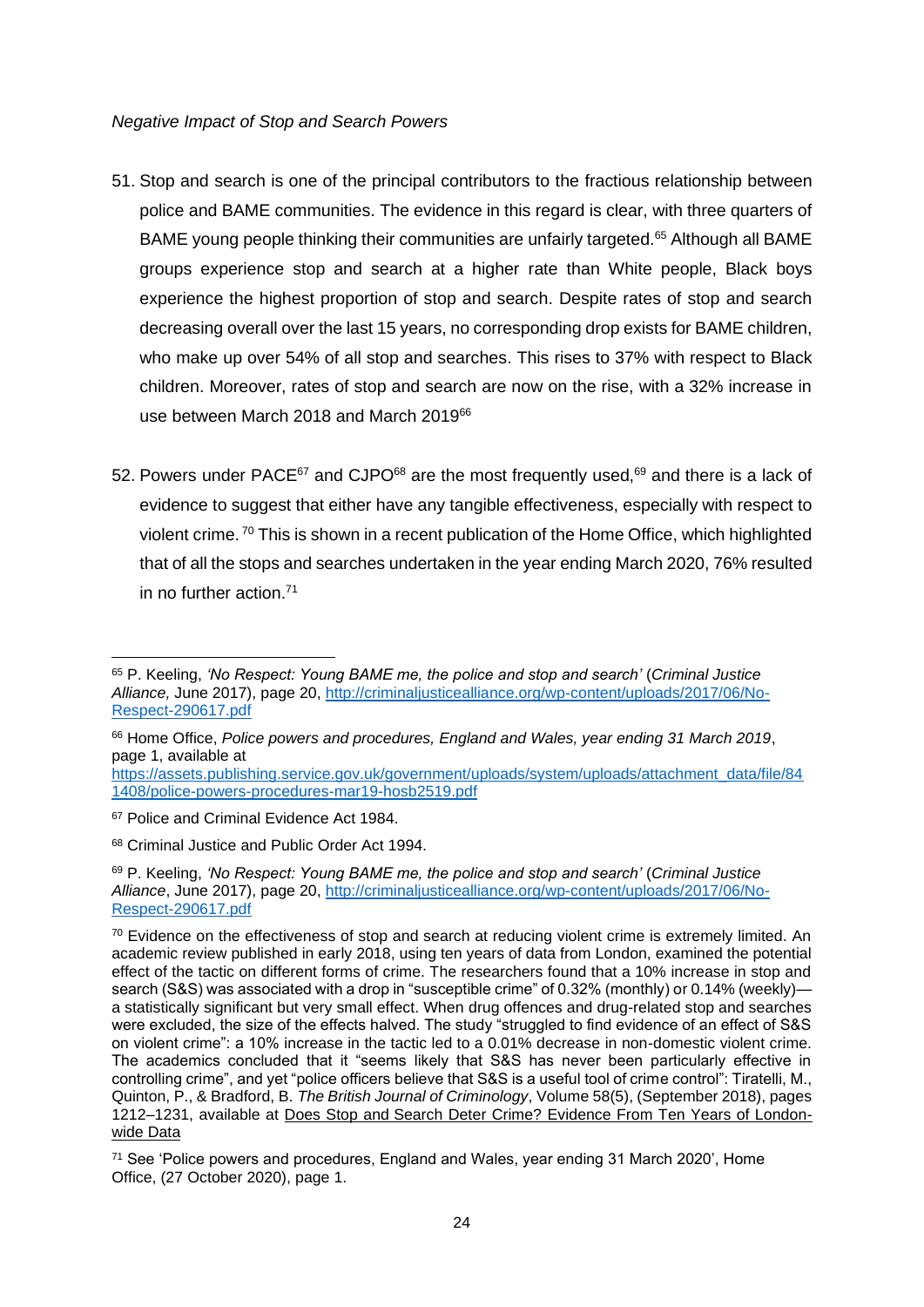- 53. Section 60 powers are primarily used in deprived areas, which often have a higher population of Black people. These stops are even less effective, with only 5% resulting in arrest.<sup>72</sup> Moreover, while some weapons may be taken off the street, there is limited evidence that stop and search reduces serious violence; at best, it shifts violence from one area to another.<sup>73</sup> Indeed, the cost of the policy is steep when accounting for the detrimental impact on BAME confidence in the police, considering the persisting belief among those populations that they are being unfairly targeted and overpoliced. This belief is strengthened by figures showing that the number of section 60 stops doubled between March and May 2020,<sup>74</sup> despite crime levels having fallen in the period immediately before.<sup>75</sup> This steep rise in the use of the power has been aided by a pilot scheme that lifted restrictions on who could authorise such stops, reducing the level of authorisation needed from senior officers to inspectors and superintendents.<sup>76</sup>
- 54. The use of section 60 is therefore of great concern. We see little value in how it is currently implemented, other than for the police to be seen to be doing something. It is likely the continued use of this tactic in this way will continue to damage the relationship between the police and the communities that section 60 targets. Given its ineffectiveness, its increase in use and its undue targeting of BAME people, we consider that changes made to the authorisation process of section 60 stops should be reversed.
- 55. In addition, in London, stop and search is often carried out by the Metropolitan Police Service's ("MPS") 'Territorial Support Group'. These groups do not have ongoing relationships with communities which means they are less likely to be invested in the outcome for individuals. The Racial Disparity Working Party found that these groups are

<sup>72</sup> P. Keeling, *'No Respect: Young BAME me, the police and stop and search'* (*Criminal Justice Alliance,* June 2017), page 11, [http://criminaljusticealliance.org/wp-content/uploads/2017/06/No-](http://criminaljusticealliance.org/wp-content/uploads/2017/06/No-Respect-290617.pdf)[Respect-290617.pdf](http://criminaljusticealliance.org/wp-content/uploads/2017/06/No-Respect-290617.pdf)

<sup>73</sup> Tiratelli, M., Quinton, P., & Bradford, B. '*Does Stop and Search Deter Crime? Evidence From Ten Years of London-wide Data*', The British Journal of Criminology, Volume 58(5), September 2018, Pages 1212–1231, available at<https://academic.oup.com/bjc/article/58/5/1212/4827589>

<sup>74</sup> During the first COVID-19 lockdown (March to May 2020), over 20,000 young black men (a quarter of all black 15 to 25 year old in London) were stopped by the Metropolitan Police, with 80% of stops resulting in no further action – *See* S. Marsh, '*Met police increased use of s60 stop and search during lockdown*', The Guardian, 27 July 2020, available at [https://www.theguardian.com/uk](https://www.theguardian.com/uk-news/2020/jul/27/met-police-increased-use-of-section-60-stop-and-search-during-lockdown)[news/2020/jul/27/met-police-increased-use-of-section-60-stop-and-search-during-lockdown](https://www.theguardian.com/uk-news/2020/jul/27/met-police-increased-use-of-section-60-stop-and-search-during-lockdown) 

<sup>75</sup> '*Police continue to see falls in crime during lockdown*', National Police Chiefs' Council, 19 June 2020, available at [https://news.npcc.police.uk/releases/police-continue-to-see-falls-in-crime-during](https://news.npcc.police.uk/releases/police-continue-to-see-falls-in-crime-during-lockdown)[lockdown](https://news.npcc.police.uk/releases/police-continue-to-see-falls-in-crime-during-lockdown)

<sup>76</sup> GOV.UK, *Government lifts emergency stop and search restrictions*, 11 August 2019, available at <https://www.gov.uk/government/news/government-lifts-emergency-stop-and-search-restrictions>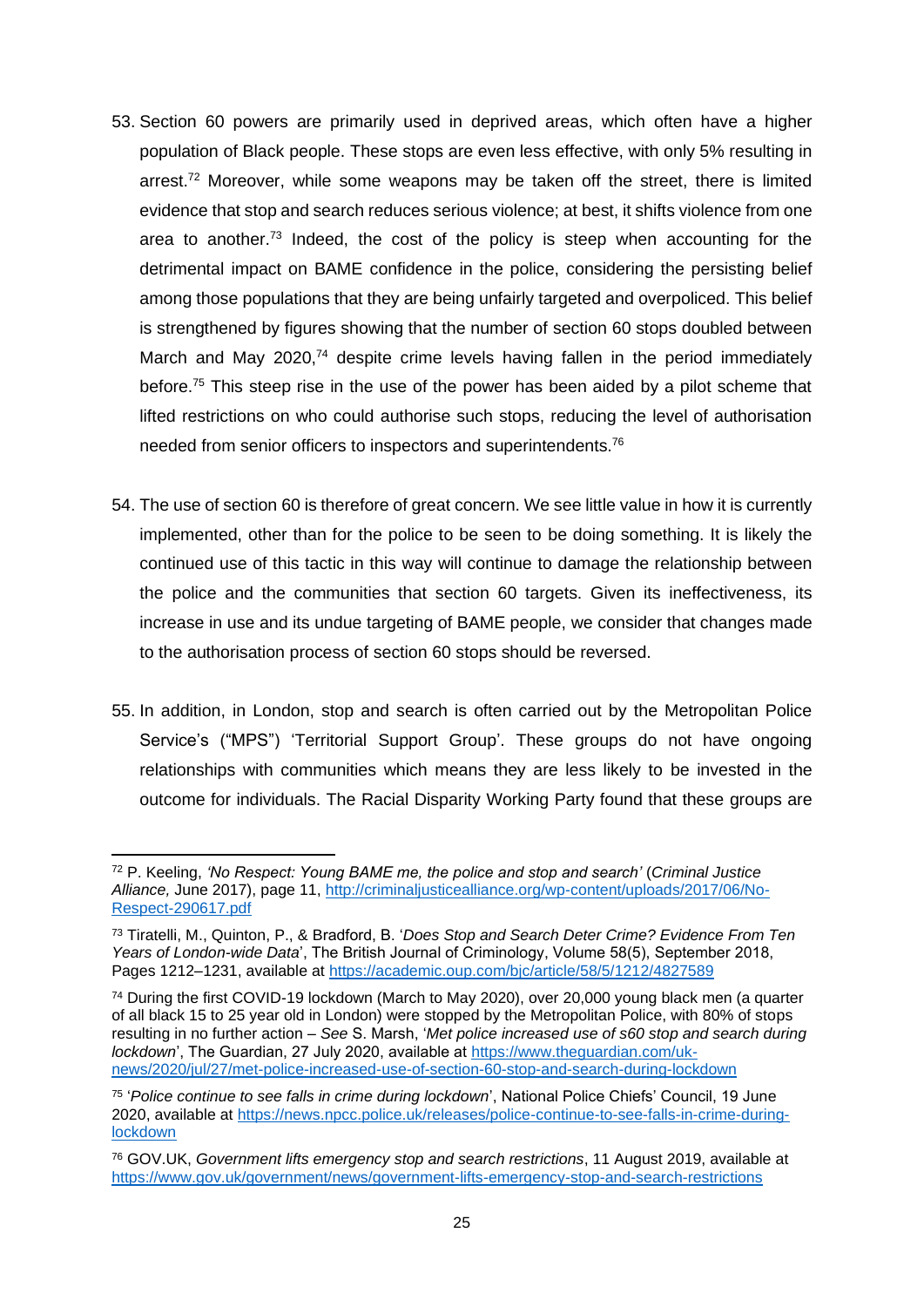often perceived as being aggressive in their approach and the lack of care shown by them means they are, unsurprisingly, distrusted and disliked by BAME communities. Such stops are inevitably detrimental to building positive relationships.

- 56. The Independent Office for Police Conduct ("IOPC") has also added to the criticisms, noting that the legitimacy of stop and search is undermined by issues such as police forces' lack of understanding of disproportionality, poor communication, consistent use of force over seeking cooperation, the failure to use body-worn video cameras during incidents and continuing to seek further evidence after the initial grounds for the incident were unfounded. In light of these issues, the IOPC recently made 11 recommendations to the MPS so that it can improve its practice, which it has accepted.<sup>77</sup> We consider many of these issues contribute significantly to the lack of trust, which undermines any attempts to build confidence between the police and the BAME communities they serve. As such, we support these recommendations and consider that all police forces should take steps to implement them.
- 57. JUSTICE notes that there are current proposals to expand the remit of stop and search powers. The Government has consulted on the introduction of Serious Violence Reduction Orders ("SVRO"), which would allow courts to confer on police the power to stop and search individuals who have a previous conviction for any relevant offence, such as carrying a knife, without the need for reasonable suspicion.<sup>78</sup> As highlighted in JUSTICE's response to the Home Office, this new measure could risk significant damage to community relationships, particularly where BAME individuals would be treated as "*perpetual criminals*".<sup>79</sup> JUSTICE believes it is imperative that the Government better consider the disproportionate impact on BAME communities before expanding police powers in this way.

<sup>77</sup> Independent Office for Police Conduct, *Review identifies eleven opportunities for the Met to improve on stop and search*, 28 October, available at [https://www.policeconduct.gov.uk/news/review](https://www.policeconduct.gov.uk/news/review-identifies-eleven-opportunities-met-improve-stop-and-search)[identifies-eleven-opportunities-met-improve-stop-and-search](https://www.policeconduct.gov.uk/news/review-identifies-eleven-opportunities-met-improve-stop-and-search) 

<sup>78</sup> Home Office, 'Serious Violence Reduction Orders: a new court order to target known knife carriers' (*Gov.uk,* 14 September 2020), page 2,

[https://assets.publishing.service.gov.uk/government/uploads/system/uploads/attachment\\_data/file/91](https://assets.publishing.service.gov.uk/government/uploads/system/uploads/attachment_data/file/917277/SVRO_consultation.pdf) [7277/SVRO\\_consultation.pdf](https://assets.publishing.service.gov.uk/government/uploads/system/uploads/attachment_data/file/917277/SVRO_consultation.pdf)

<sup>79</sup> JUSTICE, 'Serious Violence Reduction Orders Consultation, Home Office Response', page 7, available at [https://justice.org.uk/wp-content/uploads/2020/11/JUSTICE-Response-Home-Office-](https://justice.org.uk/wp-content/uploads/2020/11/JUSTICE-Response-Home-Office-Serious-Violence-Reduction-Orders.pdf)[Serious-Violence-Reduction-Orders.pdf](https://justice.org.uk/wp-content/uploads/2020/11/JUSTICE-Response-Home-Office-Serious-Violence-Reduction-Orders.pdf)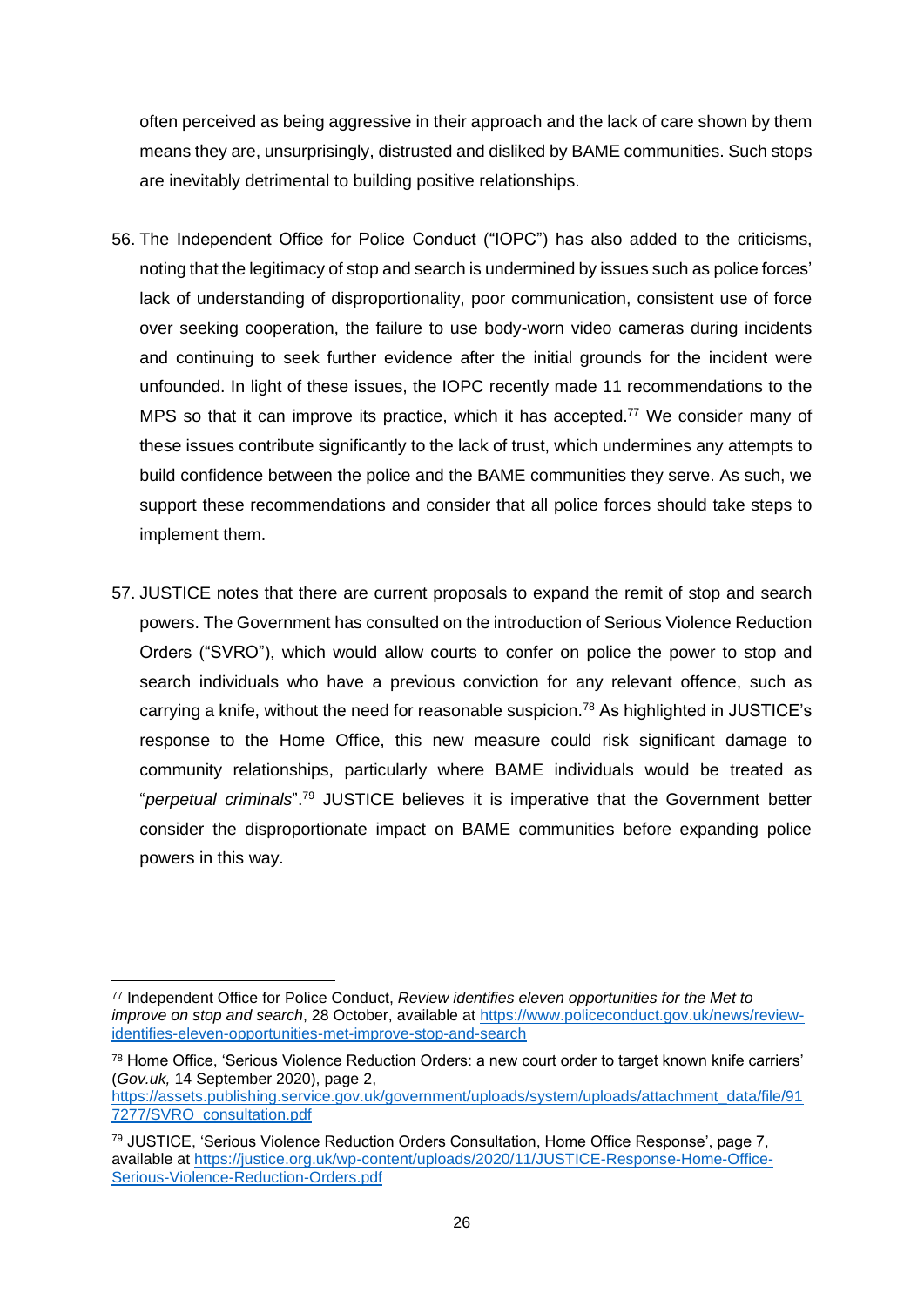#### *Improving Community Relations*

- 58. Stop and search is clearly detrimental to BAME communities' confidence in the role of the police. Concretely, this is all the more dangerous where it leads to those communities feeling unable to rely upon the police when their intervention is needed. Crime, for example, may go undetected and those responsible unpunished. This lack of trust was articulated in a roundtable held by the Home Affairs Committee.<sup>80</sup> During that discussion, a Black child said that "*we know the police treat Black people differently…it means that we do not feel safe ever*." Another child said that "*the only interaction that you have with police nowadays is when you are being pulled over, when you are being stopped and searched*." The child said that his first interaction with the police was at primary school when the police would come with their cars and that "*people loved the police*." He went on to say that "*my next interaction after that was being pulled over because there were suspicions that I had a knife on me; and I was about six years old coming home from the park*."<sup>81</sup>
- 59. Many of these incidents are not isolated events, as BAME children face being stopped and searched on multiple occasions throughout their lives. Unsurprisingly, this has led to BAME individuals feeling over-policed and having less trust in the police.<sup>82</sup>
- 60. Unfortunately, when a stop is unsubstantiated, JUSTICE understands that police officers do not feel that an apology is necessary, despite children wanting an acknowledgement of the embarrassment it has caused. $83$  If police officers were more receptive to the impact of the disproportionate use of stop and search, it could lead to more cooperative searches and improved relationships in the future. However, communities continue to feel unsafe and therefore unable to rely on the police.<sup>84</sup>

<https://publications.parliament.uk/pa/cm201719/cmselect/cmhaff/1016/101602.html>

<sup>80</sup> Home Affairs Select Committee, *Serious youth violence*, Sixteenth report of session 2017-2019, (18 July 2019), available at

<https://publications.parliament.uk/pa/cm201719/cmselect/cmhaff/1016/101602.htm>

<sup>81</sup> Independent Office for Police Conduct, Review identifies eleven opportunities for the Met to improve on stop and search, (28 October 2020), paragraph 143, available at [https://www.policeconduct.gov.uk/news/review-identifies-eleven-opportunities-met-improve-stop-and](https://www.policeconduct.gov.uk/news/review-identifies-eleven-opportunities-met-improve-stop-and-search)[search](https://www.policeconduct.gov.uk/news/review-identifies-eleven-opportunities-met-improve-stop-and-search)

<sup>82</sup> P. Keeling, 'No Respect: Young BAME me, the police and stop and search' (*Criminal Justice Alliance*, June 2017), page 3, [http://criminaljusticealliance.org/wp-content/uploads/2017/06/No-](http://criminaljusticealliance.org/wp-content/uploads/2017/06/No-Respect-290617.pdf)[Respect-290617.pdf](http://criminaljusticealliance.org/wp-content/uploads/2017/06/No-Respect-290617.pdf)

<sup>83</sup> JUSTICE, 'Justice Committee Inquiry: Children and young people in custody', paragraph 23, available at [https://justice.org.uk/wp-content/uploads/2020/07/JUSTICE-written-evidence-to-Youth-](https://justice.org.uk/wp-content/uploads/2020/07/JUSTICE-written-evidence-to-Youth-Justice-Inquiry.pdf)[Justice-Inquiry.pdf](https://justice.org.uk/wp-content/uploads/2020/07/JUSTICE-written-evidence-to-Youth-Justice-Inquiry.pdf)

<sup>84</sup> Home Affairs Select Committee, *Serious youth violence*, Sixteenth report of session 2017-2019, 18 July 2019, available at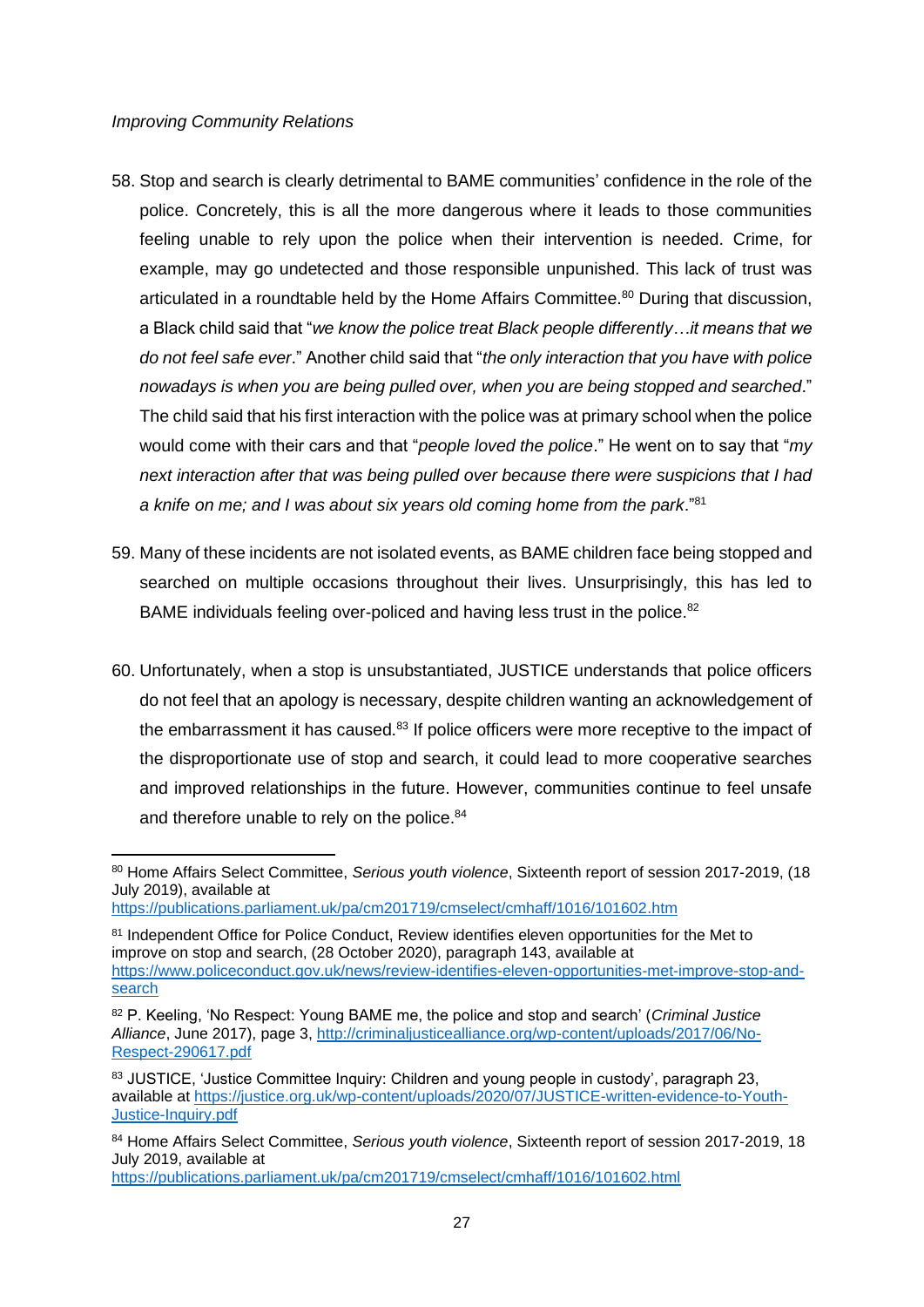- 61. JUSTICE has seen that where CJS agencies are open to criticism, rather than taking a defensive approach, real opportunity for change emerges. The best responses have been where agencies have taken ownership of the issues. JUSTICE can see no reason why police officers should not take pride in wanting to prove perceptions of them wrong. Police officers will be able to improve the strained relationship with BAME people if they take accountability for their role in the breakdown.
- 62. Lack of accountability within the police and the wider justice system, has damaged the faith that society needs to place in the police. JUSTICE understands that CJS agencies do a difficult job. In particular, police officers play an important role in protecting the community and should feel free to carry out their duties when advancing that aim. However, when BAME individuals are resistant to repeated stop and search, they are often met with force, including for example, higher use of taser deployment.<sup>85</sup> Compounded with an absence of successful prosecutions for excessive use of force in police custody, there is unsurprisingly an impression that the police can act with impunity.
- 63. Further, a lack of accountability can result in poor general practice. It is not enough to target individual police officers or specific issues. We must aim for a culture that works to improve standards for the whole justice system. The police should hold themselves accountable for wrongdoing, particularly when individuals are stopped for suspicion founded on no reason other than the colour of their skin. They should strive to do their job in a fair and effective manner. If the entire system does not aim to improve, criminal justice responses will continue to negatively impact BAME communities and alienate them from police intervention when they need it.
- 64. Given the fact that stop and search is both disproportionately applied to BAME communities, and that arrests are unlikely to follow, it is unsurprising that many BAME people mistrust the CJS. Particularly for BAME children, mistrust occurs through poor communication, perceived aggressive policing tactics and apparent over-policing<sup>86</sup> in the community. To allow for a truly child-centred approach, in line with the principles of the

<sup>85</sup> K. Pimblott, *A growing threat to life: taser usage by Greater Manchester Police*, Resistance Lab, 2020,<https://resistancelab.network/our-work/taser-report/index.html>

<sup>86</sup> JUSTICE, 'Justice Committee Inquiry: Children and young people in custody', paragraph 21, available at [https://justice.org.uk/wp-content/uploads/2020/07/JUSTICE-written-evidence-to-Youth-](https://justice.org.uk/wp-content/uploads/2020/07/JUSTICE-written-evidence-to-Youth-Justice-Inquiry.pdf)[Justice-Inquiry.pdf](https://justice.org.uk/wp-content/uploads/2020/07/JUSTICE-written-evidence-to-Youth-Justice-Inquiry.pdf)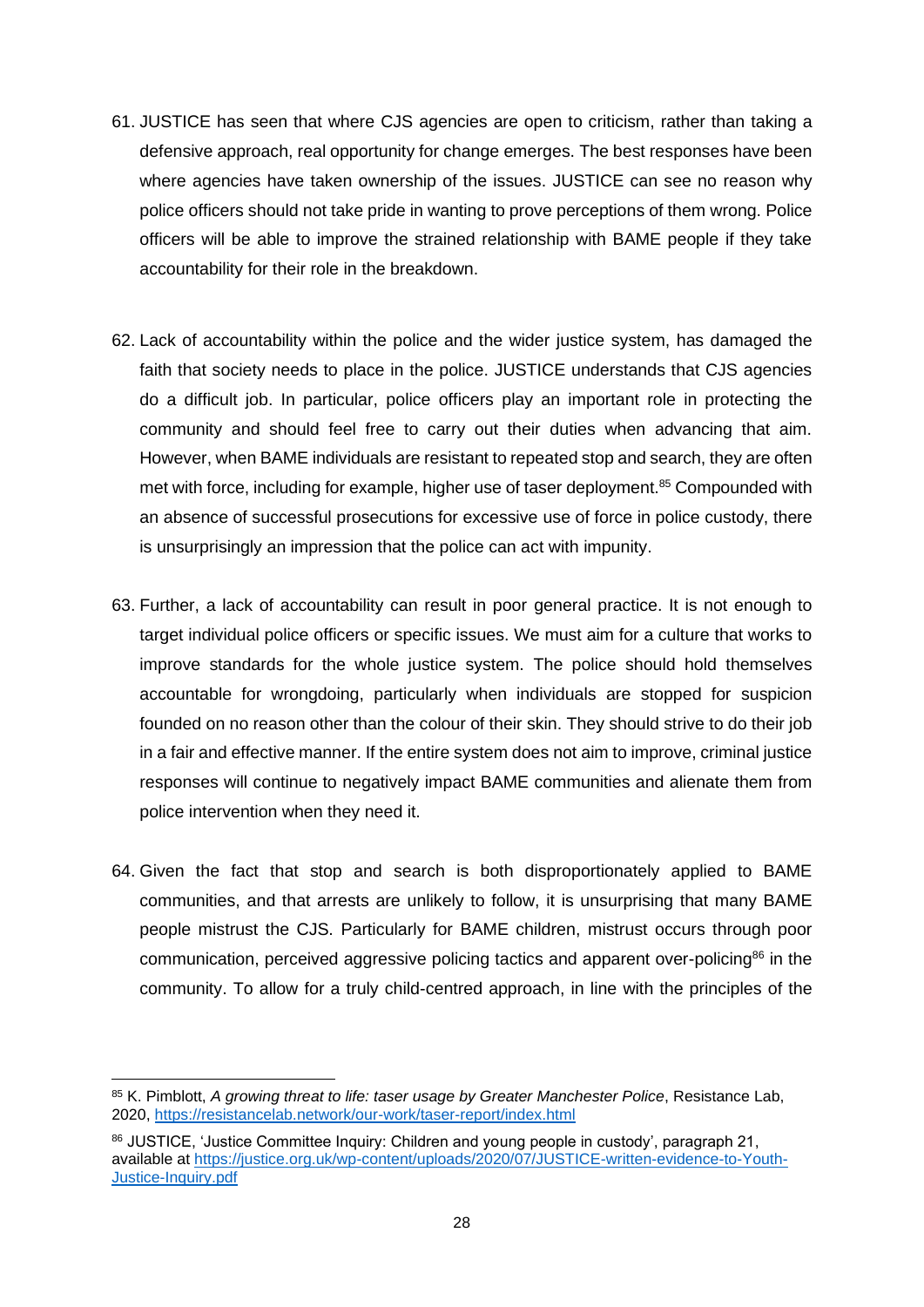Children Act, in which racial disparities can be addressed, JUSTICE believes the systems young people go through need to be scrutinised and reformed.

- 65. To increase accountability and consistency in the use of stop and search powers, we recommend improved record keeping to better understand the reasons for stops. At present, there is no consistent recording of age, with different age brackets used by different forces. JUSTICE understands that the majority of forces record self-defined ethnicity, and if a suspect refuses to state their identity, 'unknown/not stated' is selected. JUSTICE believes that stop records should include what activity was suspected, what was found, what the outcome was, and most importantly, 'perceived' ethnicity. This would make it easier to monitor the legality of stops and research best practice, with a view to producing learning to improve stop and search interactions.
- 66. Instead, JUSTICE considers that there should be a review of stop and search powers to assess why it is that BAME children are targeted at a far higher rate than their White counterparts. The urgency of such assessment is clear, particularly where we know that the vast majority of such stops lead to no further action. Rather, we have seen that stop and search compounds negative feelings towards policing, leading to an undesirable and unsustainable situation for many BAME communities who may need their help.

# <span id="page-28-0"></span>**Question 9 - What do you consider to be the main causes of the disparities in crime between people in different racial and ethnic groups, and why?**

- 67. JUSTICE stresses that this is a vast topic and wishes to emphasise that there are many causes of the disparities in crime, many of which exist outside the CJS. However, the Racial Disparity Working Party's focus has been on policing and community, biased perceptions, and the Youth Court process.
- 68. In the first instance, there is no evidence that BAME children proportionately, are committing more crime than their White counterparts. Rather, the Racial Disparity Working Party has identified several societal factors that may have an impact on a BAME individual's experience of crime. For example, for a variety of complex socio-economic and historic reasons, BAME people are more likely to live in poverty and/or vulnerable areas. In addition, children who have been excluded from school are at greater risk of criminal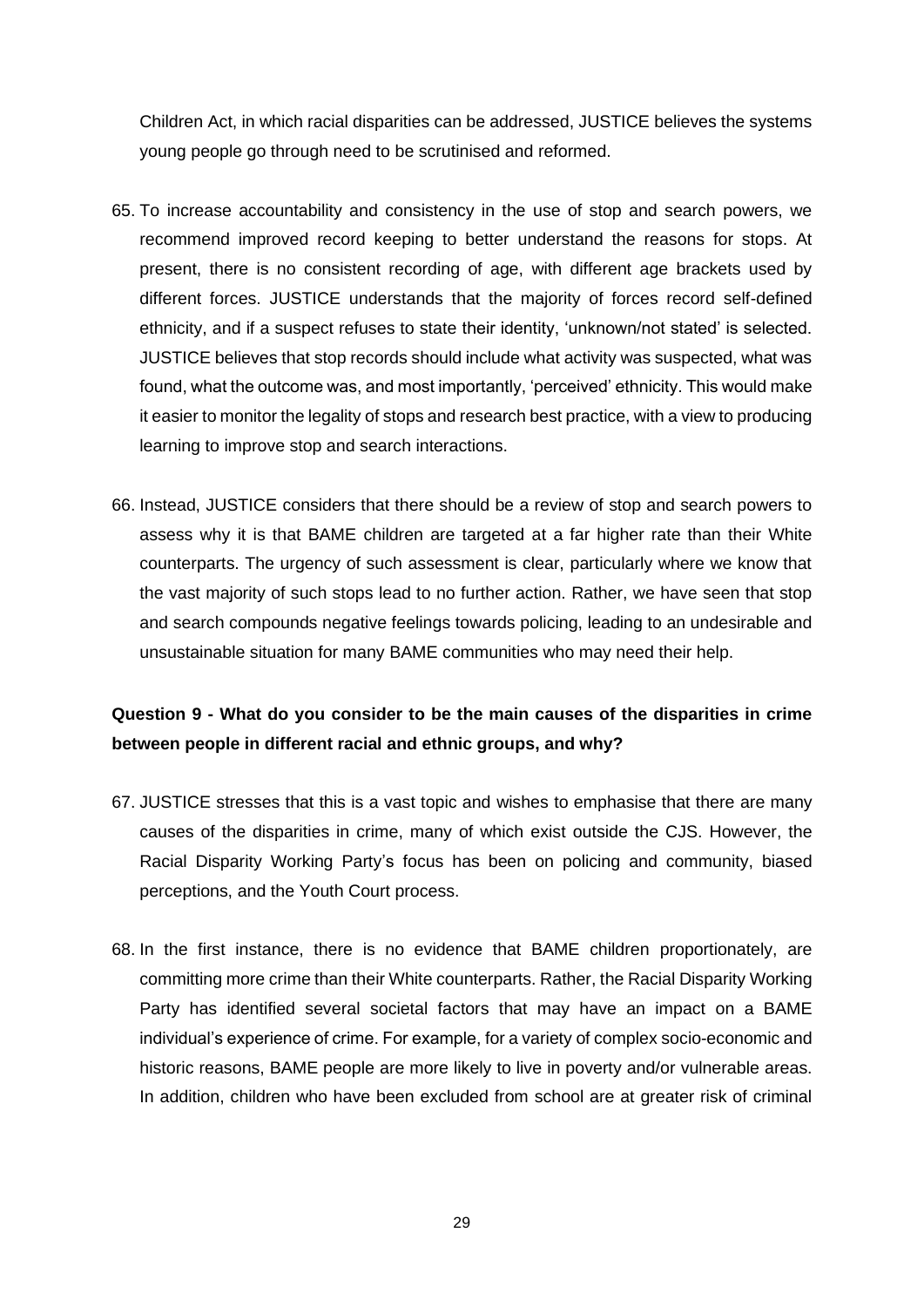exploitation.<sup>87</sup> Given the disproportionate exclusion of pupils from Caribbean and GRT heritage backgrounds detailed at paragraph [30](#page-13-0) above, the link between exclusions and crime may contribute to the disproportionality in the YJS for BAME children and young people. In this context, we consider that where such factors are present, any CJS or state response should have as its primary consideration the welfare of the child.

69. For all the external factors that impact on a BAME child's life, it is important to recognise that the way they are treated by the CJS has an inevitable impact. It is clear that BAME children experience the CJS differently, and often more negatively, than their White counterparts. However, within this group, the reasons for children's involvement with, and exposure to, criminality can vary immensely. In this section, we first consider the CJS' response to BAME children, followed by reflections on the experiences of BAME girls, Muslim children and those of GRT heritage.

# *CJS Response to BAME Children*

- 70. In responding to Question 8, we have seen how the majority of those stopped and searched are not arrested, with no further action taken. However, of equal concern is the way BAME individuals and children are treated where any potential wrongdoing is identified. Because of the way these children are policed, there is more likely to be resistance to any stop, which in itself could generate criminal outcomes, for instance a charge of resisting arrest, assaulting the police, or a charge for any illicit article found.
- 71. In the first instance, JUSTICE recalls that stop and search can drive racial disparity in the CJS in the following ways:
	- a. it targets deprived areas, which have a higher proportion of black people;

<sup>&</sup>lt;sup>87</sup> There have been numerous reports highlighting the increased vulnerability of excluded children to criminal exploitation. See for example, Just for Kids Law, 'Excluded, exploited, forgotten: childhood criminal exploitation and school exclusions' (August 2020), available at [https://justforkidslaw.org/sites/default/files/fields/download/JfKL%20school%20exclusion%20and%20](https://justforkidslaw.org/sites/default/files/fields/download/JfKL%20school%20exclusion%20and%20CCE_2.pdf) [CCE\\_2.pdf;](https://justforkidslaw.org/sites/default/files/fields/download/JfKL%20school%20exclusion%20and%20CCE_2.pdf) All-Party Parliamentary Group on Knife Crime 'Back to School? Breaking the link between school exclusions and knife crime' (2019) available at [http://www.preventknifecrime.co.uk/wp](http://www.preventknifecrime.co.uk/wp-content/uploads/2019/10/APPG-on-Knife-Crime-Back-to-School-exclusions-report-FINAL.pdf)[content/uploads/2019/10/APPG-on-Knife-Crime-Back-to-School-exclusions-report-FINAL.pdf;](http://www.preventknifecrime.co.uk/wp-content/uploads/2019/10/APPG-on-Knife-Crime-Back-to-School-exclusions-report-FINAL.pdf) 'School Exclusions "Fuelling Gang Violence"' *BBC News* (30 October 2018) available at [https://www.bbc.com/news/uk-46027265;](https://www.bbc.com/news/uk-46027265) House of Commons Home Affairs Committee, 'Serious Youth Violence: Sixteenth Report of Session 2017-19' (2019) paras 163–171, available at <https://publications.parliament.uk/pa/cm201719/cmselect/cmhaff/1016/1016.pdf>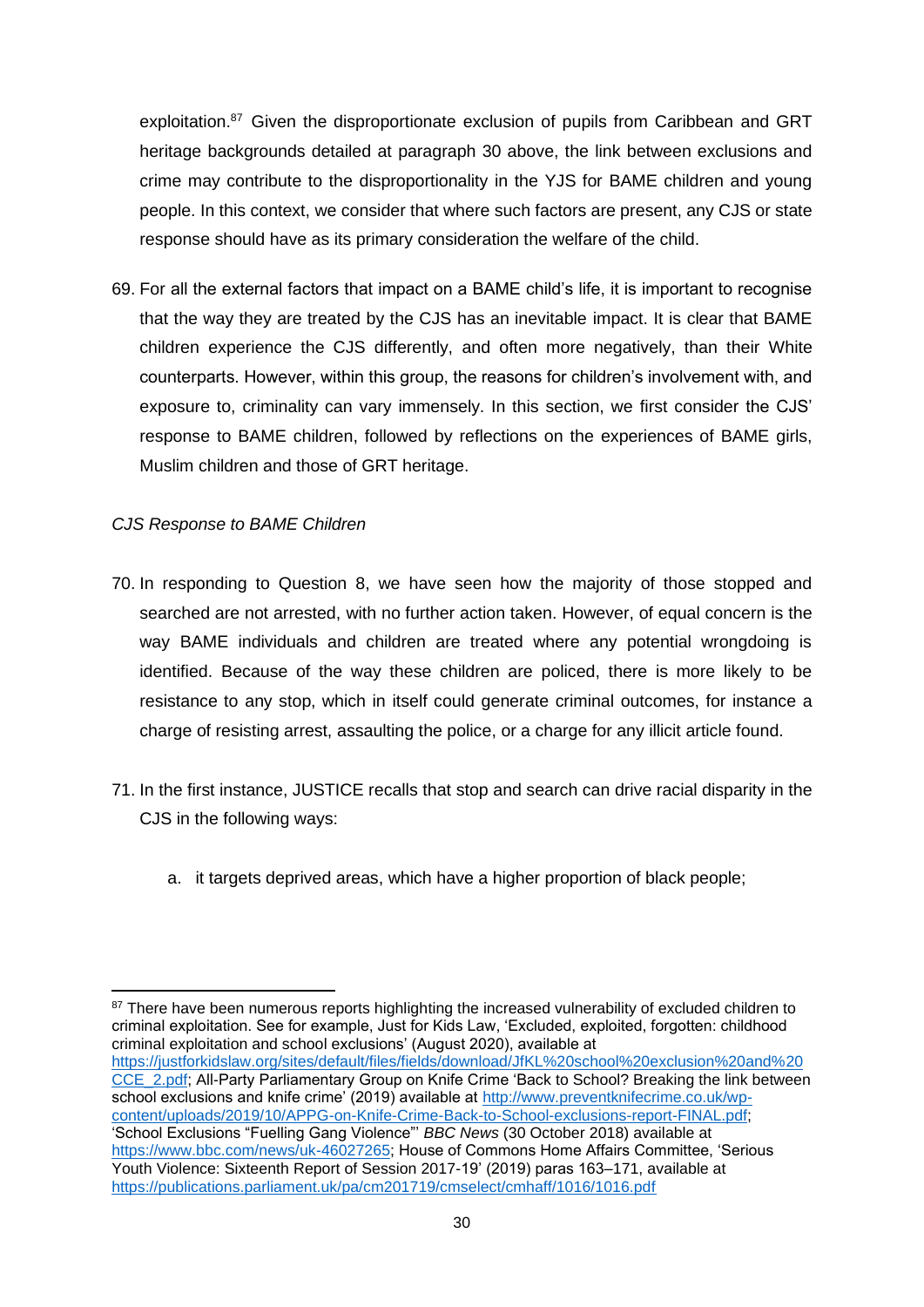- b. it stops more black people on suspicion of drug possession, despite Black people using drugs less; and
- c. it leads to the arrest and subsequent conviction of more Black than White people for drug possession, despite white people using drugs more.
- 72. The stop rate for drugs per 1,000 people is 18.6 for Black people and 2.1 for White people, despite White people being more likely to be found with drugs.<sup>88</sup> This could suggest that stop and searches carried out on Black people are based on weaker grounds, thereby implying certain biases on the part of the police when applying the principle of 'reasonable suspicion' on BAME communities.
- 73. In cases where something is found, particularly drugs, there are worse outcomes for BAME people – specifically Black people – than White people. Following a stop for drugs, Black people are more likely than white people to be arrested and convicted of cannabis possession. Moreover, Black people are more likely to be convicted of cannabis possession than the supply of class A and class B drugs combined,<sup>89</sup> showing stop and search does not primarily target gangs or the drivers of serious violence.
- 74. It appears, therefore, that in applying 'reasonable suspicion', varying standards are applied to Black individuals versus their White counterparts. We support calls for the PACE Codes to be amended to clarify what a genuine suspicion entails, including that the smell of cannabis cannot be grounds for suspicion. However, we consider that a change in policy is also required. At present, we understand that there is an expectation that police officers must charge if they find drugs on an individual who has three previous cautions. While analysis of the UK's drug policy is outside the scope of this submission, we consider that divergent ways in which White and Black people are treated when drugs are found signals the need for a different approach. For example, reducing the number of children charged for simple cannabis possession, and instead identifying and ensuring their welfare needs, would make a large difference to racial disparity in the child justice system. Moreover, should higher class drugs be found, it seems to us that police should understand that this is not normal for a child.

<sup>88</sup> M. Shiner, Z Carre, R. Delsol and Niamh Eastwood, *The Colour of Injustice: 'Race', drugs and law enforcement in England and Wales*, page 15, available at [https://www.stop](https://www.stop-watch.org/uploads/documents/The_Colour_of_Injustice.pdf)[watch.org/uploads/documents/The\\_Colour\\_of\\_Injustice.pdf](https://www.stop-watch.org/uploads/documents/The_Colour_of_Injustice.pdf)

<sup>89</sup> Ibid, page viii.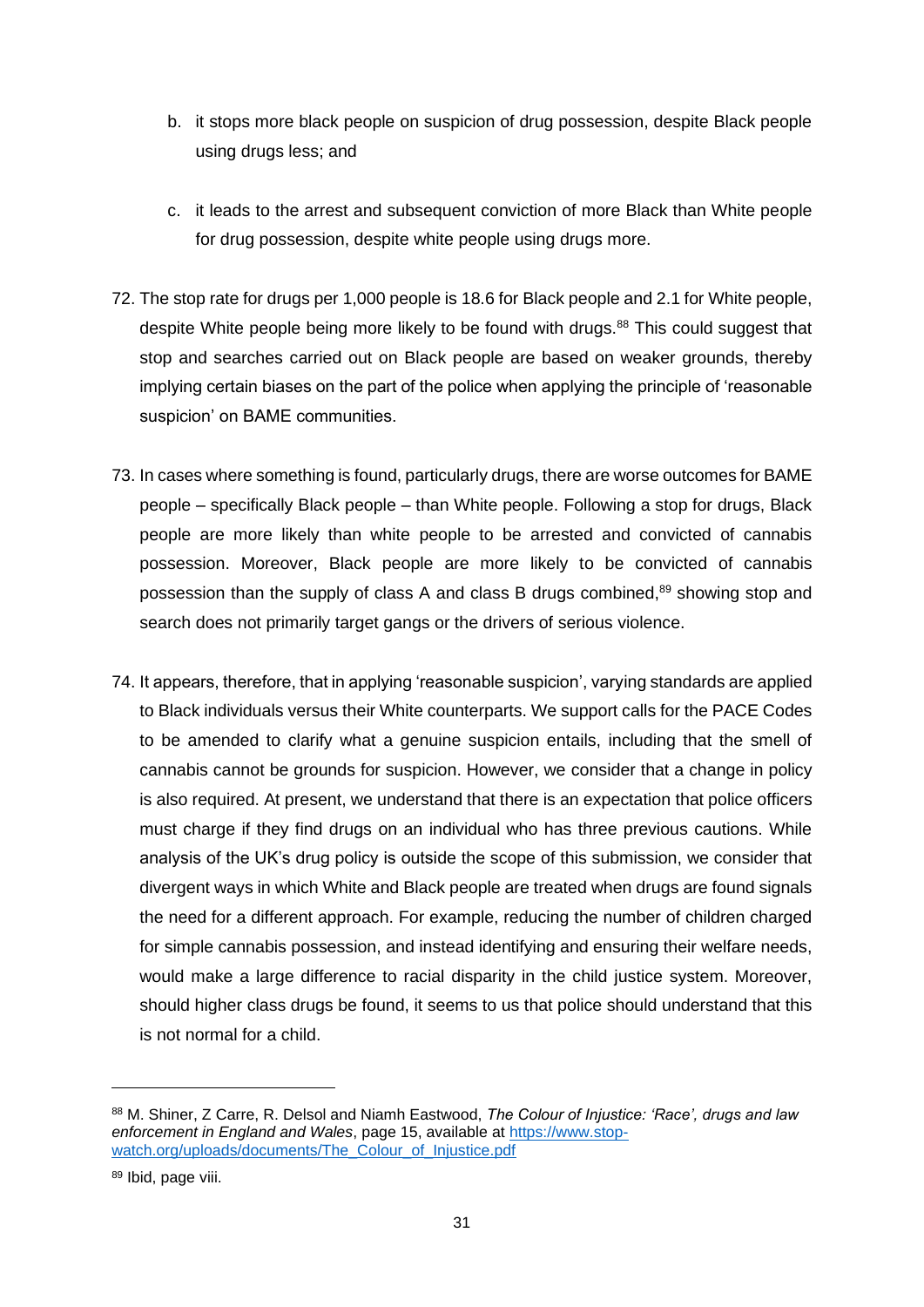- 75. JUSTICE believes that to generate change CJS agencies must work to challenge misconceptions that we have long adopted about children. For example, JUSTICE has found that where BAME children act 'streetwise,' they are often incorrectly labelled as mature.<sup>90</sup> Reaching these conclusions may lead to unjust outcomes where children are treated as deserving of harsher punishment. Misperceived maturity should not correlate with culpability.
- 76. To adequately address the challenges faced by BAME children, CJS agencies need to fully understand their communities. Those making decisions about children need to seek to better understand them by appreciating all relevant factors. Working to address the issues that BAME children face is more likely to produce better outcomes for them, enabling police officers to prioritise the child's welfare. JUSTICE believes that by engaging with communities, and genuinely investing in positive outcomes, there is a chance to repair the relationship between police and BAME communities.
- 77. In sum, we consider a welfare-led response to stop and search for children as far more appropriate, with the aim to ensure the child no longer uses whatever drug they are found with. For instance, when dealing with a child, disposal decisions should be made on a case-by-case basis. Should previous disposal decisions prove inadequate, charge should not be the automatic answer. As far as children are concerned, police officers should always prioritise the welfare of the child over punitive responses represented by the CJS, such as diversion and deferred-prosecution schemes (see from paragraph [114](#page-42-0) below).<sup>91</sup>

# *BAME Girls*

78. JUSTICE has found a lack of understanding when it comes to the drivers for BAME girls and women engaging in criminality. Criminality in young women is often driven by exploitation, coercion and domestic abuse. For example, 60% of women in prison have been domestically abused.<sup>92</sup> It is also common for young women to be sexually exploited

<sup>90</sup> [https://justice.org.uk/wp-content/uploads/2020/07/JUSTICE-written-evidence-to-Youth-Justice-](https://justice.org.uk/wp-content/uploads/2020/07/JUSTICE-written-evidence-to-Youth-Justice-Inquiry.pdf)[Inquiry.pdf](https://justice.org.uk/wp-content/uploads/2020/07/JUSTICE-written-evidence-to-Youth-Justice-Inquiry.pdf) 

<sup>91</sup> JUSTICE considers diversion to be a key moment in a child's journey through the YJS, so to improve disproportionate outcomes, all children need to be treated fairly at this stage. Diversion means taking children out of the CJS and offering those who commit less serious offences, and are at a low risk of reoffending, alternatives to being charged or prosecuted for their crime. This can also be referred to as an 'out of court disposal'.

<sup>92</sup> Race on The Agenda, *This is it. This is my life…Female voice in violence, final report*, 2011, page 9, available at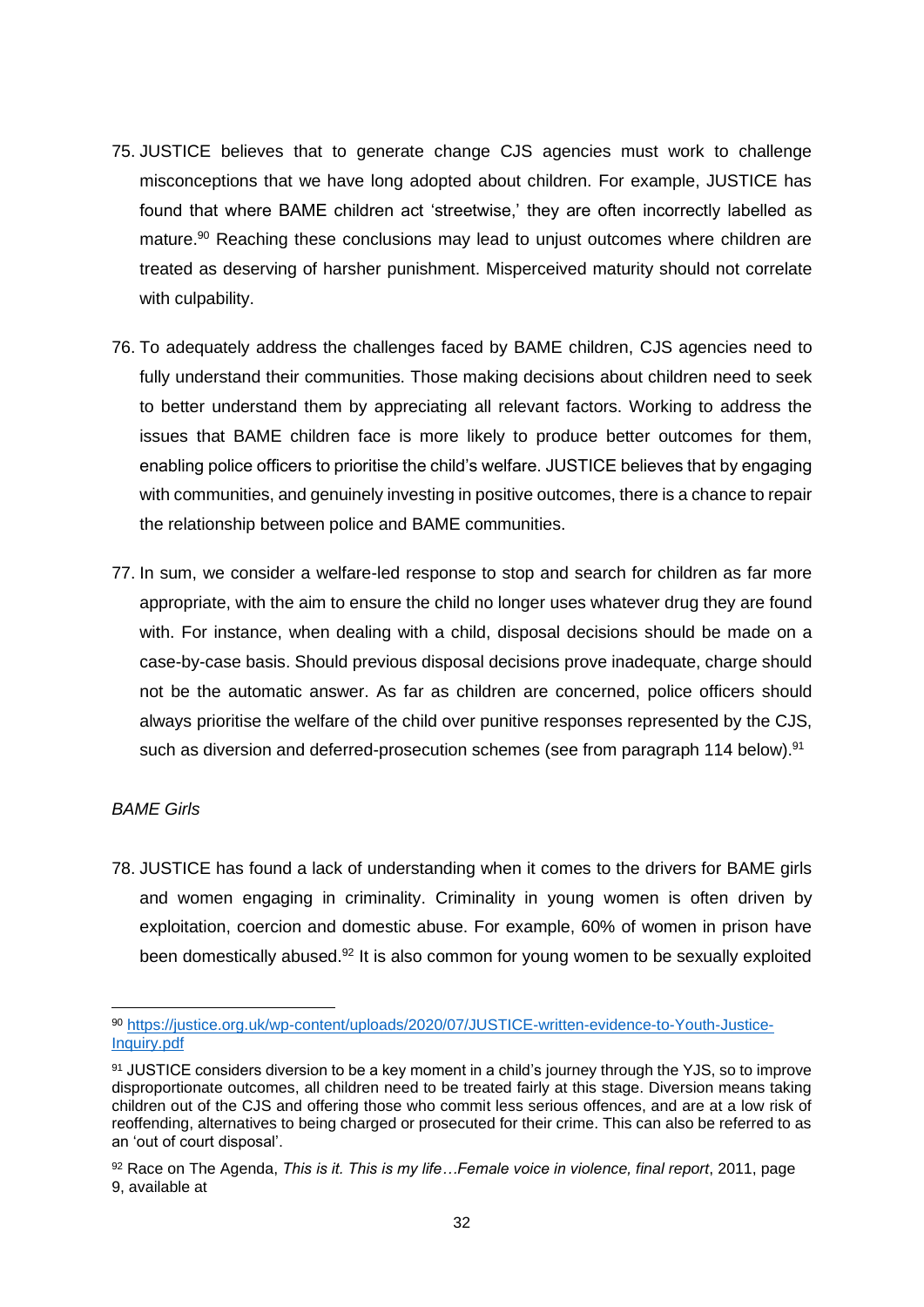within gangs. Despite this, the police appear to lack the ability to see BAME girls and women as victims, with their own vulnerabilities. As a consequence, they often feel their stories are not taken into account.<sup>93</sup>

79. JUSTICE has found a lack of support available for these girls. We consider that there should be more focus on investigating the circumstances surrounding any criminality to ensure better safeguards are available. The CJS should work to protect vulnerable young women from being harshly penalised and instead assist with diversion to both address any underlying drivers of offending behaviour while ensuring children are adequately safeguarded.

# *Muslim Children*

- 80. There are significant external disparity factors relating to Muslim individuals. Among 16 to 24 year olds, the unemployment rate is 23% compared to 10% of their white counterparts.<sup>94</sup> They are more likely to have higher rates of poverty and homelessness, too. Additionally, Muslim communities are increasingly associated with terrorism, despite only 1% of Muslim prisoners being convicted of terror related offences.<sup>95</sup> This perception is aggravated by Government programmes such as PREVENT.<sup>96</sup>
- 81. PREVENT is one of four elements of CONTEST, the counter-terrorism strategy that places a duty on certain bodies (such as schools) to have "*due regard to the need to prevent people from being drawn into terrorism*".<sup>97</sup> The Muslim community has felt unfairly targeted

[https://www.rota.org.uk/sites/default/files/webfm/researchpublications/ROTA\\_FVV\\_FINALREPORT\\_2](https://www.rota.org.uk/sites/default/files/webfm/researchpublications/ROTA_FVV_FINALREPORT_2011_LR.pdf) [011\\_LR.pdf](https://www.rota.org.uk/sites/default/files/webfm/researchpublications/ROTA_FVV_FINALREPORT_2011_LR.pdf)

<sup>93</sup> J. Cox and K. Sacks-Jones, *"Double disadvantage": the experiences of Black, Asian and Minority Ethnic women in the criminal justice system*, Agenda, 2017, page 6, available at <https://weareagenda.org/wp-content/uploads/2017/03/Double-disadvantage-FINAL.pdf>

<sup>94</sup> Powell A. (22 May 2019) Unemployment by ethnic background, Briefing Paper Number 6385, page 3,<http://researchbriefings.files.parliament.uk/documents/SN06385/SN06385.pdf>

<sup>95</sup> Prison Reform Trust, *Prison: the facts – Bromley Briefings Summer 2019*, page 7, available at [http://www.prisonreformtrust.org.uk/Portals/0/Documents/Bromley%20Briefings/Prison%20the%20fact](http://www.prisonreformtrust.org.uk/Portals/0/Documents/Bromley%20Briefings/Prison%20the%20facts%20Summer%202019.pdf) [s%20Summer%202019.pdf](http://www.prisonreformtrust.org.uk/Portals/0/Documents/Bromley%20Briefings/Prison%20the%20facts%20Summer%202019.pdf)

<sup>96</sup> The PREVENT strategy is part of the Government's counter-terrorism strategy, CONTEST. PREVENT has three strategic objectives: respond to the ideological challenge of terrorism and its threat; prevent people from being drawn into terrorism and ensure that they are given appropriate advice and support; work with sectors and institutions where there are risks of radicalisation that need to be addressed. For more information, please see: Home Office, 'Prevent Duty Guidance' (*Gov.uk,*  10 April 2019)<https://www.gov.uk/government/publications/prevent-duty-guidance>

<sup>97</sup> Counter-Terrorism and Security Act 2015, s.26.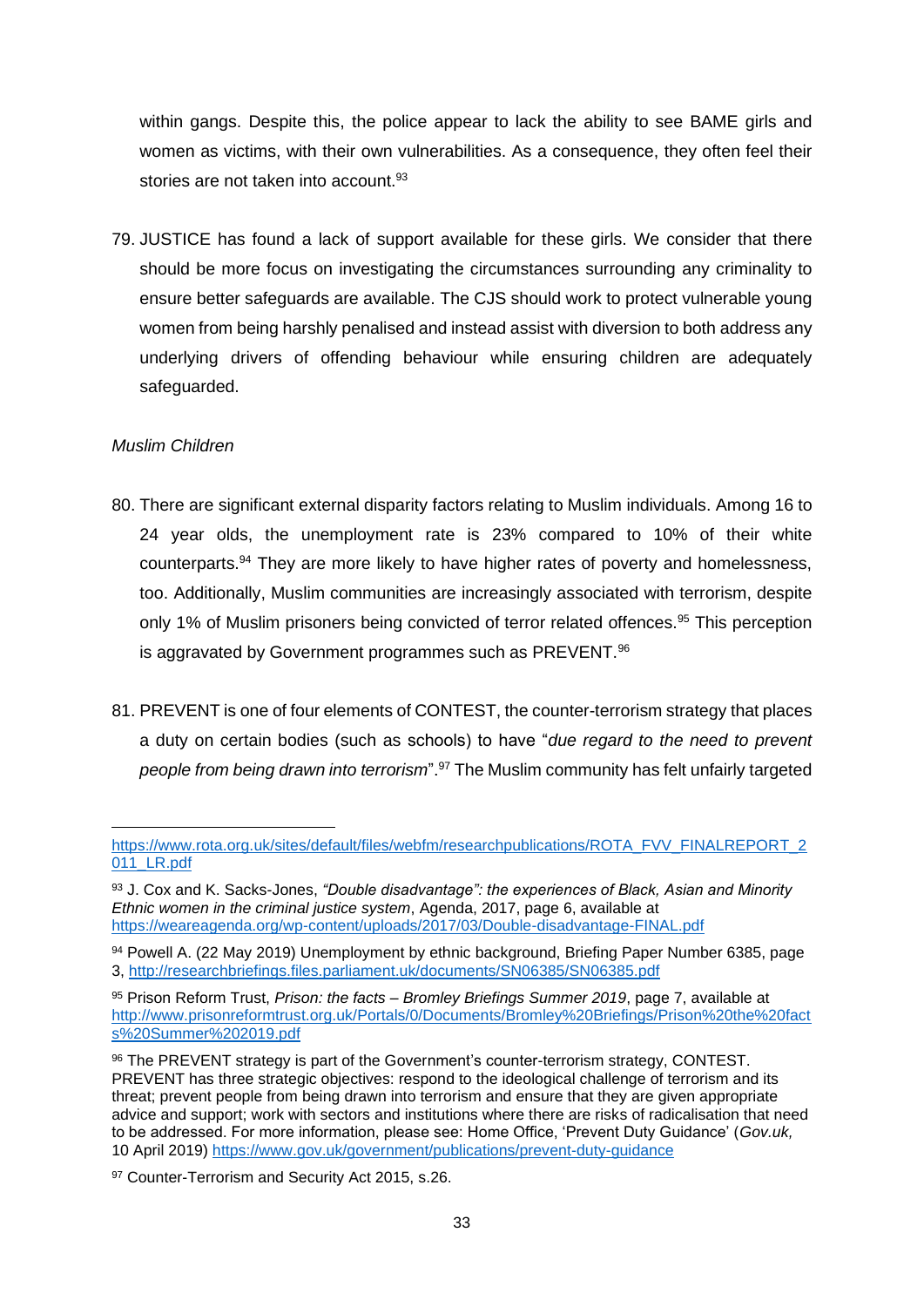by the programme and feel it is used to give people permission to hate Muslims.<sup>98</sup> There is a significant over-representation of young Muslims referred to PREVENT, with 60% of children referred being Muslim.<sup>99</sup> This has led to Muslim children believing their religion is considered to be dangerous, and in turn, has perpetuated distrust in a justice system that fails to understand their culture, practices and beliefs.

- 82. JUSTICE has found that there are mixed views on the anti-terrorism strategy. Some members of the Muslim community believe it is extremely useful,<sup>100</sup> while others believe it is used to give people permission to hate Muslims.<sup>101</sup> There is significant overrepresentation of Muslim referrals, with 60% of children referred to PREVENT within school being Muslim.<sup>102</sup> As well as inappropriate referrals,<sup>103</sup> this has led to a fear of criminalisation among young Muslims, with some children feeling that schools are not safe places to discuss extremism and terrorism through fear of being referred.<sup>104</sup> Unsurprisingly, there is an overwhelming sense of suspicion around PREVENT within Muslim communities.<sup>105</sup>
- 83. JUSTICE is deeply concerned by the idea of children stifling their religious identity through fear of being considered dangerous. If steps are not taken to mitigate this perception, distrust will grow. JUSTICE considers that the government must re-start the inquiry into

<sup>100</sup> D. Parker, D. Chapot and J. Davis, 'The Prevent Strategy's Impact on Social Relations: a report on work in two local authorities,' *Feminist Dissent* 2019, pages 160-193, [https://journals.warwick.ac.uk/index.php/feministdissent/article/view/411#:~:text=The%20Prevent%20](https://journals.warwick.ac.uk/index.php/feministdissent/article/view/411#:~:text=The%20Prevent%20Strategy%20is%20often,speech%20in%20schools%20and%20universities) [Strategy%20is%20often,speech%20in%20schools%20and%20universities](https://journals.warwick.ac.uk/index.php/feministdissent/article/view/411#:~:text=The%20Prevent%20Strategy%20is%20often,speech%20in%20schools%20and%20universities)

103 Reports of a nursery considering reporting a four-year-old boy for mispronouncing 'cucumber' as 'cooker bomb' when describing a picture he drew. See: B. Quinn, 'Nursery 'raised fears of radicalisation over young boy's cucumber drawing' (*The Guardian,* 2016), [https://www.theguardian.com/uk-news/2016/mar/11/nursery-radicalisation-fears-boys-cucumber](https://www.theguardian.com/uk-news/2016/mar/11/nursery-radicalisation-fears-boys-cucumber-drawing-cooker-bomb)[drawing-cooker-bomb](https://www.theguardian.com/uk-news/2016/mar/11/nursery-radicalisation-fears-boys-cucumber-drawing-cooker-bomb)

<sup>104</sup> Ibid.

<sup>98</sup> D. Parker, D. Chapot and J. Davis, 'The Prevent Strategy's Impact on Social Relations: a report on work in two local authorities,' *Feminist Dissent* 2019, 4, pages 160-193, available at [https://journals.warwick.ac.uk/index.php/feministdissent/article/view/411#:~:text=The%20Prevent%20](https://journals.warwick.ac.uk/index.php/feministdissent/article/view/411#:~:text=The%20Prevent%20Strategy%20is%20often,speech%20in%20schools%20and%20universities) [Strategy%20is%20often,speech%20in%20schools%20and%20universities](https://journals.warwick.ac.uk/index.php/feministdissent/article/view/411#:~:text=The%20Prevent%20Strategy%20is%20often,speech%20in%20schools%20and%20universities) 

<sup>99</sup> The Muslim Council of Britain, *The impact of Prevent on Muslim communities: a briefing to the*  Labour Party on how British Muslim communities are affected by counter-extremism policies, 2016, available at<http://archive.mcb.org.uk/wp-content/uploads/2016/12/MCB-CT-Briefing2.pdf>

<sup>101</sup> Ibid.

<sup>102</sup> The Muslim Council of Britain, *The impact of Prevent on Muslim communities: a briefing to the*  Labour Party on how British Muslim communities are affected by counter-extremism policies, 2016, <http://archive.mcb.org.uk/wp-content/uploads/2016/12/MCB-CT-Briefing2.pdf>

<sup>105</sup> Qurashi, F. *The Prevent strategy and the UK 'war on terror': embedding infrastructures of surveillance in Muslim communities*, *Palgrave Commun* 4, 17 (2018).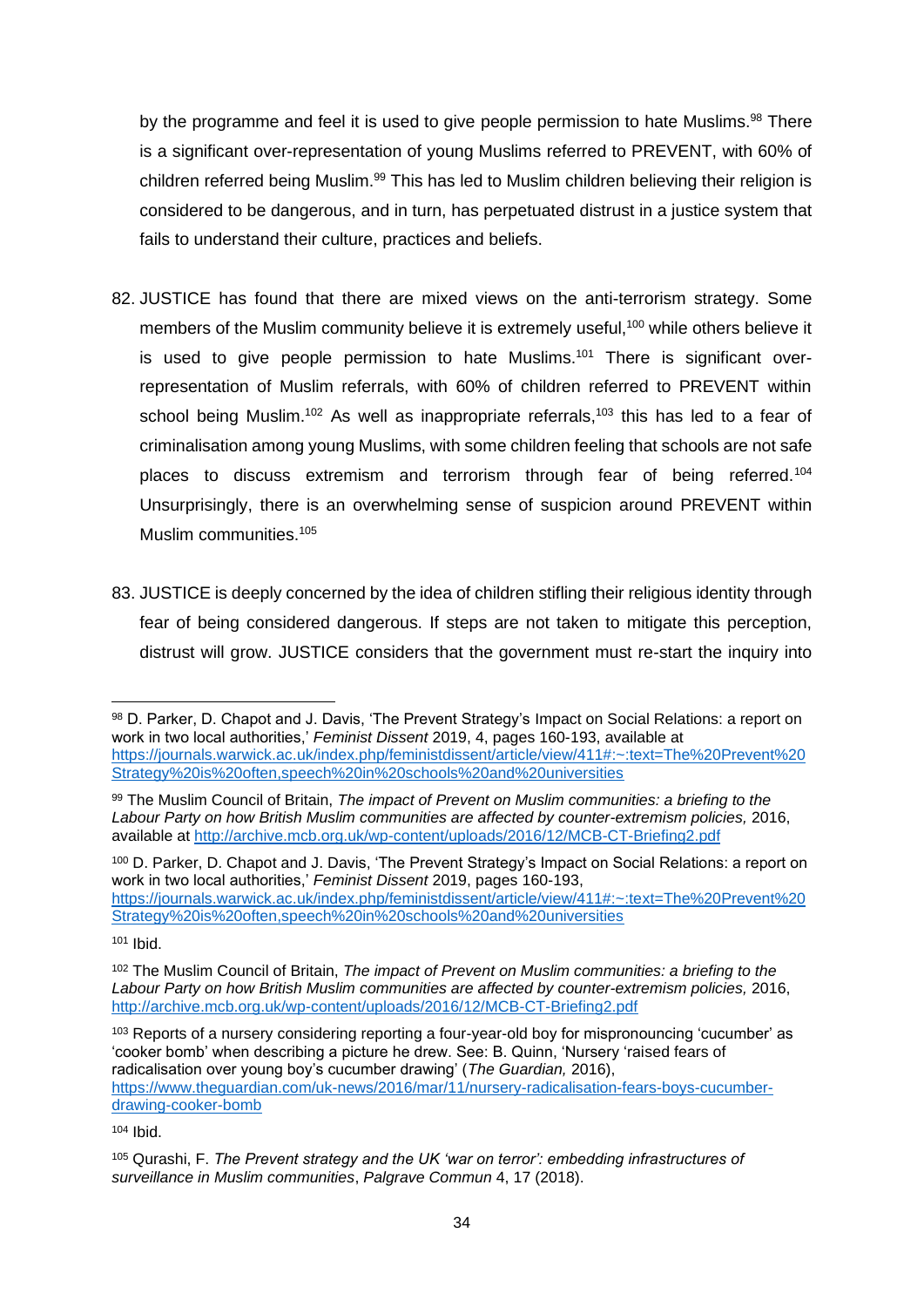PREVENT as soon as possible.<sup>106</sup> Further, Muslim children should be engaged with to better understand their religion and to provide a safe space to talk about their concerns.

# *GRT Children*

- 84. Bias towards GRT children is also prevalent throughout society. A recent YouGov poll found that:
	- a) 66% of people do not think GRT people are an ethnicity;
	- b) Over a third of British parents would be unhappy if their child had a playdate at the home of a GRT person;
	- c) 40% of people would be unhappy if a close relative married a GRT person; and
	- d) 10% of people said pubs and restaurants should refuse entry to GRT people for no other reason than their identity.<sup>107</sup>
- 85. Unsurprisingly, this widespread discrimination has manifested within police forces. Police officers have been found to believe GRT people are "*criminals*" <sup>108</sup> and tend to over-react in their response to minor disturbances. By allowing such negative views to fester, decision-makers within the YJS have also adopted these attitudes and are less likely to consider rehabilitative options for GRT individuals. For example, one of the consultees to the Racial Disparity Working Party was told that a particular police force does not consider GRT children for diversion as they do not believe they will complete the course. Such attitudes may account for why GRT children experience vastly disparate outcomes in the YJS.

<sup>106</sup> Matrix Chambers, *Lord Carlisle stood down as independent reviewer of Prevent programme,* 20 December 2019, available at [https://www.matrixlaw.co.uk/news/lord-carlile-stood-down-as](https://www.matrixlaw.co.uk/news/lord-carlile-stood-down-as-independent-reviewer-of-prevent-programme/)[independent-reviewer-of-prevent-programme/](https://www.matrixlaw.co.uk/news/lord-carlile-stood-down-as-independent-reviewer-of-prevent-programme/)

<sup>&</sup>lt;sup>107</sup> Tweet from the Traveller Movement, available at <https://twitter.com/GypsyTravellerM/status/1316300126391066624>

<sup>&</sup>lt;sup>108</sup> "I was talking to a police officer the other day and he said to me, 'why are the majority of Gypsies and Travellers criminals?" – Female, Irish Traveller, in, The Traveller Movement, *The preliminary report: policing by consent: Understanding and improving relations between Gypsies, Roma, Irish Travellers and the Police'*, 2018, page 4, available at

[https://travellermovement.org.uk/phocadownload/userupload/criminal-justice/TTM-Policing-by](https://travellermovement.org.uk/phocadownload/userupload/criminal-justice/TTM-Policing-by-consent_web.pdf)[consent\\_web.pdf](https://travellermovement.org.uk/phocadownload/userupload/criminal-justice/TTM-Policing-by-consent_web.pdf)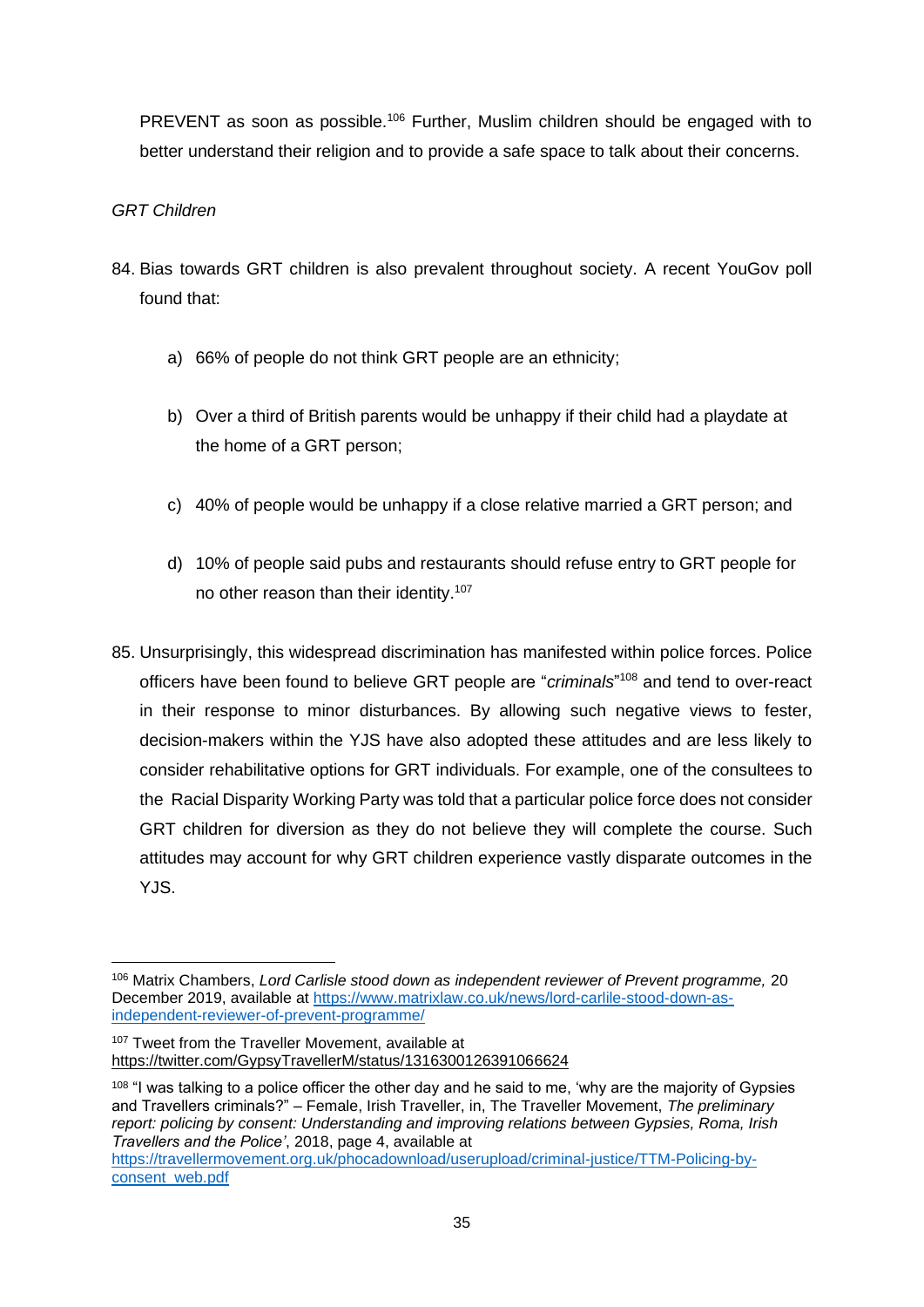- <span id="page-35-1"></span>86. The Traveller Movement, a charity promoting inclusion and community engagement with GRT people, also found discriminatory attitudes among police officers, with one interviewee saying officers make "*derogatory comments*" towards them.<sup>109</sup> Despite these tensions, only 2 out of 43 police forces have a targeted strategy and/or plan for improving relations with GRT communities.<sup>110</sup> Relationships between the police and GRT communities must be improved. To that end, JUSTICE recommends that police forces likely to engage with GRT communities should have a community engagement strategy.
- 87. Although not exhaustive, these issues have contributed to disproportionate criminal justice outcomes for BAME individuals. Whether it is being unfairly targeted by stop and search or being over-criminalised at a young age, the way in which the YJS responds to BAME children is scarcely different to how it treats their White counterparts. The key disparity among those from different races and ethnicities is how they are treated by the system. JUSTICE maintains that the welfare of children should always take primacy, and where they interact with the CJS, their inherent vulnerabilities must be recognised.

<span id="page-35-0"></span>**Question 10 - Can you suggest other ways in which racial and ethnic disparities in the UK could be addressed? In particular, is there evidence of where specific initiatives or interventions have resulted in positive outcomes? Are there any measures which have been counterproductive and why?**

88. In this section, JUSTICE sets out its views, based on the findings of the Racial Disparity Working Party, on measures which could have a positive impact on reducing disproportionate outcomes for BAME communities throughout each stage of the YJS. We then turn to those measures which are counterproductive, thereafter concluding with recommendations which could help address issues of racial disparity within the CJS.

# *Positive Initiatives*

89. The Racial Disparity Working Party has identified several initiatives that are having a positive impact on issues of racial disparity within the YJS. For example, we recognise that the number of FTEs into the CJS has fallen for each ethnicity, which is to be commended.

<sup>&</sup>lt;sup>109</sup> The Traveller Movement, 'Policing by Consent: Understanding and Improving Relations between Gypsies, Roma, Irish Travellers and the Police' (2018), page 12, *see* [https://travellermovement.org.uk/phocadownload/userupload/criminal-justice/TTM-Policing-by](https://travellermovement.org.uk/phocadownload/userupload/criminal-justice/TTM-Policing-by-consent_web.pdf)[consent\\_web.pdf](https://travellermovement.org.uk/phocadownload/userupload/criminal-justice/TTM-Policing-by-consent_web.pdf) 

 $110$  Ibid, page 6.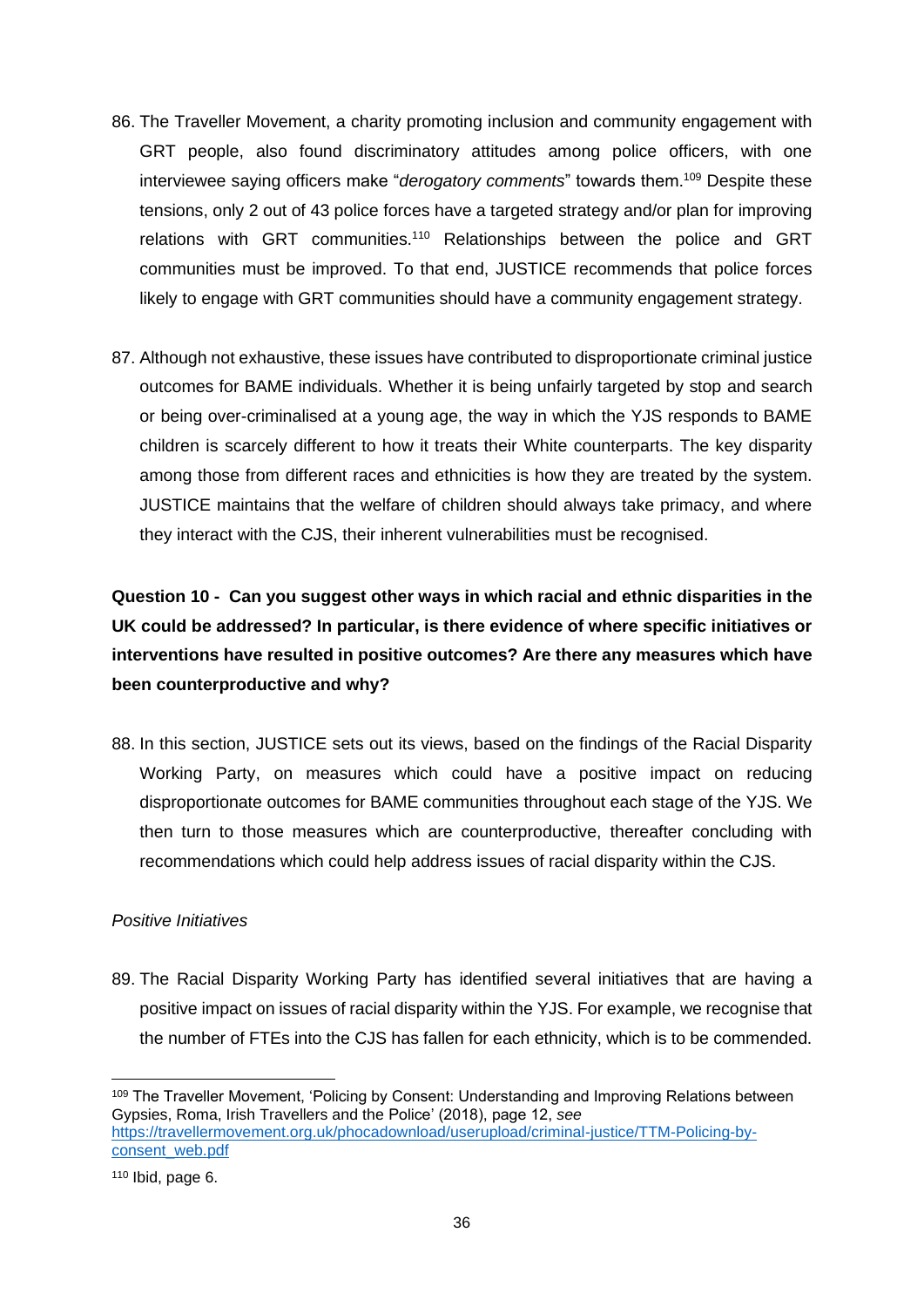Yet, at the same time, this reduction is led principally by White children, with no corresponding decrease for BAME individuals.<sup>111</sup> This clearly indicates that while good practice within the YJS is possible, it is not applied consistently.

- 90. The relationship between the police and BAME children may be further assisted through ensuring access to specialists upon arrest. For example, the Racial Disparity Working Party, learned that a police station diversion programme for children has been developed, to be piloted in Wood Green Police station. In the temporary custody suite, every child gets screened to identify any needs they may have. There will be four youth custody workers embedded in Wood Green custody suite. The workers will be responsible for initial engagement with children brought into custody and understand more about the child's context and support networks. The youth workers will also identify whether there are any welfare concerns in relationship to the child. In this way, custody will be used as a reachable moment and as a chance to review appropriate diversion interventions.<sup>112</sup> We are encouraged by this initiative. However, we believe that children would connect with and trust more an individual who is not connected to statutory services. As such, we recommend that independent navigators are embedded in custody suites where BAME children are most likely to be.
- 91. JUSTICE believes that ensuring a child focused approach to youth justice should be a priority.<sup>113</sup> The move towards a child-centred YJS, where a child's welfare and safeguarding takes precedence, is supported. This should mean seeing children, including BAME children, for what they are; inherently vulnerable and in need of protection. This core principle is articulated in the YJB's national aim to promote the "child first, offender second" policy.
- 92. Although JUSTICE supports this in principle, it appears the policy has not been translated into practice. For example, we understand that there has been a lack of focus on GRT communities, with little research being undertaken to better understand their experience

<sup>111</sup> Figures provided by Ministry of Justice, *Youth Custody Data:* August 2020.

<sup>112</sup> Metropolitan Police, *New project to divert children away from crime launched in North London*, October 2020, available at [https://news.met.police.uk/news/project-to-divert-children-away-from](https://news.met.police.uk/news/project-to-divert-children-away-from-crime-launched-in-north-london-413462)[crime-launched-in-north-london-413462](https://news.met.police.uk/news/project-to-divert-children-away-from-crime-launched-in-north-london-413462)

<sup>113</sup> T. Bateman, *The State of Youth Justice: an overview of trends and developments*, National Association for Youth Justice, October 2020, page 7, [https://thenayj.org.uk/cmsAdmin/uploads/state](https://thenayj.org.uk/cmsAdmin/uploads/state-of-youth-justice-2020-final-sep20.pdf)[of-youth-justice-2020-final-sep20.pdf](https://thenayj.org.uk/cmsAdmin/uploads/state-of-youth-justice-2020-final-sep20.pdf)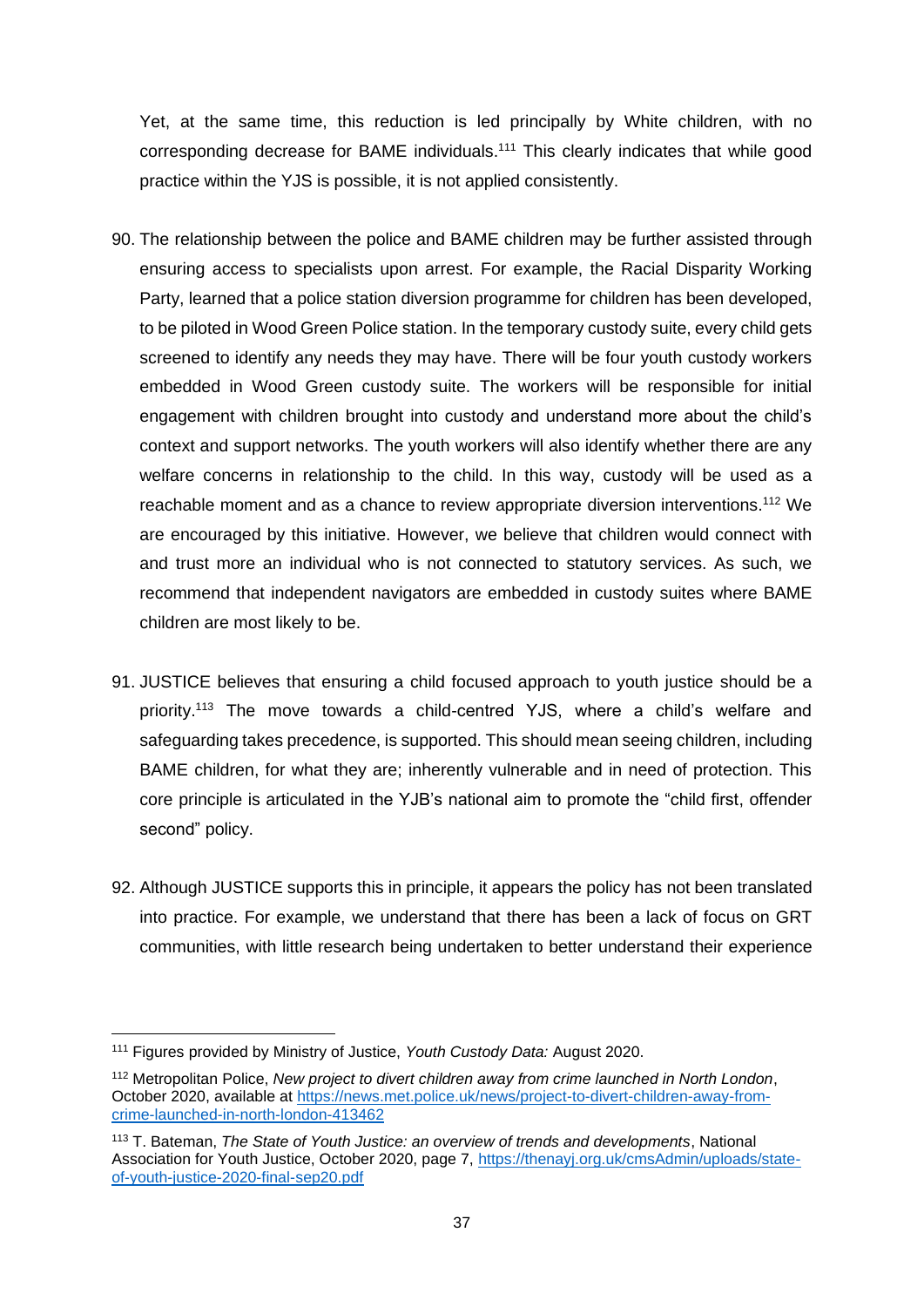of the CJS. Moreover, as is clear from this submission, BAME children in general continue to have more negative experiences of the YJS than White children.

- 93. Another positive initiative is the IOPC's creation of a youth panel in March 2018, which aims to improve understanding of children and young people and what they would like to see change in policing. JUSTICE welcomes the composition of the panel, which includes children who have experience of the CJS and 68% of the panel members are BAME.<sup>114</sup> JUSTICE considers that such community engagement is key to building trust, and must be accompanied with improvements in communication to such communities.
- 94. In addition, the Youth Justice Board's ("YJB") AssetPlus<sup>115</sup> intervention programme, designed to assist practitioners in making high quality assessments of children in the YJS, also serves as an example of good practice. It is used to create bespoke plans which both address children's offending behaviour patterns whilst also helping them to reorient their lives away from crime.
- 95. We have heard that this programme places weight on the voice of the child. For example, one method deployed is for the child to create a 'cultural genogram',<sup>116</sup> giving them the opportunity to consider and discuss their cultural heritage. Allowing a child to explore their family history so that they can better understand their own behaviour, also gives the youth justice practitioner the same opportunity. We understand that this aids in improving trust and communication, thereby allowing for a deeper understanding of a child's needs. Responding to a child in this way should encourage them to engage in the process, allowing them to better overcome the drivers of their potentially criminal behaviour.

<sup>114</sup> IOPC, 'Independent Office for Police Conduct (IOPC) Youth Panel: Key Findings & Recommendations 2019' (2019)

[https://www.policeconduct.gov.uk/sites/default/files/Documents/research](https://www.policeconduct.gov.uk/sites/default/files/Documents/research-learning/iopc_youth_panel_report_march2019.pdf)[learning/iopc\\_youth\\_panel\\_report\\_march2019.pdf](https://www.policeconduct.gov.uk/sites/default/files/Documents/research-learning/iopc_youth_panel_report_march2019.pdf) 

<sup>115</sup> AssetPlus is an assessment and planning interventions framework developed by the Youth Justice Board. Its aim is to provide a holistic end-to-end assessment and intervention plan, allowing one record to follow a child or young person throughout their time in the youth justice system. For more information, see: Youth Justice Board for England and Wales, 'AssetPlus assessment and planning in the youth justice system' (*Gov.uk,* 15 October 2014), [https://www.gov.uk/government/publications/assetplus-assessment-and-planning-in-the-youth-justice-](https://www.gov.uk/government/publications/assetplus-assessment-and-planning-in-the-youth-justice-system/assetplus-assessment-and-planning-in-the-youth-justice-system)

[system/assetplus-assessment-and-planning-in-the-youth-justice-system](https://www.gov.uk/government/publications/assetplus-assessment-and-planning-in-the-youth-justice-system/assetplus-assessment-and-planning-in-the-youth-justice-system)

<sup>116</sup> Genograms are visual tools used to map service users' social and personal relationships and understand how the child is being supported. They include information about both physical and emotional connections of family members with children.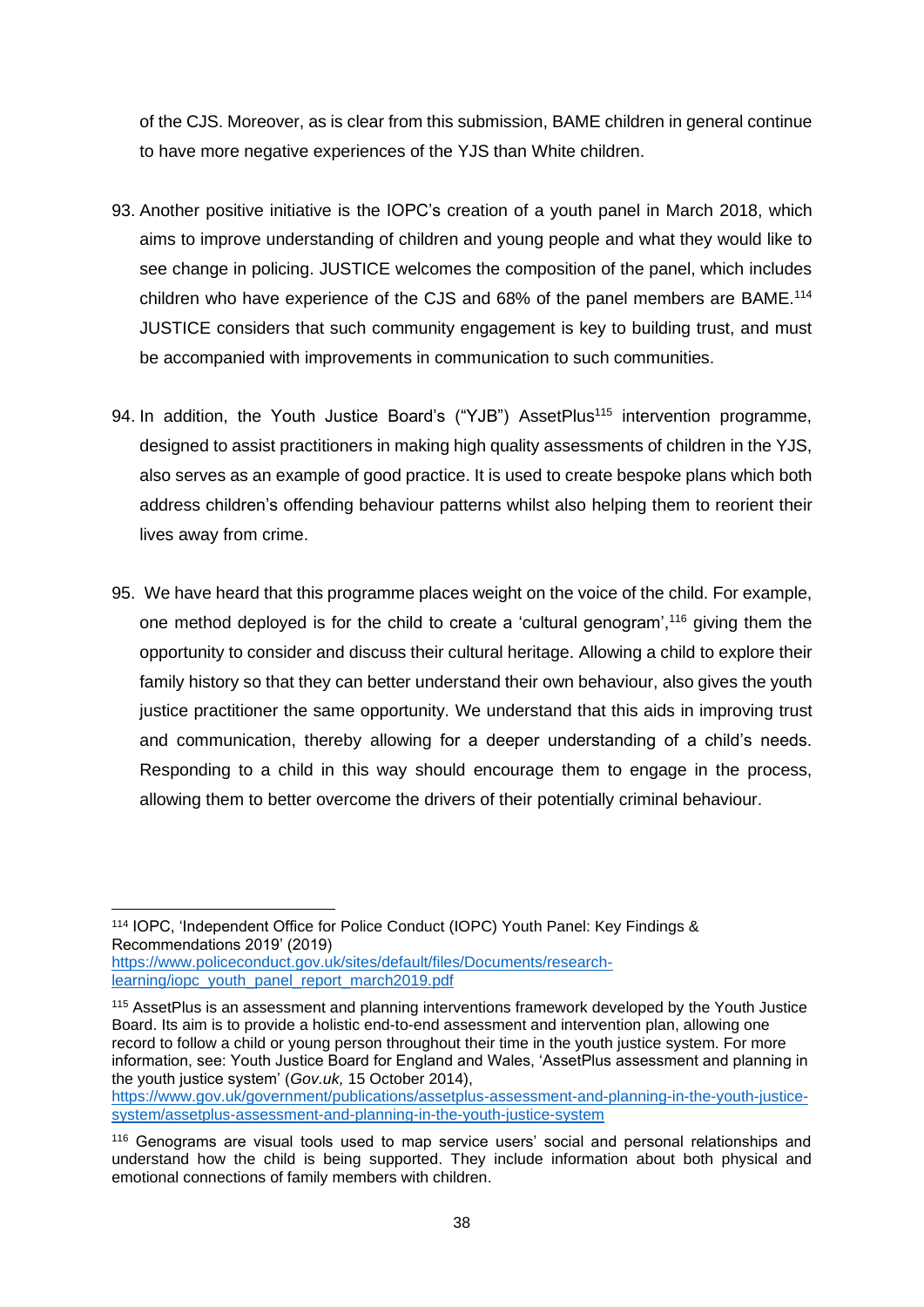- 96. Diversion schemes, such as 'Checkpoint' in Durham<sup>117</sup> and 'The Drug Education Programme' in Avon and Somerset,<sup>118</sup> aim to ensure that reoffending does not take place. This is achieved by diverting those found with drugs, instead of pursuing a punishmentfocused response. JUSTICE is pleased that these schemes have produced positive results.
- 97. Effective programmes that divert children from the YJS and prevent re-offending are vital. However, BAME children are less likely to be diverted than White children. <sup>119</sup> This means that White children are more likely to benefit from interventions that help prevent repeat offending. Unsurprisingly, disproportionate application has led to a higher proportion of BAME children in custody.<sup>120</sup> Moreover, such schemes only exist in limited areas, with inconsistent standards. JUSTICE therefore recommends that similar schemes should be nationwide and meet the specific needs of the people in each area, and we propose additional recommendations with respect to diversion below from paragraph [114](#page-42-0) below.

<sup>117</sup> Checkpoint was established by Durham Constabulary in 2015. It aims to reduce the number of victims of crime through an innovative scheme to reduce reoffending. It does this through a four-month programme in which the individual who committed the crime is able to tackle underlying issues such as alcohol or drug misuse or mental health issues. Through this programme, the scheme aims to improve the life chances of participants.

Should an individual successfully complete the programme, they will not be charged with an offence. If they do not successfully complete it, a decision to prosecute will be made. Of those who agree to the programme, 90% successfully complete it. Moreover, those who participate in the programme have lower reoffending rates (13.3% lower) than those who do not participate in the scheme. Importantly, victim satisfaction also seems to be higher than traditional prosecution, due to the focus on preventing reoffending. This trend has been found in similar schemes.

Although only available to adults, we see no reason why similar schemes cannot be designed for children. *See* <https://www.durham.police.uk/Information-and-advice/Pages/Checkpoint.aspx>

<sup>118</sup> Avon and Somerset Police were one of the first police forces in the country to introduce a diversion scheme for people aged 18 and over back in 2016. This is called the Drugs Education Programme, or DEP for short. People referred to the DEP will be invited to attend a three and a half hour group session that aims to educate attendees about the harms of drugs and also some of the legalities surrounding them. Those aged 10-17 will be referred to the Youth Alcohol and Drug Diversion Scheme (YADD) which is similar to the adult service but delivered on a one to one basis rather than as a group. *See* <https://www.bdp.org.uk/blog/the-drug-education-programme-dep>

<sup>119</sup> "*Research shows that BAME citizens have significantly lower trust in the justice system than their white counterparts, and that they are less likely to admit an offence or plead guilty at court. This can close off opportunities for diversion, formal out of court disposals and sentencing discounts*." - Centre for Justice Innovation, *Who should be eligible for youth diversion? Evidence and practice briefing*, (2019), page 4,

[https://justiceinnovation.org/sites/default/files/media/document/2019/Eligibility%20Criteria%20Briefing.](https://justiceinnovation.org/sites/default/files/media/document/2019/Eligibility%20Criteria%20Briefing.pdf) [pdf](https://justiceinnovation.org/sites/default/files/media/document/2019/Eligibility%20Criteria%20Briefing.pdf)

<sup>&</sup>lt;sup>120</sup> Her Majesty's Prison and Probation Service, 'Youth Custody Data', (13 November 2020), <https://www.gov.uk/government/statistics/youth-custody-data#history>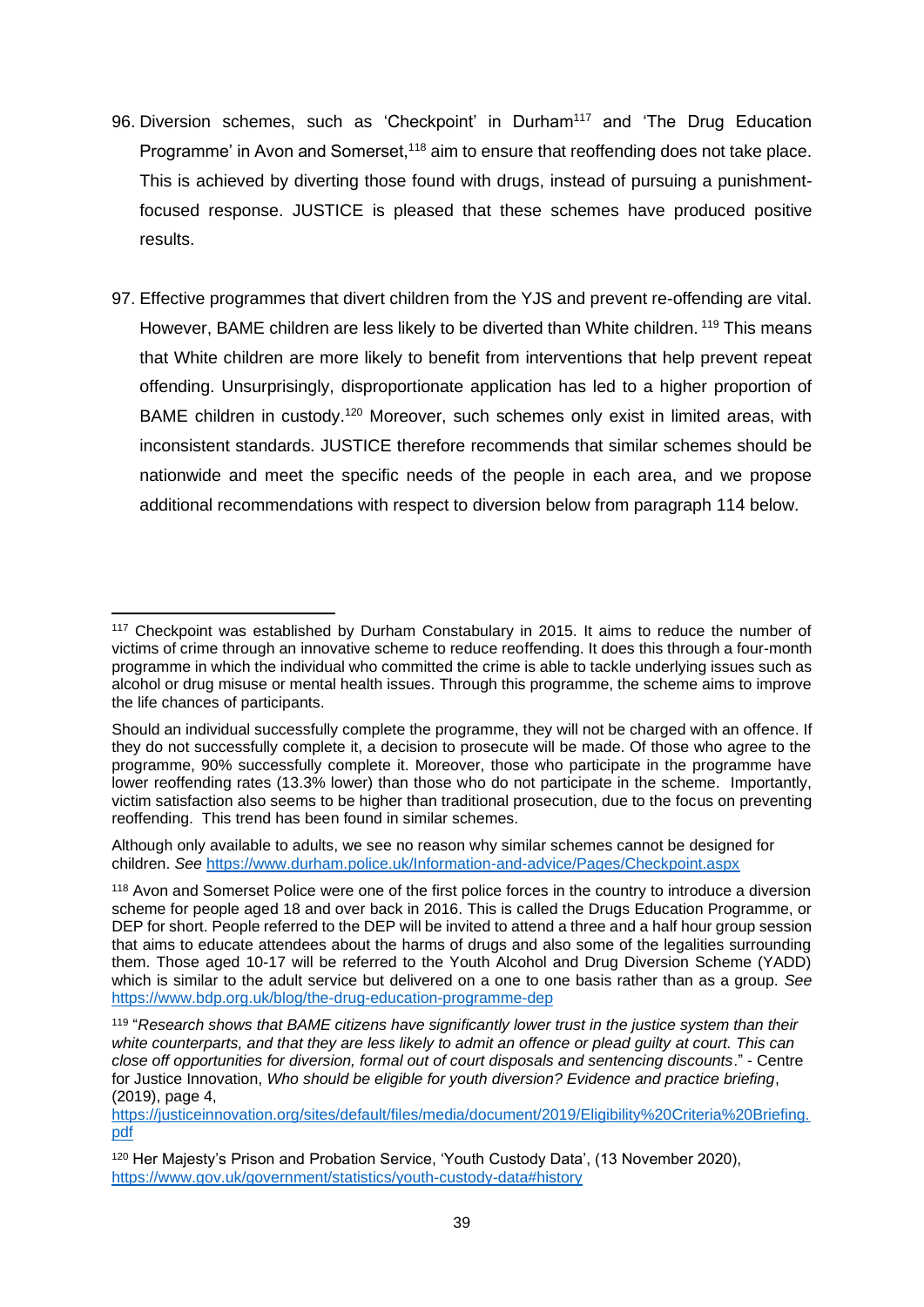### *Counterproductive Measures*

- 98. Stop and search powers have been found to target deprived areas, which have a higher proportion of Black people, and officers stop and arrest more Black people for drug possession, despite White people using drugs more. <sup>121</sup> JUSTICE submits that this tool fails to help vulnerable communities and unfairly targets BAME people.<sup>122</sup>
- 99. In an attempt to improve stop and search, some areas have set up scrutiny panels. The panels review incidents of stop and search in their local area and provide them with a rating, which range between good, needs improvement and bad. Depending on the rating, panel has the power to trigger a referral or deeper investigation of the stop. In Bedfordshire, one scrutiny panel led to a Section 60 notice being deemed unnecessary. Scrutiny panels are an invaluable tool for evaluating and improving stop and search.
- 100. Another key area of concern is the Government's policy with respect to 'gangs'. After the 2011 riots,<sup>123</sup> the Government announced new anti-gang strategies. The Mayor of London supported this initiative by launching the Trident Gang Crime Command,<sup>124</sup> and the MPS established a gang database, the 'Metropolitan Police Service Gangs Violence Matrix' ("the Matrix").
- 101. The Matrix is a tool used to identify gang members, risk assess them according to the level of violence, and identify those at risk of victimisation. However, BAME people make up the largest proportion of the Matrix, with 90.1% being non-White.<sup>125</sup> This suggests that there is potential bias within its application.

<sup>&</sup>lt;sup>121</sup> Please refer to Question 8 for further analysis on stop and search powers.

<sup>122</sup> In 2019, 80% of stops of black men resulted in no further action. See: S. Marsh, 'Met police increased use of s60 stop and search during lockdown' (*The Guardian*, 27 July 2020), [https://www.theguardian.com/uk-news/2020/jul/27/met-police-increased-use-of-section-60-stop-and](https://www.theguardian.com/uk-news/2020/jul/27/met-police-increased-use-of-section-60-stop-and-search-during-lockdown)[search-during-lockdown](https://www.theguardian.com/uk-news/2020/jul/27/met-police-increased-use-of-section-60-stop-and-search-during-lockdown)

<sup>123</sup> BBC, England riots: Maps and timeline, (15 August 2011), [https://www.bbc.co.uk/news/uk-](https://www.bbc.co.uk/news/uk-14436499)[14436499](https://www.bbc.co.uk/news/uk-14436499)

<sup>&</sup>lt;sup>124</sup> Home Office (2011) An overview of recorded crimes and arrests resulting from disorder events in August 2011, page 6,

[https://assets.publishing.service.gov.uk/government/uploads/system/uploads/attachment\\_data/file/11](https://assets.publishing.service.gov.uk/government/uploads/system/uploads/attachment_data/file/116257/overview-disorder-aug2011.pdf) [6257/overview-disorder-aug2011.pdf](https://assets.publishing.service.gov.uk/government/uploads/system/uploads/attachment_data/file/116257/overview-disorder-aug2011.pdf)

<sup>&</sup>lt;sup>125</sup> The Matrix has been the subject of reports from the Information Commissioner's Office and MOPAC. both of which highlight biases within it. As a result of these reports, a large number of low-risk individuals have been removed from the Matrix. However, large disparities remain. In addition, Amnesty International have produced a report on the Matrix, highlighting many of the difficulties individuals face when they are placed on the Matrix. We recommend interested readers to turn to these reports as they provide far more depth than we are able to do, with many sensible recommendations. Below, we focus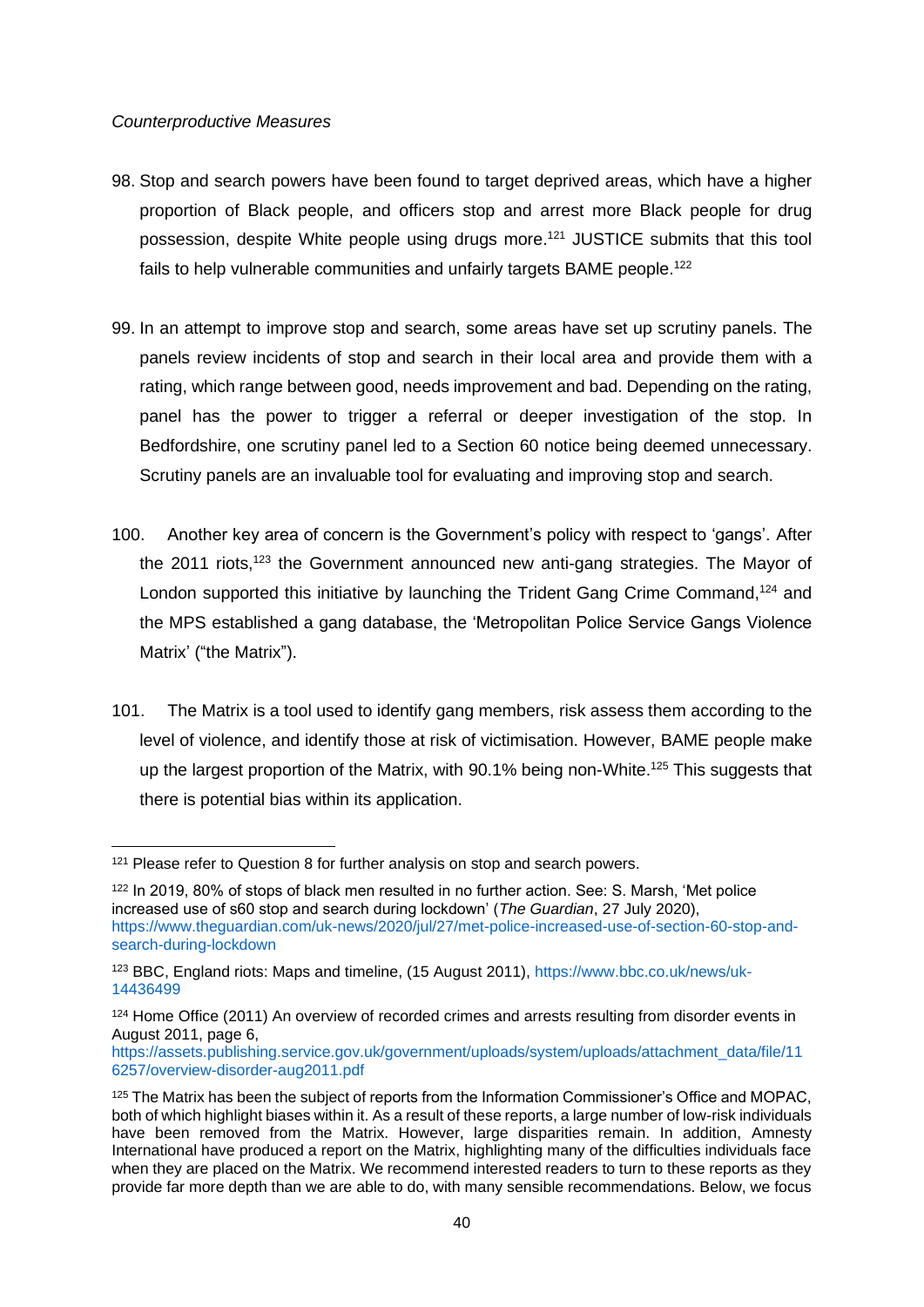- 102. Further, being placed on the Matrix can have a negative impact on an individual. The MPS can share this information with job centres, social services and schools. This can lead to named individuals being denied housing, excluded from school, and losing job opportunities. This is clearly counter-productive; rather than reducing gang involvement, it indirectly forces vulnerable people into more difficult circumstances, and potentially further entrenching any criminal behaviour.
- 103. Another issue with the Matrix is that it allows BAME children to be assumed to be associated with criminal behaviour as opposed to their inherent vulnerabilities. If BAME children are found to be involved in gangs, they should be identified as victims at the earliest opportunity so that they know they are entitled to help should they need it.<sup>126</sup> JUSTICE emphasises that children involved in criminality are still children, and the YJS should focused on their welfare first and foremost.
- 104. In light of these negative repercussions, JUSTICE is not convinced that the Matrix should continue to be used. Nevertheless, if it remains in use, we consider that it should be used primarily as a safeguarding tool. To this end, the police should inform an individual that they are on the Matrix immediately, and refer them to the relevant local authority for safeguarding.

# *Addressing Racial and Ethnic Disparities in the CJS*

# Child Focus

105. Understanding children who come into contact with the YJS is paramount, and should guide the CJS whenever children are concerned. Engaging with a child by learning about their family, culture and/or drivers around their criminality will help to produce better outcomes for the child. By embedding procedures that require children be asked about their experiences, particularly with respect to their race and experiences, will allow for a better understanding of their needs.

on what we consider to be issues that have not been fully explored or require reinforcing. See [https://www.met.police.uk/SysSiteAssets/media/downloads/force-content/met/about-us/gangs](https://www.met.police.uk/SysSiteAssets/media/downloads/force-content/met/about-us/gangs-violence-matrix/mps-gang-violence-matrix-q4-2019.pdf)[violence-matrix/mps-gang-violence-matrix-q4-2019.pdf](https://www.met.police.uk/SysSiteAssets/media/downloads/force-content/met/about-us/gangs-violence-matrix/mps-gang-violence-matrix-q4-2019.pdf)

<sup>126</sup> CJA, *CJA/MOJ Policy forum on BAME victims of crime*, May 2019, available at [http://criminaljusticealliance.org/wp-content/uploads/2019/06/CJA-MoJ-Policy-Forum-on-BAME](http://criminaljusticealliance.org/wp-content/uploads/2019/06/CJA-MoJ-Policy-Forum-on-BAME-victims-of-crime-190619.pdf)[victims-of-crime-190619.pdf](http://criminaljusticealliance.org/wp-content/uploads/2019/06/CJA-MoJ-Policy-Forum-on-BAME-victims-of-crime-190619.pdf)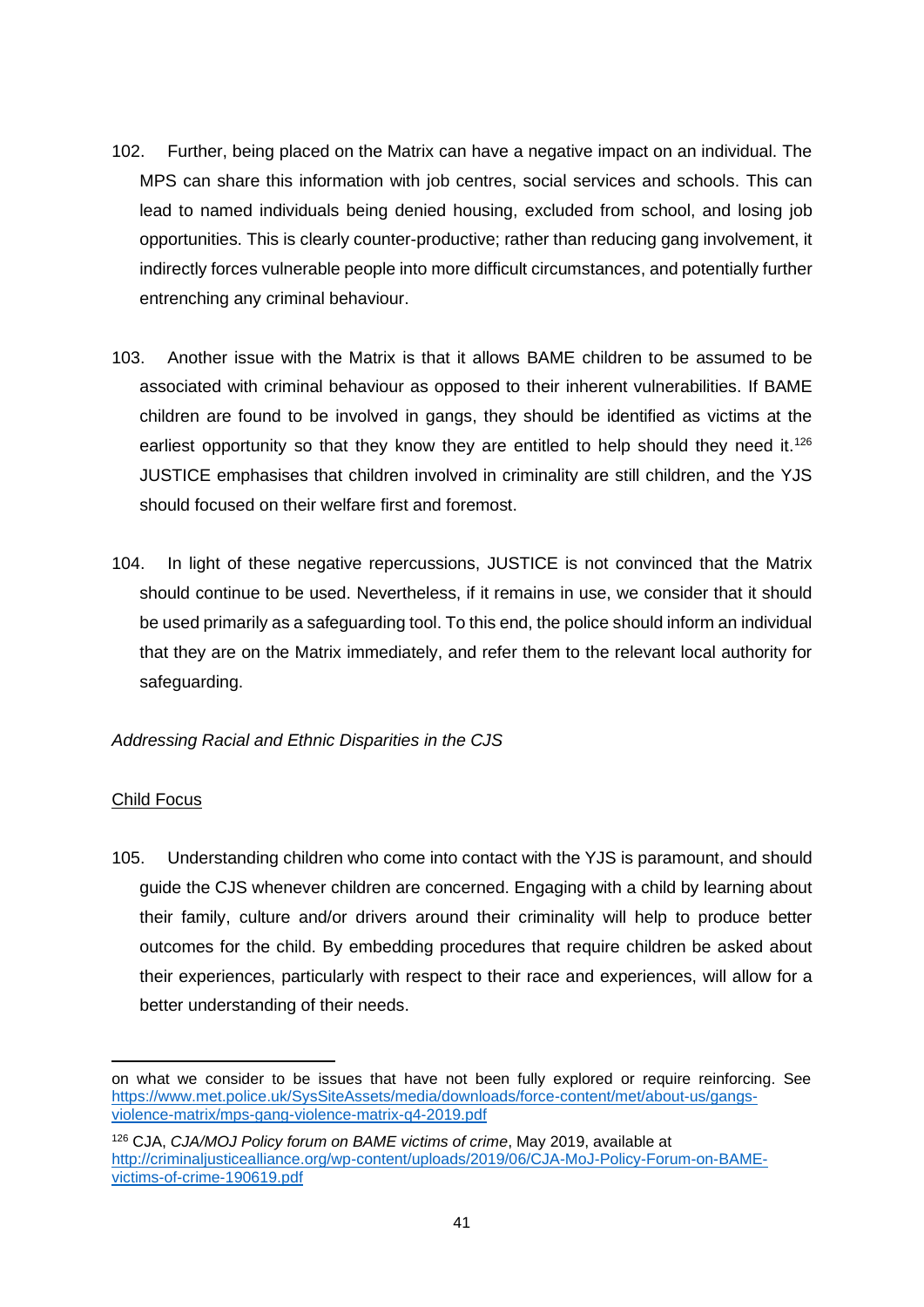- 106. For example, the CPS's Community Accountability Forums, established in 2007, aim to gain a better understanding of different communities, and scrutinises how subconscious bias may influence their practice and procedures. JUSTICE considers that these exercises are particularly important where trust is low. CJS agencies need to have uncomfortable conversations before trust can be rebuilt.<sup>127</sup> Building relationships and re-establishing trust will lead to more effective outcomes for BAME children and young people.
- 107. By engaging effectively with BAME children, subconscious biases within the YJS can be diminished. As previously mentioned, the best responses have been where CJS agencies have taken ownership of issues and addressed them. YJS actors should want to make appropriate changes to better respond to vulnerable children with complex needs.
- 108. However, when considering any potential improvements, agencies must listen to the child and primarily focus on their welfare. This would allow practitioners the opportunity to work towards cultural competency. Considering the disproportionate outcomes for BAME children, JUSTICE considers embedding cultural competency within training to aid familiarisation with communities, improve the diversity of the CJS workforce and improve outcomes for BAME children.

# Restorative Practice

- 109. Attempts at improving youth justice outcomes for children have been disproportionately applied. Whilst responses for White children seem to be improving, change for BAME children remains stagnant. The YJS needs to react to all children fairly and consistently in the first instance.
- 110. One way to better respond to a child is through restorative practice. Restorative practice is similar to restorative justice, other than that it is focused on prevention rather than reacting to incidents that have already taken place. Although focusing on a different stage of the justice system, the broad principle of seeking to repair harm remains the same.

<sup>127</sup> Crown Prosecution Service, 'Inclusion and Community Engagement Strategy' (*CPS 2020*, May 2018), [https://www.cps.gov.uk/sites/default/files/documents/publications/CPS-Inclusion-and-](https://www.cps.gov.uk/sites/default/files/documents/publications/CPS-Inclusion-and-Community-Engagement-Strategy-May-2018.pdf)[Community-Engagement-Strategy-May-2018.pdf](https://www.cps.gov.uk/sites/default/files/documents/publications/CPS-Inclusion-and-Community-Engagement-Strategy-May-2018.pdf)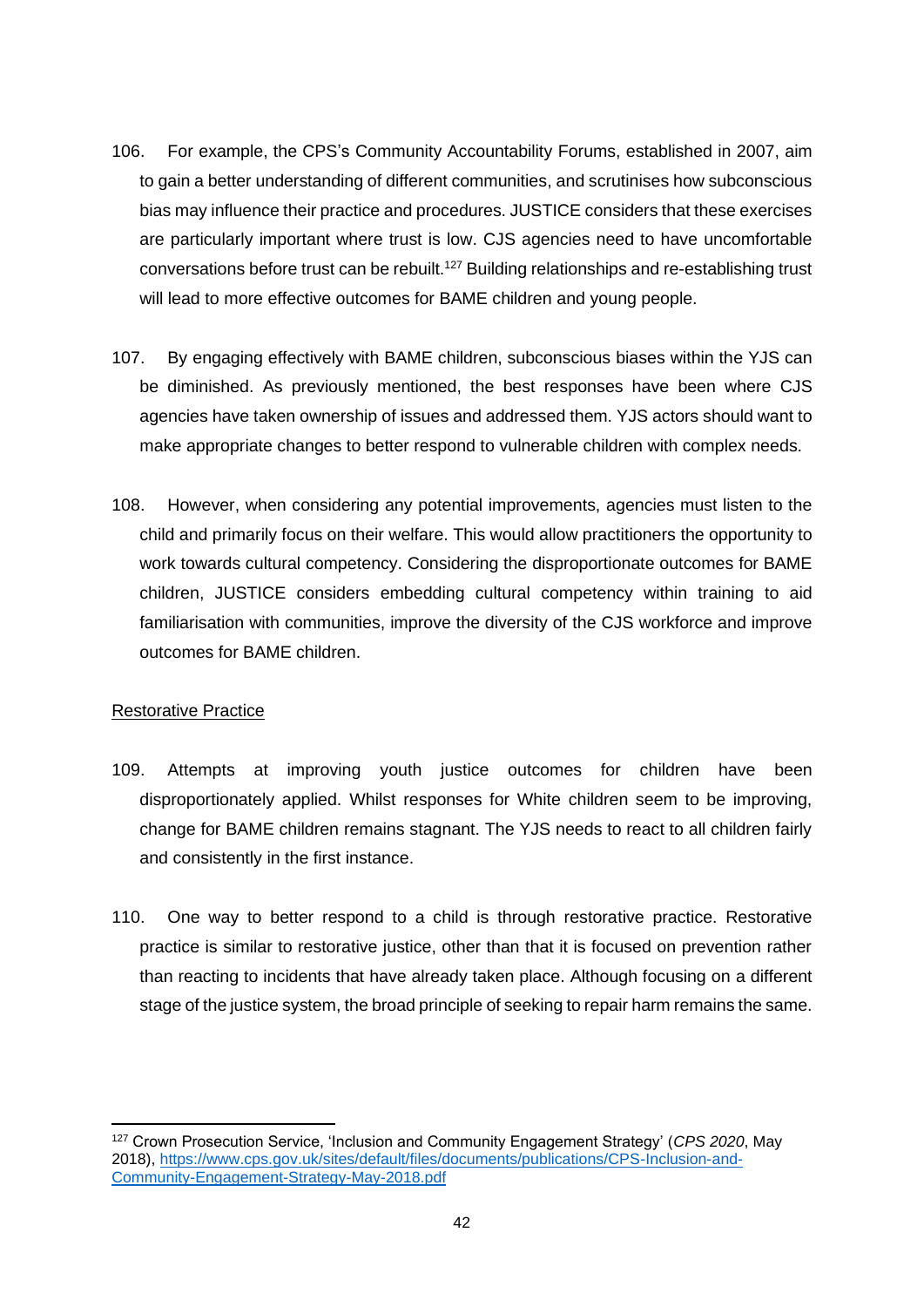More specifically, within criminal justice, restorative practice seeks to reduce crime and violence, improve human behaviour, restore relationships, and repair harm. <sup>128</sup>

- 111. The belief is that through building a strong network of relationships it is easier to respond to wrongdoing. Applying this to a criminal justice context, this means that criminal justice organisations, such as the police, would hold shared values and mutual understanding with the communities they serve, as well as be trusted by those communities.
- 112. We consider that restorative practice can implement much of this process at a local level. For instance, the Restorative Engagement Forum has convened circles between police officers and children and young people from Northamptonshire and Gloucestershire. These were environments, where participants were guided on how to express themselves, while focusing on the impact of actions rather than on who's to blame. As well as giving children the opportunity to explain to police officers what it feels like to be on the wrong side of the law, it allows opportunities for trust to be built, and a mutual understanding to be arrived at. For example, at the end of one of sessions, trust exercises are used to further build a positive relationship. Although such sessions will not improve racial disparity on their own, they may engender a different approach from police officers when dealing with children in their area.
- 113. JUSTICE considers that restorative practice would be beneficial for all CJS actors as it improves relationships and focuses on prevention rather than reaction. As such, JUSTICE recommends piloting and evaluating restorative practice circles – a forum in which everyone can safely discuss their experiences of policing. The circles should be adapted to each area so that they are applicable to specific needs. JUSTICE considers that police may also benefit from moving towards this alternative method, rather than automatically criminalising young people**.**

# Diversion

<span id="page-42-0"></span>114. JUSTICE considers diversion should be a priority. We have already highlighted that some communities, such as GRT children, are deprived of diversion opportunities and are given up on at an early stage. However, JUSTICE considers it vital that a child is

<sup>128</sup> International Institute for Restorative Practices, *Defining restorative*, available at <https://www.iirp.edu/restorative-practices/defining-restorative/>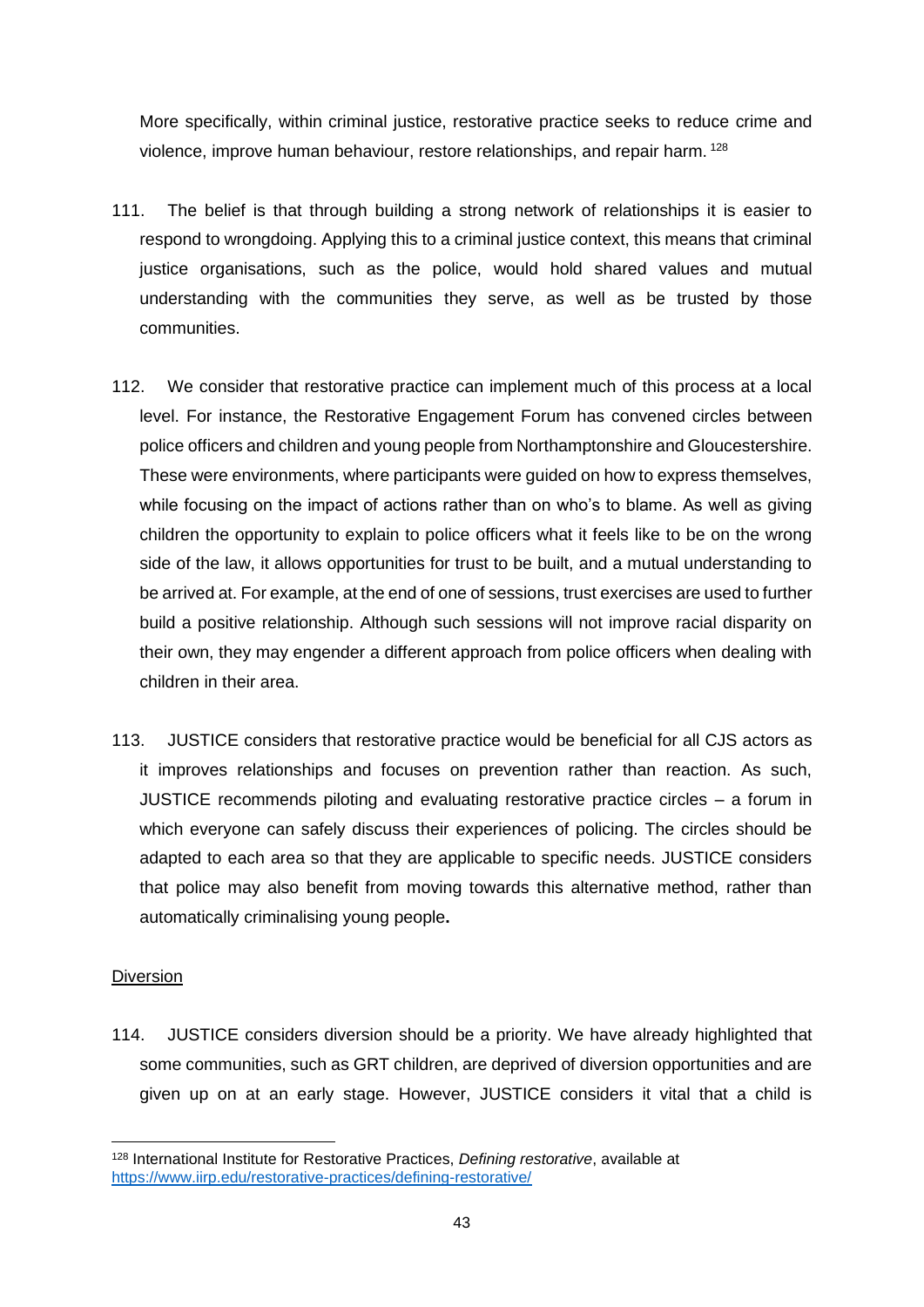supported, and their offending behaviour addressed, before any prosecutorial measures are considered. This allows the child to have the chance to address any problematic behaviours and thereby reduce the risk of (re)offending.

- 115. However, diversion is not a statutory activity for Youth Offending Teams ("YOTs") and they are not statutorily funded to provide diversion schemes, even though diversion is becoming a large part of their work. This has led to inconsistent practice, as YOTs develop schemes based on the resources and knowledge they have. In order to remedy this a national framework for diversion schemes should be developed and implemented, which must be followed by all those who are part of the diversion decision-making process. The underlying objective of this framework is to strengthen a presumption in favour of diversion for children and for this presumption to be properly embedded and consistently applied in all criminal allegations involving children.
- 116. In order to implement this proposed framework at a local level, and to drive consistent practice, we consider that every YOT in England and Wales must develop their own bespoke approach in line with this framework.
- 117. The CPS can also play a role in ensuring that children are diverted more often. They must consider all options when considering whether to charge and also have a duty to continuously assess the case as it progresses through the court. In this light, we recommend that in cases involving child defendants (or defendants who were children at the date of the offence), the CPS should implement the same national diversion framework discussed above.
- 118. We are satisfied that consistent diversion schemes based on this framework will mean more BAME children are diverted. In addition, we are happy that a national framework such as this will mean money saved in the long term. This is because fewer children will require being dealt with formally by police, prosecutors, the courts, the prison estate and probation. In addition, diversion schemes will result in reduced reoffending, meaning reduced crime, which also reduces costs to the CJS.<sup>129</sup> Lastly, it will ensure children with unmet needs have those needs identified and met as early as possible. This will ensure issues such as addiction or mental health issues do not escalate and require greater

<sup>129</sup> A. Petrosino, C. Turpin-Petrosino and S. Guckenberg, 'Formal System Processing of Juveniles: Effects on Deliquency,' *Cambpell Systematic Reviews*, 2010:1, available at <https://core.ac.uk/download/pdf/56773913.pdf>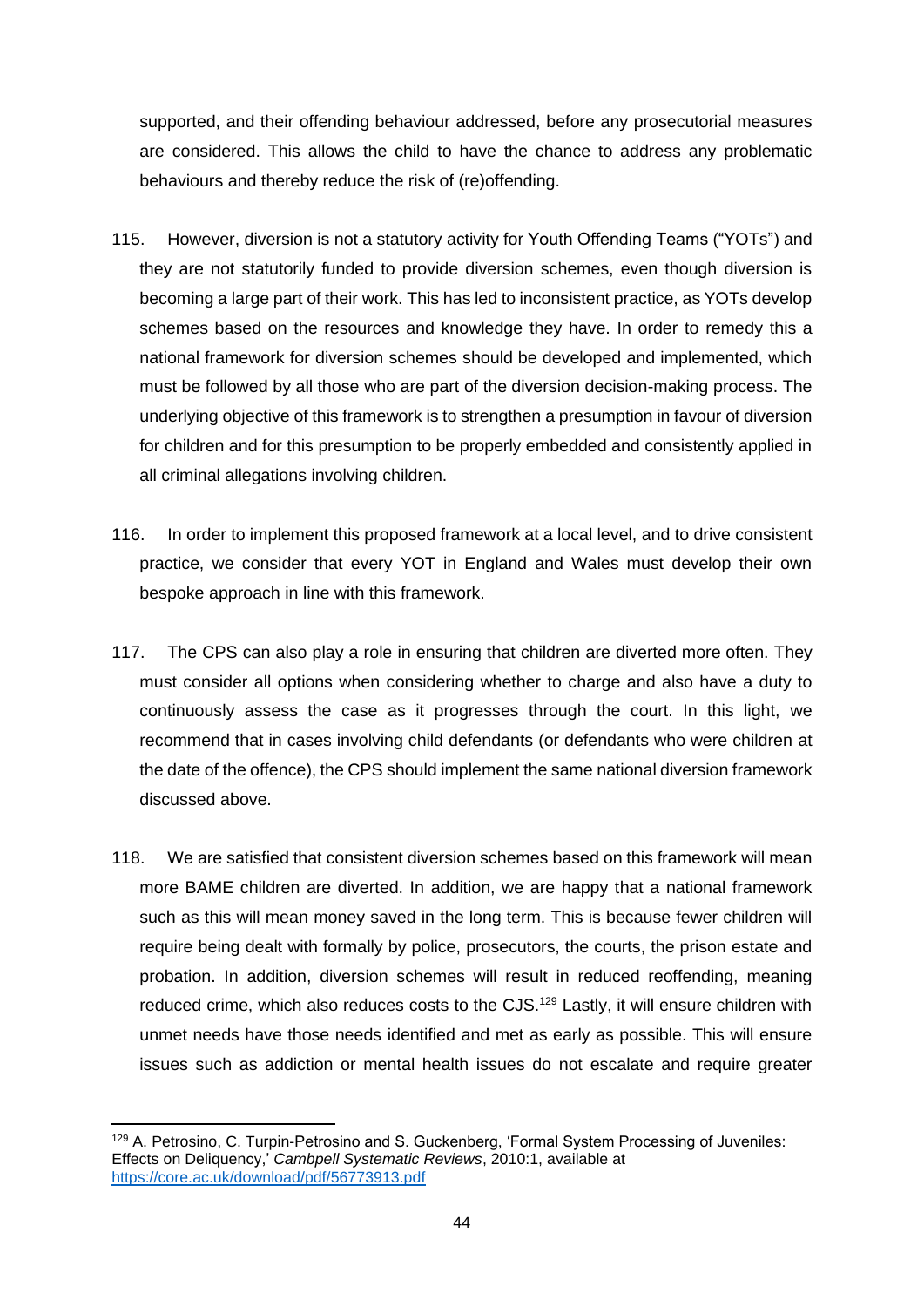resources to address.<sup>130</sup> As such, we consider that diversion should receive the funding it needs to work effectively, and support the Justice Committee's call for this.

# Decision-Making

- 119. Discretionary decision making has led to disparate outcomes for BAME children. The Racial Disparity Working Party has found that disparities may be caused by decisionmakers not feeling empowered to make the right decision, particularly if they are not wellversed in youth justice or welfare issues.
- 120. It is vitally important to address sentencing disparities when it comes to BAME children. There is a higher proportion of BAME children in youth custody, which points to a high likelihood that they are being given harsher sentences than white children. One solution would be to adopt problem-solving hearings ("PSH"). Northamptonshire YOT uses these hearings to gain a better understanding of the complex needs of the child prior to delivering sentence. Each party, which may include youth workers, YOT workers, gang members, educators, and the child is given the chance to speak. JUSTICE appreciates that these hearings are labour intensive and that they may not be suitable for every child. However, we recommend that the opportunity for PSHs are rolled-out to every youth court, with clear guidance set out as to how to select a case for PSH, if evaluation shows positive results.
- 121. Northamptonshire YOT have also introduced Youth Order Review Panels ("YORP") to compliment PSHs. A YORP is comprised of two magistrates and a YOT member who meet with the child at a YOT centre. The aim is to hold a meeting with the child who is subject to a Youth Rehabilitation Order, and to encourage them to complete it. The YORP will have a conversation with the child about the Order, discuss how to ensure compliance, and if there are any barriers to complying with the Order, amendments will be made. Magistrates must undergo extra training in order to participate in a YORP. Feedback on these panels suggests that the magistrate gains a better understanding of the child which enables them to make better decisions. JUSTICE recommends that YORPs should take place at every youth court and that they should be applied fairly to each demographic.

<sup>130</sup> B. Estep and C. Robin-D'Cruz, *Valuing youth diversion: a toolkit for practitioners*, (2019), page 9, available at

[https://justiceinnovation.org/sites/default/files/media/document/2019/Valuing%20youth%20diversion%](https://justiceinnovation.org/sites/default/files/media/document/2019/Valuing%20youth%20diversion%20A%20toolkit%20for%20practitioners.pdf) [20A%20toolkit%20for%20practitioners.pdf](https://justiceinnovation.org/sites/default/files/media/document/2019/Valuing%20youth%20diversion%20A%20toolkit%20for%20practitioners.pdf)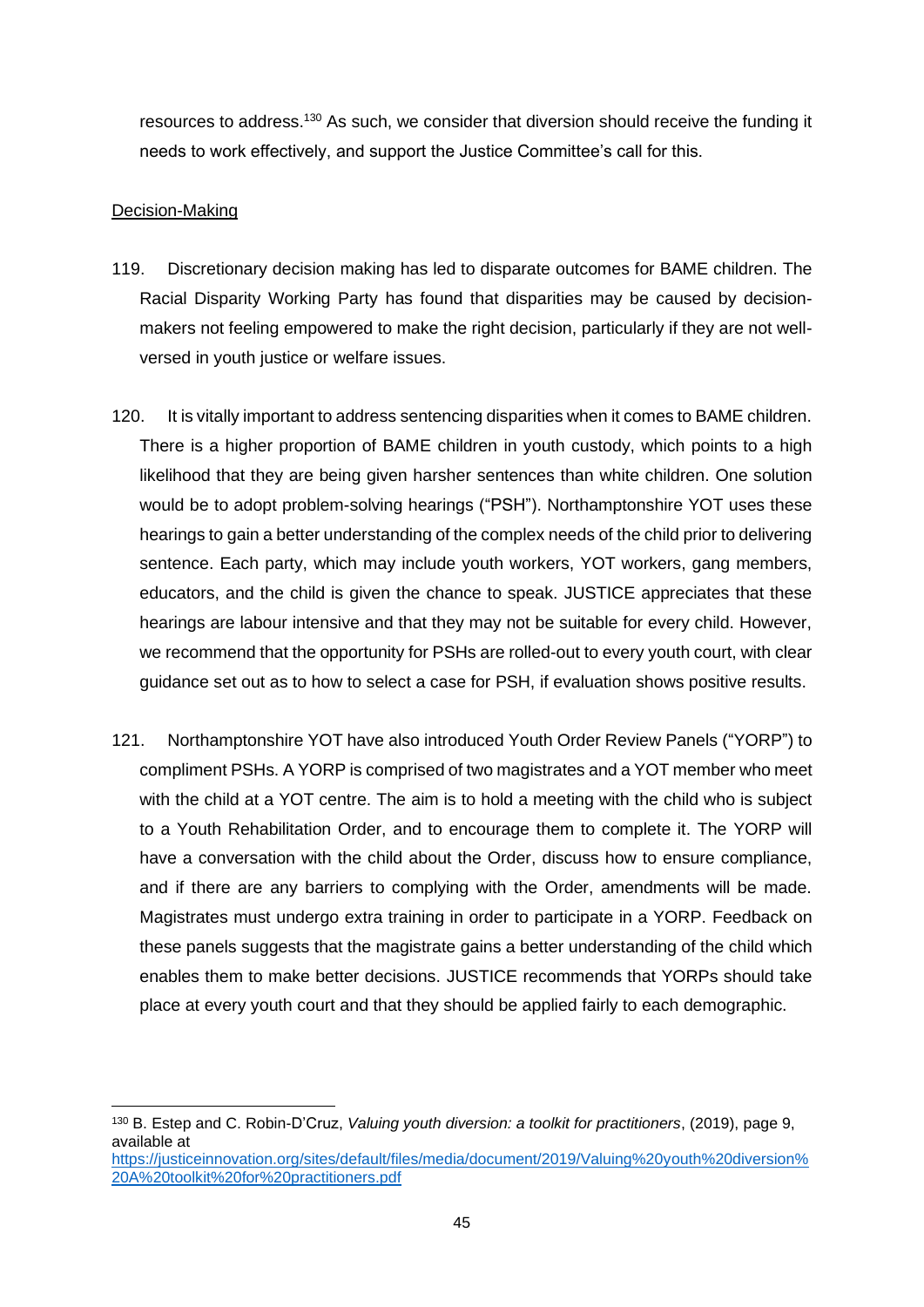- 122. Finally, JUSTICE believes that more work needs to be done to scrutinise judicial decision making. Although the research is patchy, there have been worrying reports of racial bias. One striking example of overt bias was heard by the Racial Disparity Working Party, when they spoke to a child who a judge referred to as a "*strapping black lad*." Such language is clearly alienating, inappropriate, and could exacerbate any perceived biases on the part of BAME individuals.
- 123. At the same time, any implicit biases which exist within the judiciary are of equal concern. In 2019, the average sentence length for a BAME individual was 27.1 months, compared to 19.5 for their White counterpart. While the reasons for this disparity are complex,<sup>131</sup> it indicates that greater scrutiny must be afforded to how sentences are issued. Indeed, the Lammy Review found that juries, by contrast, "*deliver equitable results, regardless of the ethnic make-up of the jury, or of the defendant in question*", pursuant to "successive studies". <sup>132</sup>
- 124. While we welcome initiatives such as the Equal Treatment Bench Book,<sup>133</sup> JUSTICE remains concerned that such bias may continue to affect decision-making when it comes to BAME children. However, the Racial Disparity Working Party has found insufficient access to the Ministry of Justice's research on the subject. Therefore, we strongly urge research to be carried out so that we can properly measure judicial bias.
- 125. Further, JUSTICE considers that lessons can be learnt from other parts of the CJS. The CPS, for example, conducts general reviews of case files and focuses on racial issues. We therefore recommend that the YJS adopt a similar level of internal scrutiny, for instance

<sup>&</sup>lt;sup>131</sup> "The higher conviction ratio might be partly explained by the higher rate of 'guilty' pleading among White defendants. If we look at defendants in Crown Court trials in 2019, 37% defendants from BAME groups pleaded 'not guilty' compared with 27% of White defendants. The Lammy Review explained that willingness to plead guilty is linked to trust in the fairness of the legal system." – See also Baber Yasin and Georgina Sturge, *Ethnicity and the criminal justice system: What does recent data say on over-representation?*, House of Commons Library, (October 2020),

[https://commonslibrary.parliament.uk/ethnicity-and-the-criminal-justice-system-what-does-recent-data](https://commonslibrary.parliament.uk/ethnicity-and-the-criminal-justice-system-what-does-recent-data-say/)[say/](https://commonslibrary.parliament.uk/ethnicity-and-the-criminal-justice-system-what-does-recent-data-say/)

<sup>132</sup> See the Lammy Review, page 6, and Thomas, C. Ministry of Justice Research Series. Are Juries Fair? (2010) – [https://www.justice.gov.uk/downloads/publications/research-and-analysis/moj](https://www.justice.gov.uk/downloads/publications/research-and-analysis/moj-research/are-juries-fair-research.pdf)[research/are-juries-fair-research.pdf](https://www.justice.gov.uk/downloads/publications/research-and-analysis/moj-research/are-juries-fair-research.pdf) and Thomas, C. Criminal Law Review, number 9. Ethnicity and the Fairness of Jury Trials in England and Wales 2006-2014 (2017).

<sup>133</sup> "*The Equal Treatment Bench Book aims to increase awareness and understanding of the different circumstances of people appearing in courts and tribunals. It helps enable effective communication and suggests steps which should increase participation by all parties*." – Available here <https://www.judiciary.uk/publications/new-edition-of-the-equal-treatment-bench-book-launched/>